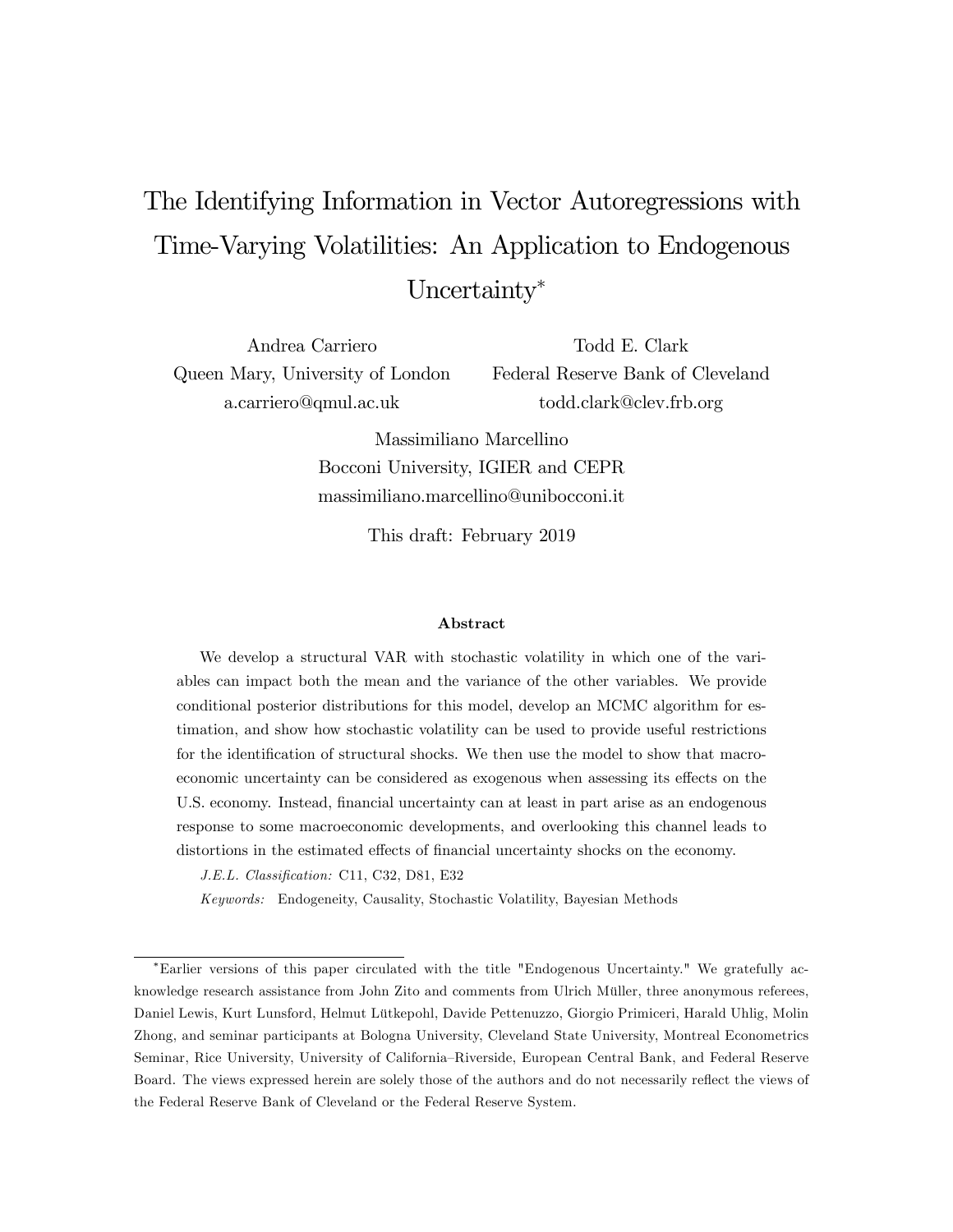## 1 Introduction

Starting from the seminal work of Bloom (2009), the business cycle relationship between uncertainty and output growth and the transmission mechanism from one to the other have received substantial attention in the literature; see Bloom (2014) for an exhaustive survey. Various measures of uncertainty have been put forward, and several efforts have been made to study the macroeconomic effects and broader importance of uncertainty shocks. A nonexhaustive list of studies in this area includes Bachmann, Elstner, and Sims (2013), Baker, Bloom, and Davis (2016), Basu and Bundick (2017), Bloom (2009), Bloom, et al. (2018), Caldara, et al. (2016), Caggiano, Castelnuovo, and Groshenny (2014), Carriero, Clark, and Marcellino (2017, CCM), Cesa-Bianchi, Pesaran, and Rebucci (2018), Jurado, Ludvigson, and Ng (2015, JLN), Rossi and Sekhposyan (2015), and Shin and Zhong (2018).

While the definitions and measurements of uncertainty differ in all these contributions, the common denominator in this line of research is the way in which the effects of uncertainty shocks are identified and assessed. Specifically, most econometric studies typically estimate the effects of uncertainty on economic variables by using structural VARs with some recursive identification scheme, which all inevitably assume some type of causal direction between uncertainty and economic variables. The assumption typically made is that uncertainty (be it macroeconomic or Önancial) is exogenous; i.e., it does not react contemporaneously to economic variables, while economic variables react contemporaneously to uncertainty.<sup>1</sup>

However, as is well known, recursive schemes have the advantage of simplicity of implementation and interpretation, but in some cases, they can be hard to defend as a credible identification strategy. This is particularly true when economists have very little a priori, generally accepted, and theoretically grounded reasons to believe that a specific recursive ordering is valid. The study of uncertainty shocks is such a case, since the existing evidence and economic wisdom make us unable to take a stand on the direction of the causality between uncertainty and economic variables such as GDP growth.

The existing literature has shown that both directions of causality are plausible. For example, the case has been made that uncertainty has effects on the economy through firms behavior. Firms' behavior can be influenced by uncertainty for several reasons, e.g., because of the real option value of waiting before taking investment decisions (e.g., Bernanke (1983), McDonald and Siegel (1986)); because of the postponement of hiring and capital investment decisions (e.g., Bloom (2009), Bloom, et al. (2018), and Leduc and Liu (2012)); and because of the interaction with Önancial frictions constraining Örmsídecisions (e.g., Arellano, Bai, and Kehoe  $(2018)$ , Gilchrist, Sim, and Zakrajsek  $(2014)$ ). From the consumers' side, the

<sup>&</sup>lt;sup>1</sup>Exogenous as used here and in the rest of the paper is not meant to mean strict exogeneity. Rather, we use it as shorthand for uncertainty being predetermined within the period.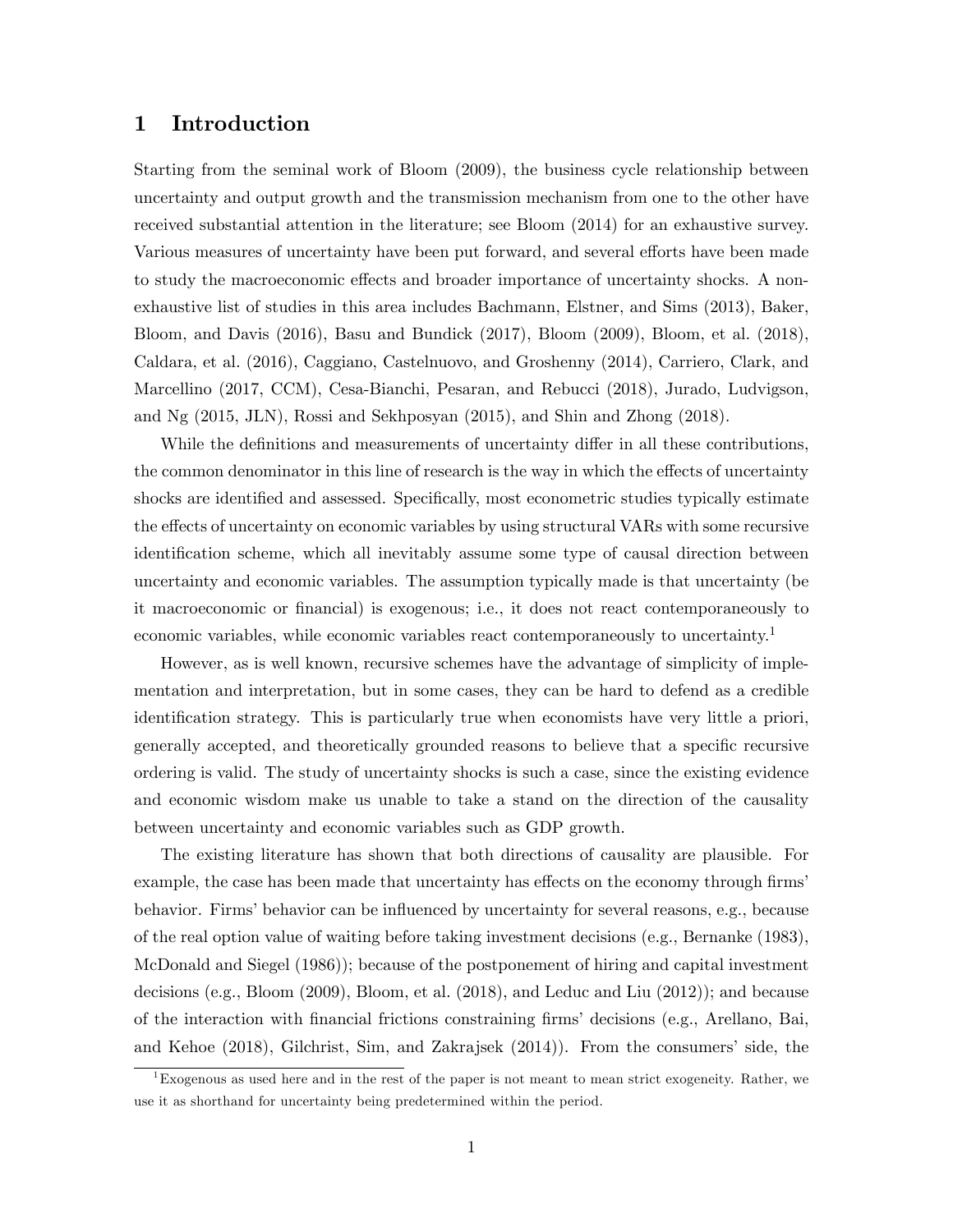effects of uncertainty on the macroeconomy are possible via precautionary savings (e.g., Basu and Bundick (2017) and Fernandez-Villaverde, et al. (2011)). Equivalently, it is reasonable to conjecture that lower growth, typically associated with higher unemployment, tighter credit conditions, and larger volatility in financial markets, in turn can increase uncertainty. One of the first papers to stress the possible endogeneity of uncertainty is Bachmann, Elstner, and Sims (2013). Using an identification strategy in which uncertainty shocks have no long-run effects on aggregate economic activity, they find that the uncertainty shocks then also have no effects in the short run. Instead, various measures of uncertainty substantially increase after a negative shock to aggregate economic activity (see, e.g., Bachmann and Moscarini (2011) and Fajgelbaum, Schaal, and Taschereau-Dumouchel (2017)).

In this paper, to allow business cycle endogeneity and assess the macroeconomic effects of uncertainty, we develop a general, novel approach to identification based on time variation in the volatilities of macroeconomic variables, in the form of stochastic volatility. Identification is obtained via a heteroskedasticity structure in which the time-varying conditional variances of the variables are driven by an uncertainty measure plus a stochastic idiosyncratic component, or just a stochastic idiosyncratic component. [While we focus on uncertainty shocks, the identification procedure developed in this paper can be applied in any vector autoregression (VAR) featuring time variation in the volatilities... Differently from most existing approaches in the uncertainty literature based on recursive schemes, our identification strategy permits both a causal channel going from uncertainty to the macroeconomy and the opposite causal channel going from the macroeconomy to uncertainty (which we will refer to as the "feedback channel") to be potentially relevant and quantifiable. Our identification strategy rests on an empirical feature of macroeconomic data – time-varying volatility  $-$  that has been well established, starting with the seminal work of Cogley and Sargent (2005) and Primiceri (2005) on VARs with stochastic volatility and Justiniano and Primiceri (2008) on DSGE models with stochastic volatility. More recent studies providing corroborating evidence include, among others, Carriero, Clark, and Marcellino (2016), Chan and Eisenstat (2018), Clark (2011), Clark and Ravazzolo (2015), D'Agostino, Gambetti, and Giannone (2013), and Diebold, Schorfheide, and Shin (2017).

Methodologically, the model developed in this paper is a structural VAR with timevarying volatility in which one of the variables (the uncertainty measure) can impact both the mean and the variance of the other variables. We provide conditional posterior distributions for this model, which is a substantial extension of the leverage model of Jacquier, Polson, and Rossi (2004), a widely used model in the finance literature. These distributions are nontrivial because, with respect to the model of Jacquier, Polson, and Rossi (2004), our model entails an additional layer of complication insofar as the stochastic volatility factor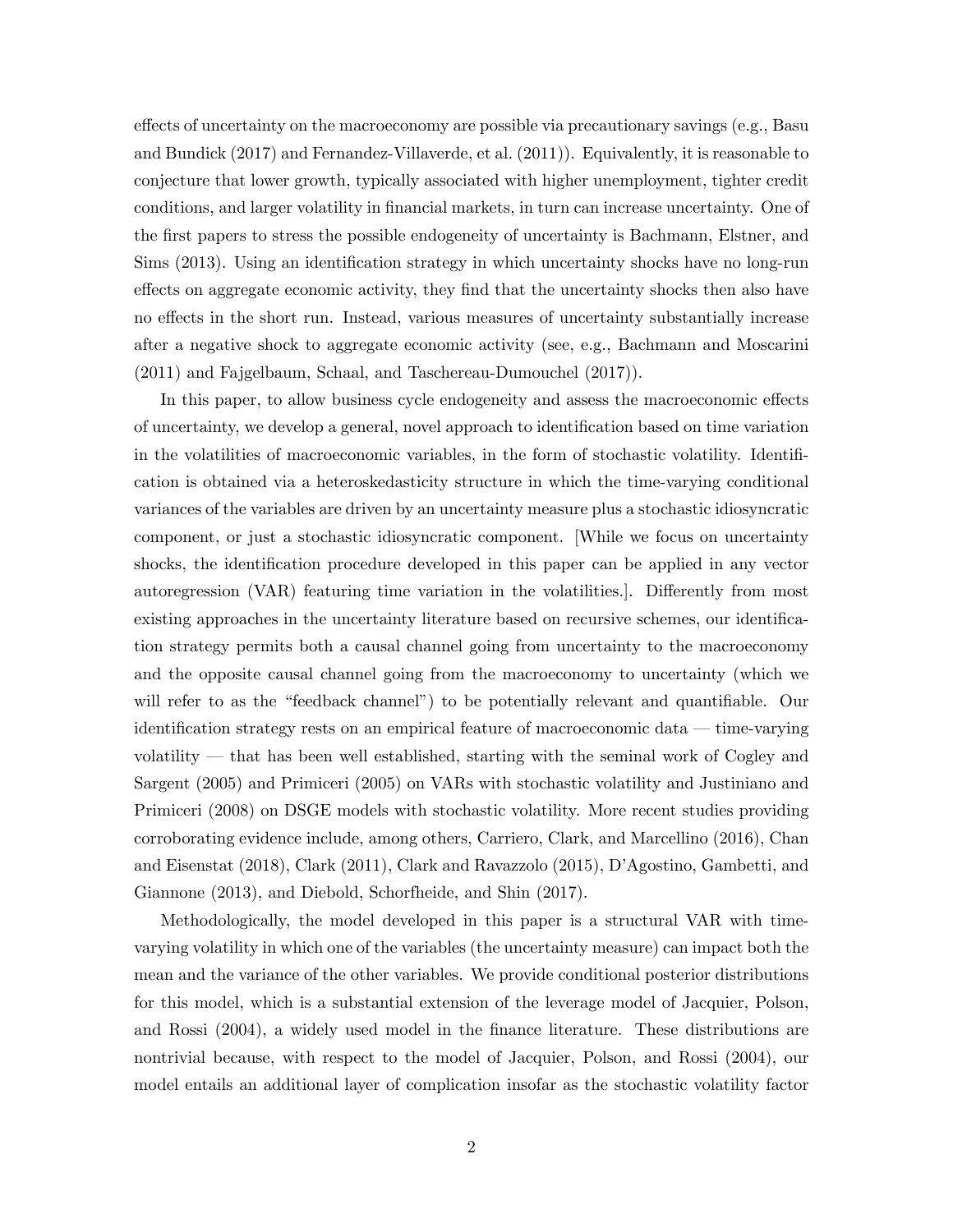also enters the conditional mean of the process. The correctness, efficiency, and reliability of the algorithm are established in Monte Carlo experiments with simulated data and with Geweke's  $(2004)$  test, prior to use with monthly and quarterly U.S. datasets.

With the model, we show that macroeconomic uncertainty can be considered as mostly exogenous when assessing its effects on the U.S. economy. Instead, financial uncertainty can at least in part arise as an endogenous response to some macroeconomic developments, and overlooking this channel leads to a distorted estimate of the effects of financial uncertainty shocks on the economy. We obtain these empirical findings with an econometric model in which current and past values of uncertainty affect the current levels of economic variables, and uncertainty is in turn also affected by them contemporaneously.

More specifically, our empirical application, based on both monthly and quarterly U.S. data over the period 1960-2017, leads to four main findings. First, when allowing for the simultaneous feedback effect, shocks to macro and financial uncertainty have a depressive effect on output growth, investment, and consumption, in line with previous empirical studies such as JLN and CCM and the theoretical contributions mentioned above. Second, when looking at macro uncertainty, we find strong evidence that coefficients related to the feedback channel are close to zero, which means that treating macroeconomic uncertainty as exogenous is likely harmless. Third, we find that some of the coefficients measuring the feedback effect of macroeconomic variables on financial uncertainty are significantly different from zero, thereby indicating that financial uncertainty can be endogenous to some extent. This pattern is particularly evident in the monthly dataset, with variables such as consumer spending, inflation, industrial production, and the federal funds rate all featuring negative feedback coefficients, implying that an increase in these indicators leads to a reduction in financial uncertainty. Broadly, our results on financial uncertainty are in line with the common treatment of financial indicators as "fast" variables that can react contemporaneously to macroeconomic shocks; see, e.g., Bernanke, Boivin, and Eliasz (2005).

To put our approach and results in the broader context of the literature, our identification method belongs to the heteroskedasticity-based identification tradition (see, e.g., Rigobon  $(2003)$ , Sentana and Fiorentini  $(2001)$ , and the review in Kilian and Lütkepohl  $(2017)$ , chapter 14). However, differently from this tradition, our methodology is based on modeling the conditional variances via stochastic volatility. This difference is nontrivial, because it allows much more flexibility in the evolution of the conditional variances than regime switching or GARCH specifications, since the time-varying volatilities have their own shocks that are independent from the shocks hitting the level of the variables. Bertsche and Braun (2018) recently developed a related approach to identification in VARs with stochastic volatility, with frequentist estimation and inference. They focus on allowing the A matrix of the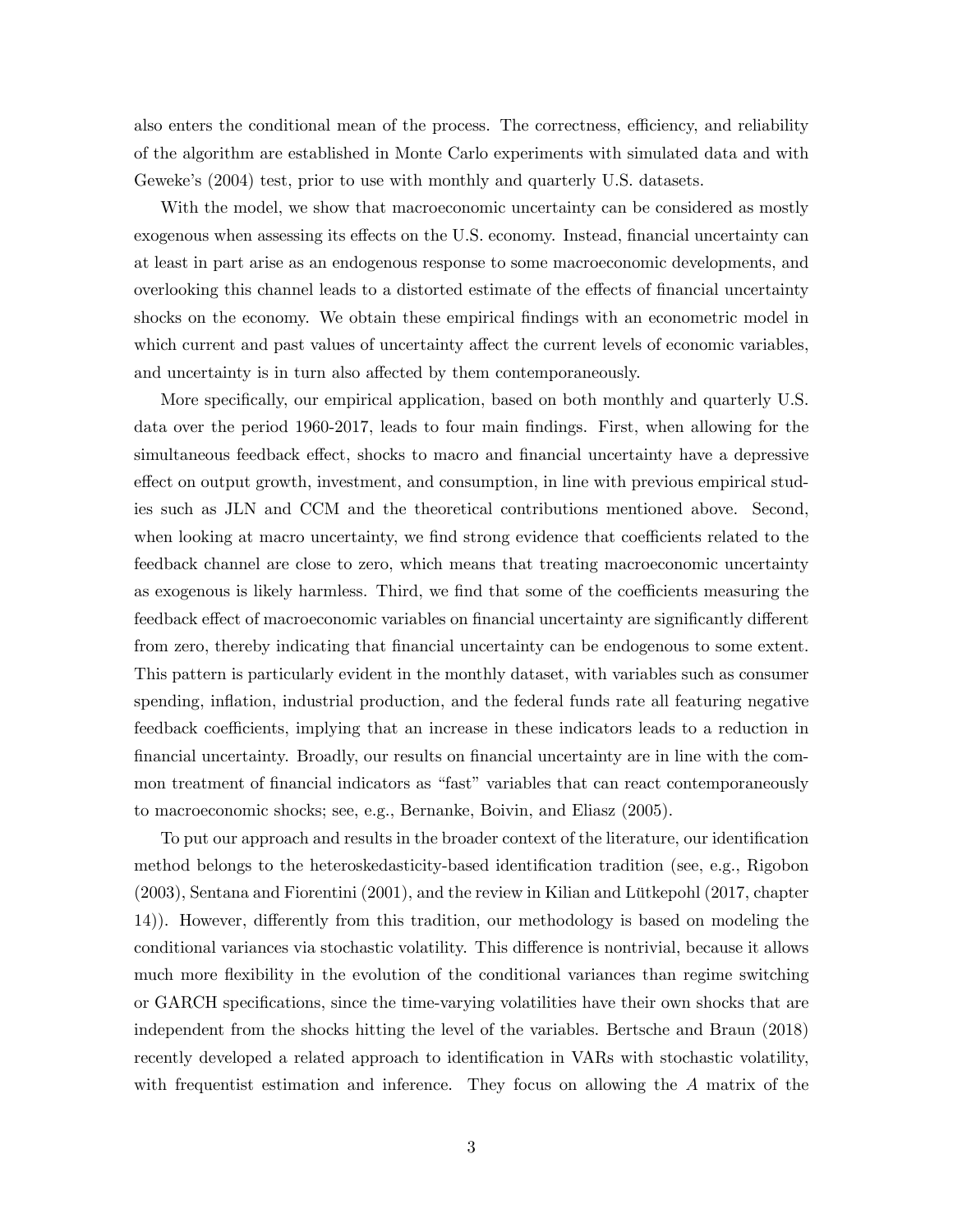standard VAR with stochastic volatility to take a form more general than the usual recursive ordering-based format, with the aim of testing the over-identifying restrictions involved in traditional triangular schemes. However, as emphasized by Lanne, Meitz, and Saikkonen (2017), with such an approach, additional information is required to be able to attach economic meaning to the structural shocks. We instead condition on the triangularity of the macroeconomic block of variables and focus on modeling the simultaneity between the macro block and the measure of uncertainty.

It is also worth mentioning that the presence of stochastic volatility makes the errors of our model non-Gaussian, so that another way to interpret our identification procedure is that it exploits the information in higher-order moments, rather than only in the second moments as in traditional Gaussian VARs. In this sense, our approach also belongs to the strand of the literature on identification in non-Gaussian models; see, for example, Lanne, Meitz, and Saikkonen (2017).

Our emphasis on potential simultaneity between uncertainty and economic conditions echoes Ludvigson, Ma, and Ng (2019, LMN), which points out that most of the existing results in the uncertainty literature could be biased by an endogeneity problem. LMN develop an alternative identification based on external information, using event constraints and correlation constraints. Their estimates indicate that macro uncertainty is mostly endogenous; i.e., it mainly reacts to growth conditions rather than being an exogenous source of business cycle fluctuations, whereas financial uncertainty is mostly exogenous. As described above, our approach yields somewhat different results, in which macroeconomic uncertainty appears to be exogenous and Önancial uncertainty does not. Supplementary analysis we have conducted indicates the difference in results stems primarily from a few of the particular identifying assumptions in LMN, mostly relating to shock size and simultaneity. With adjustments around these identifying assumptions, the LMN method yields results qualitatively similar to ours. In addition, Angelini, et al. (2018), using discrete variance breaks to achieve identification, reach a conclusion similar to ours, in which shocks to macroeconomic uncertainty can be treated as exogenous.

The paper is structured as follows. Section 2 presents the model and the identification approach. Section 3 develops the estimation algorithm. Section 4 provides an illustrative application and Monte Carlo experiments based on a small-scale version of the model. Section 5 presents the main empirical results. Section 6 summarizes our main findings and concludes. The paperís appendix contains derivations. A supplementary appendix available online provides additional results and robustness checks.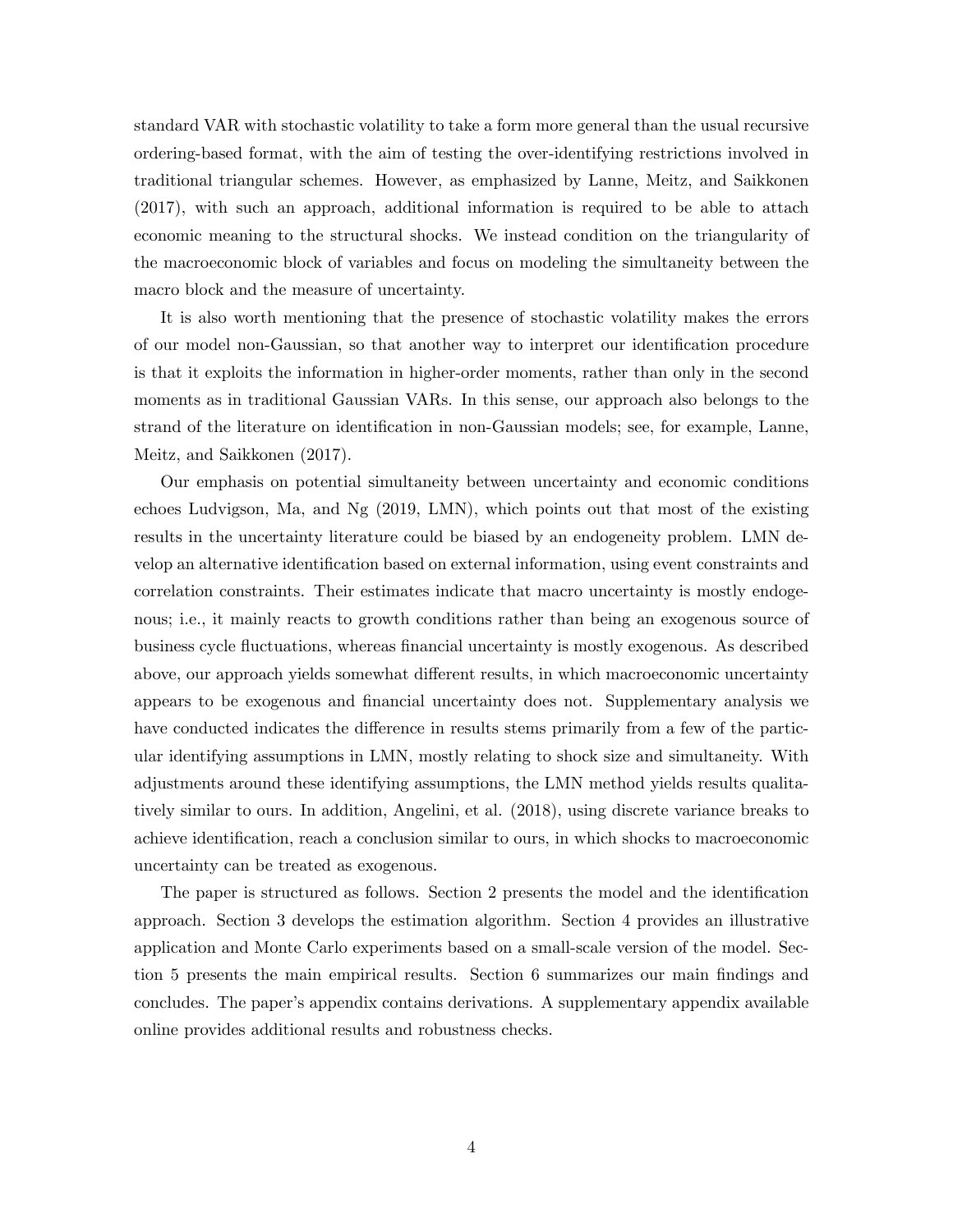## 2 A model of endogenous uncertainty

#### 2.1 Model specification

Our interest is in modeling the relationship between a set of economic variables, which we collect in the *n*-dimensional vector process  $y_t$ , and an observable scalar process, which we label  $m_t$ . We specify the following model:

$$
y_t = \Pi_y(L)y_{t-1} + \Pi_m(L)\ln m_{t-1} + \phi \ln m_t + A^{-1}\Lambda_t^{0.5} \epsilon_t^*
$$
 (1)

$$
\ln m_t = \delta_y(L)y_{t-1} + \delta_m(L)\ln m_{t-1} + \psi \epsilon_t^* + \tilde{u}_t, \tag{2}
$$

where  $\Pi_y(L)$  is an  $n \times n$  matrix polynomial,  $\Pi_m(L)$  is an  $n \times 1$  vector polynomial,  $\phi$  is a  $n \times 1$  vector,  $\delta_y(L)$  is a  $1 \times n$  vector polynomial,  $\delta_m(L)$  is a scalar polynomial, and  $\psi$  is a  $1 \times n$  vector. The matrix  $A^{-1}$  is a lower triangular  $n \times n$  matrix with ones on the main diagonal, which describes the contemporaneous relationships across the economic variables, and  $\Lambda_t$  is an  $n \times n$  diagonal matrix of state variables. The shocks are  $\epsilon_t^* \sim \text{iid } N(0, I_n)$ ,  $\tilde{u}_t \sim \text{iid } N(0, \sigma_u^2)$ , and are mutually independent. In the model above we have omitted intercepts for notational simplicity. Intercepts and any other exogenous variables can be added to equations  $(1)$  and  $(2)$  without any substantial change in the identification and estimation analysis presented below.

The model (1)-(2) is a structural VAR for the  $(n + 1)$ -dimensional vector  $(y'_t \ln m_t)'$ . In our application  $\ln m_t$  will be an observable scalar measure of uncertainty.<sup>2</sup> Clearly in a more general context  $\ln m_t$  could be any other variable which the researcher is interested in modeling as potentially endogenous.

There are two major features that differentiate this model from the VARs typically used in the uncertainty literature (e.g., in studies such as Bloom (2009) and JLN).

First, the model allows for bilateral simultaneity between economic variables and uncertainty. Specifically, the model allows for both i) the contemporaneous effects of a shock to uncertainty on the economic variables, as measured by  $\partial y_t/\partial \tilde{u}_t = \phi$ , and ii) the contemporaneous effect of a shock to economic variables on uncertainty, as measured by  $\partial \ln m_t/\partial \epsilon_t^* =$  $\psi$  (we will refer to this as the "feedback effect"). This bilateral simultaneity is typically not present in the traditional implementations of uncertainty VARs, and is in general not achievable within the class of Gaussian models, since the number of reduced-form coefficients available in such a class of models is insufficient to pin down all of the contemporaneous relations across variables.

<sup>&</sup>lt;sup>2</sup>The uncertainty measure could also be treated as unobservable. In this case, an additional step in the MCMC sampler would be needed in order to draw from its conditional posterior distribution. For an example of this approach in a model that does not allow for endogenous uncertainty, see Carriero, Clark, and Marcellino (2017).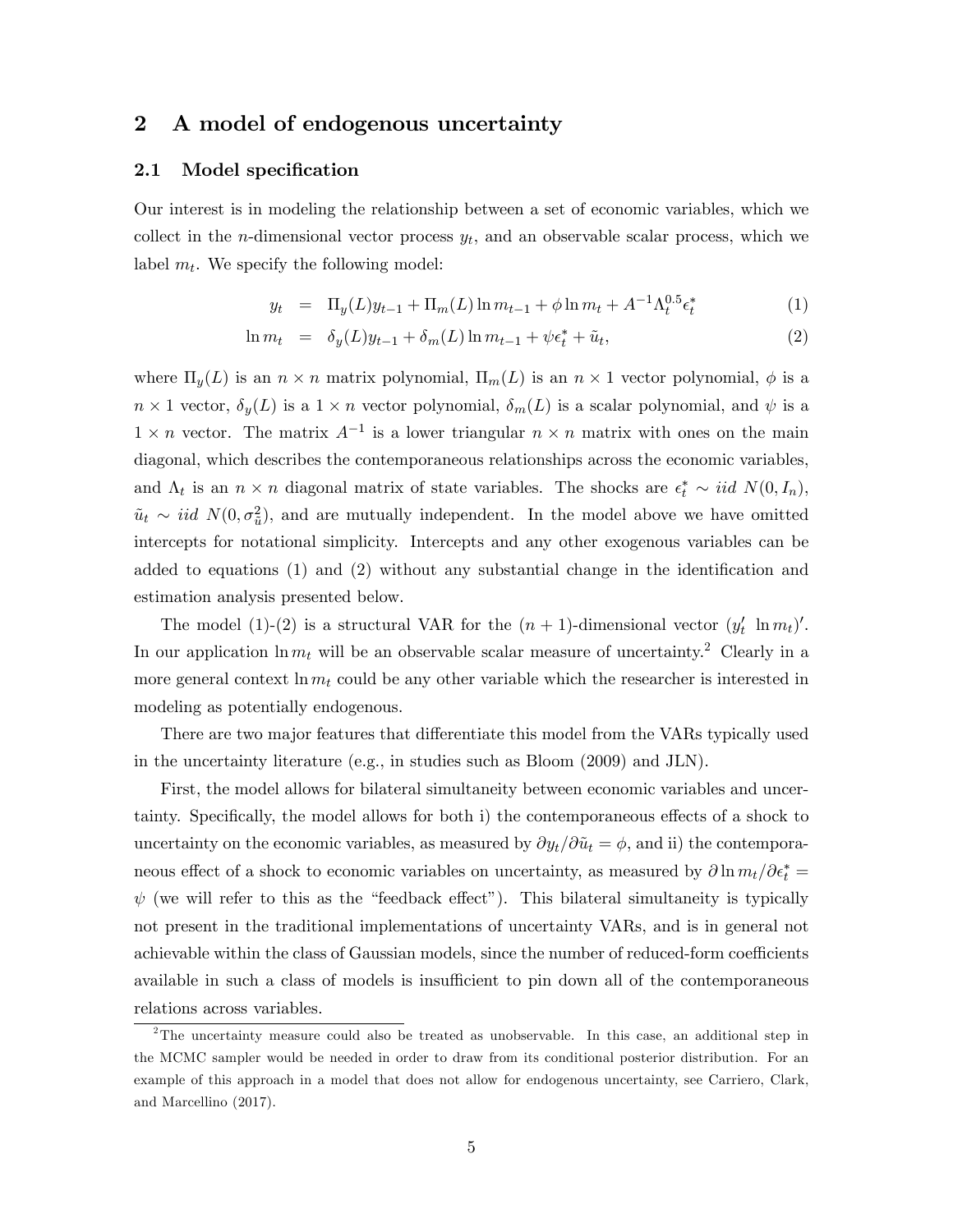The second major feature of the model proposed here is that the disturbance term to the first block of equations (i.e.,  $A^{-1}\Lambda_t^{0.5} \epsilon_t^*$ ) is heteroskedastic, as opposed to the large majority of uncertainty VARs which are specified as homoskedastic. The assumption of heteroskedasticity in a VAR of macroeconomic variables has overwhelming support in the recent literature (see, e.g., Chan and Eisenstat 2018), and many uncertainty measures are constructed on the basis of some variant of a time-varying volatility model (e.g., the measures put forward by JLN and LMN). Therefore, having a model featuring time-varying volatility is key in assessing the effects of uncertainty. In this paper we show that  $-$  besides providing a better description of the data  $-$  the assumption of heteroskedasticity allows us to simultaneously identify the coefficient vectors  $\phi$  and  $\psi$ . Indeed this assumption implies that the VAR is unconditionally not Gaussian, which provides additional identifying information in the form of additional reduced-form moments.

The model in  $(1)-(2)$  nests some other models that previously appeared in the literature. Setting  $n = 1$ ,  $\Lambda_t = m_t$ ,  $\phi = 0$  and dropping VAR dynamics provides the model of Jacquier, Polson, and Rossi (2004). Setting  $\psi = 0$  provides the model of Carriero, Clark, and Marcellino (2017). Finally, setting  $\psi = 0$  and shutting down time variation in volatilities  $(\Lambda_t = \Lambda)$  provides the homoskedastic VAR specification of Jurado, Ludvigson, and Ng (2015). All these contributions set either  $\phi$  or  $\psi$  to a vector of zeros. As we shall see, this is equivalent to achieving identification by means of a triangular recursive structure in which uncertainty is ordered first  $(\psi = 0)$  or last  $(\phi = 0)$  in a VAR.

At a first inspection, the model in  $(1)-(2)$  might look somewhat asymmetric, in the sense that while the first equation contains the contemporaneous value of uncertainty  $(\phi \ln m_t)$  as a regressor, the second equation contains the shock to the macroeconomic data  $(\psi \epsilon_t^*)$  as a regressor. It is important to stress that this choice does not impact the key feature of the model, namely the simultaneity in the conditional means of  $y_t$  and  $\ln m_t$ . Indeed the model in (1)-(2) is obviously a re-parameterization of a model in which both shocks  $\epsilon_t^*$  and  $\tilde{u}_t$  appear in both the equations for  $y_t$  and the equation for  $\ln m_t$ . This can be easily seen by inserting the expression for  $\ln m_t$  shown in (2) into the right-hand side of (1), which provides a representation in which both equations contain both shocks  $\epsilon_t^*$  and  $\tilde{u}_t$ .<sup>3</sup>

<sup>&</sup>lt;sup>3</sup>A slightly different specification would be one having the level of  $y_t$  as a regressor in (2), and this would introduce a second channel of simultaneity, this time between the conditional variance of  $y_t$  and the conditional mean of  $\ln m_t$ . Such a model would be highly nonlinear, increasing substantially the computational complexity without providing any major insights into the simultaneity in the conditional means with respect to the specification in  $(1)-(2)$ .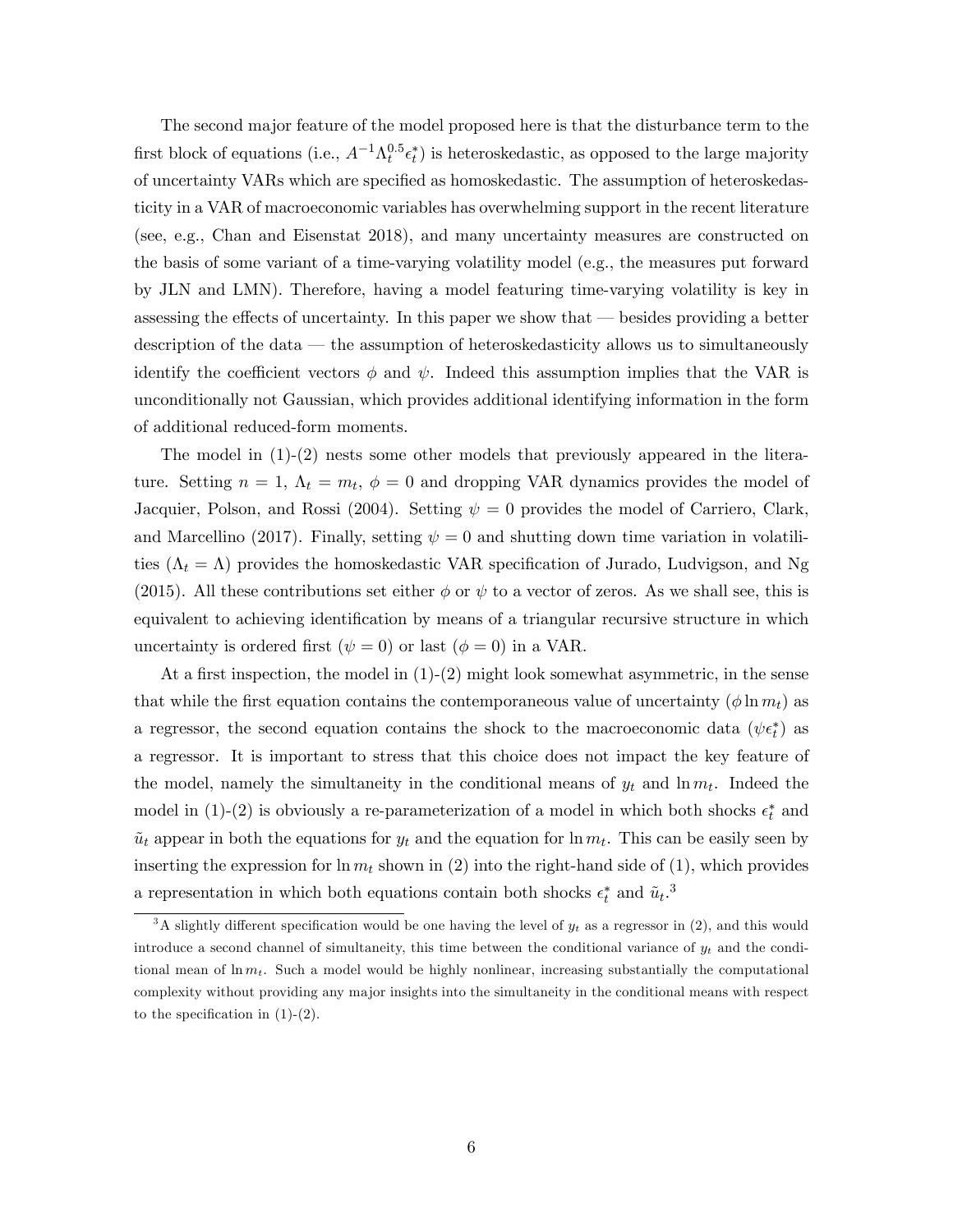#### 2.2 Law of motion of the volatilities

The structural VAR in  $(1)-(2)$  admits a wide array of possibilities for modeling the latent state variables in the matrix  $\Lambda_t$ . Importantly, the choice of a law of motion for these state variables is purely a specification choice and does not impact the identification results which we will present below. Let  $\lambda_{jt}$  denote the j-th element on the diagonal of  $\Lambda_t$ . A general specification for the unobserved volatility process  $\lambda_{it}$  is given by:

$$
\lambda_{jt} = \Pi_{i=1}^k z_{it}^{\beta_{ji}} h_{jt}(\omega_j, \tilde{\eta}_{jt}),\tag{3}
$$

where  $z_{it}$ ,  $i = 1,...k$ , are k log-normally distributed observable variables and  $\beta_{ji}$  are loadings measuring the effect of the *i*-th variable  $z_{it}$  on the *j*-th volatility  $\lambda_{jt}$ . The  $h_{jt}$  are log-normal unobservable states featuring the Markov property and  $\omega_j$  are coefficients modeling their evolution. The shocks  $\tilde{\eta}_{it}$  are i.i.d. across time (but they can be mutually contemporaneously correlated) and are assumed to be independent from the shocks to equations  $(1)-(2)$ .

Clearly, equation (3) (for  $j = 1,...n$ ) represents the transition equation of a state-space system in which the observation equations are given by  $(1)-(2)$ . Importantly, equation  $(3)$ forms a well defined log-normal linear regression model for  $\lambda_{it}$ , in which the states  $h_{it}$  and the coefficients  $\beta_{ji}$  and  $\omega_j$  are fully identified. This in turns implies (as we shall see) identification of the entire state-space system  $(1)-(2)-(3)$ . In our application we focus on two alternative specifications of the volatility process (3).

**Specification 1** The first specification we consider is given by:

$$
\lambda_{jt} = h_{jt}, \ j = 1, ..., n,
$$
\n(4)

where  $h_{jt}$  are idiosyncratic volatility states with transition equation:

$$
\ln h_{jt} = \alpha_j + \delta_j \ln h_{jt-1} + \tilde{\eta}_{jt}, \ j = 1, ..., n,
$$
\n(5)

with  $\tilde{\eta}_{jt} \sim iid N(0, \sigma_{\tilde{\eta}_j}^2)$  and independent from  $\tilde{\eta}_{it}$ ,  $i \neq j$ ,  $\epsilon_t^*$ ,  $\tilde{u}_t$ . This specification is the one originally introduced by Cogley and Sargent (2005) and Primiceri (2005), eventually becoming a standard specification for VARs with time variation in volatility in the empirical macroeconomics literature.<sup>4</sup> Equation (5) is specified in logarithms, as is common in stochastic volatility models to implicitly implement non-negativity constraints. Note that in this specification  $\lambda_{jt}$  is an entirely unobservable state variable, with a log-normal distribution.

 $4$ To be precise, the Primiceri (2005) formulation is slightly different as it allows for correlation across the shocks  $\tilde{\eta}_{it}$ . This could be also allowed for in our approach with no consequences on identification. Note also that Koop and Potter (2007) show that stochastic volatility can be interpreted as a more continuous version of change-points.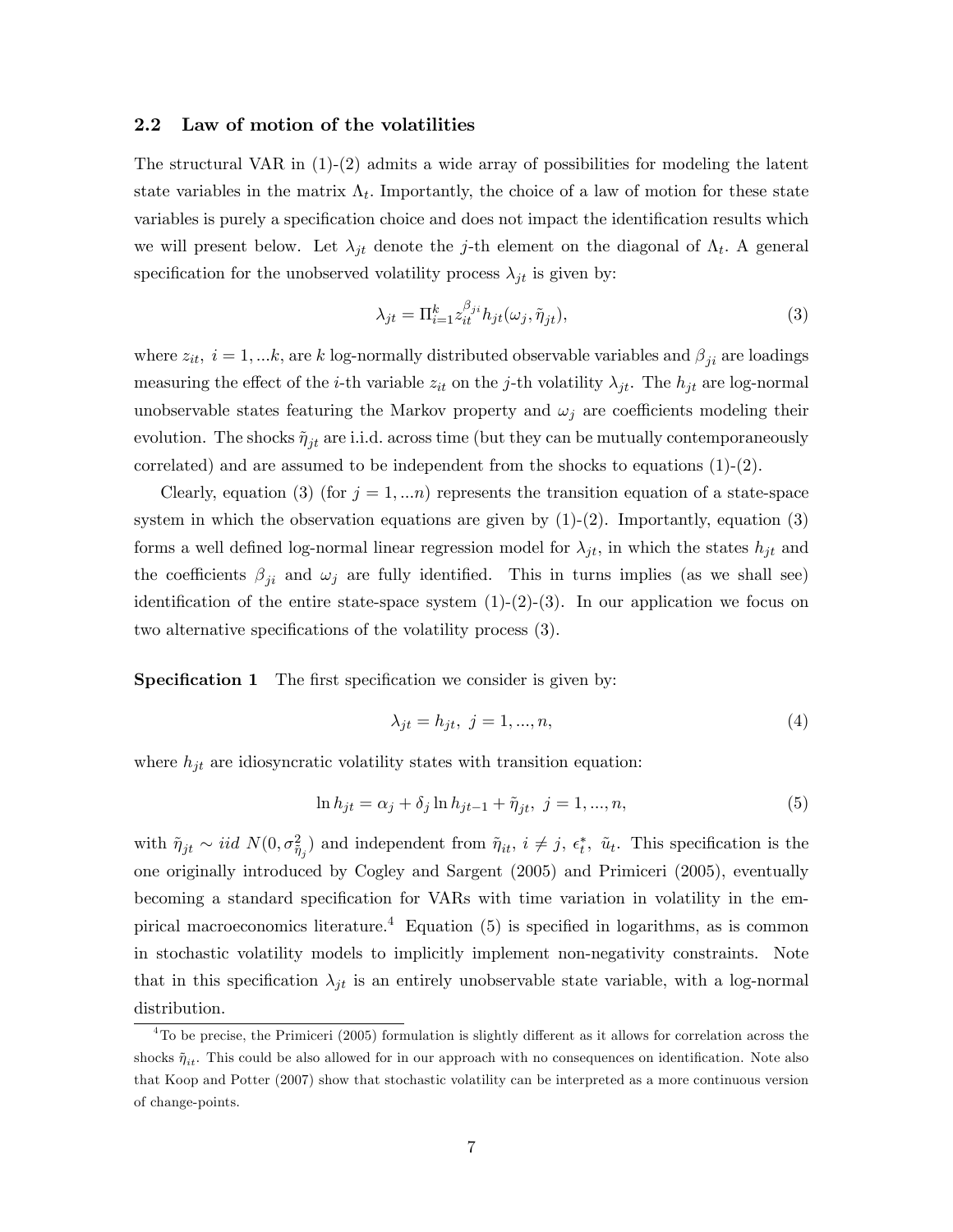**Specification 2** The second specification is more general, and allows the states  $\lambda_{jt}$  to have a factor structure. Specifically the volatilities on the diagonal of  $\Lambda_t$  are defined as:

$$
\lambda_{jt} = m_t^{\beta_j} h_{jt}, \ j = 1, ..., n,
$$
\n(6)

where  $m_t$  is the measure of uncertainty (and is common to all the volatilities for which  $\beta_j \neq 0$ , and  $h_{jt}$  are the idiosyncratic volatilities, again following (5). Taking the logarithms of both sides of (6) shows that the (log) time-varying conditional variance of each variable in  $y_t$  is decomposed into a component common to all variables and given by the observable uncertainty measure  $m_t$ , plus a variable-specific, unobservable stochastic component, given by  $h_{it}$ :

$$
\ln \lambda_{jt} = \beta_j \ln m_t + \ln h_{jt}, \quad j = 1, \dots, n. \tag{7}
$$

In the expression above, the loading  $\beta_j$  measures the elasticity of the volatility of variable j to the common volatility factor  $m_t$ . Moreover, note that specification (6) implies that the measure of uncertainty is allowed to impact not only the conditional mean of the economic variables (which happens through the term  $\phi \ln m_t$  in (1)) but also the conditional variance. Even though  $\lambda_{jt}$  depends on an observable variable  $m_t$ , the term  $h_{jt}$  implies that the overall  $\lambda_{jt}$  is still an unobservable variable. Finally, note that specification 1 can be obtained as a special case simply by setting  $\beta_j = 0, j = 1, ..., n$ .

All of the results of this paper (including the Monte Carlo experiments) have been computed using both Specification 1 and Specification 2. The qualitative results in terms of coefficient estimates and impulse responses under the two specifications are very similar. To save space, in the remainder of the paper we will not always present the results for both specifications; we will rather focus mainly on Specification 2, only occasionally providing some results and insights based on Specification 1. This is because, as we discuss in Section 5.2, the overall evidence points towards Specification 2 being more appealing. Results based on Specification 1 can be found in the supplementary appendix (section 2).

Of course, more general specifications for  $\lambda_{jt}$  are possible, as shown in (3). Also, consistent with (3),  $\ln h_{jt}$  does not need to be an autoregression, but it could be modelled as a discrete state variable describing a limited number of regimes, as in Markov switching or threshold models. The choice of a good specification is key to obtain efficiency, but does not impact identification.

In this respect it is worth mentioning that Lewis (2018) shows that heteroskedasticity per se can be sufficient to provide identification under fairly general conditions, regardless of whether the heteroskedasticity is well specified in the estimated model.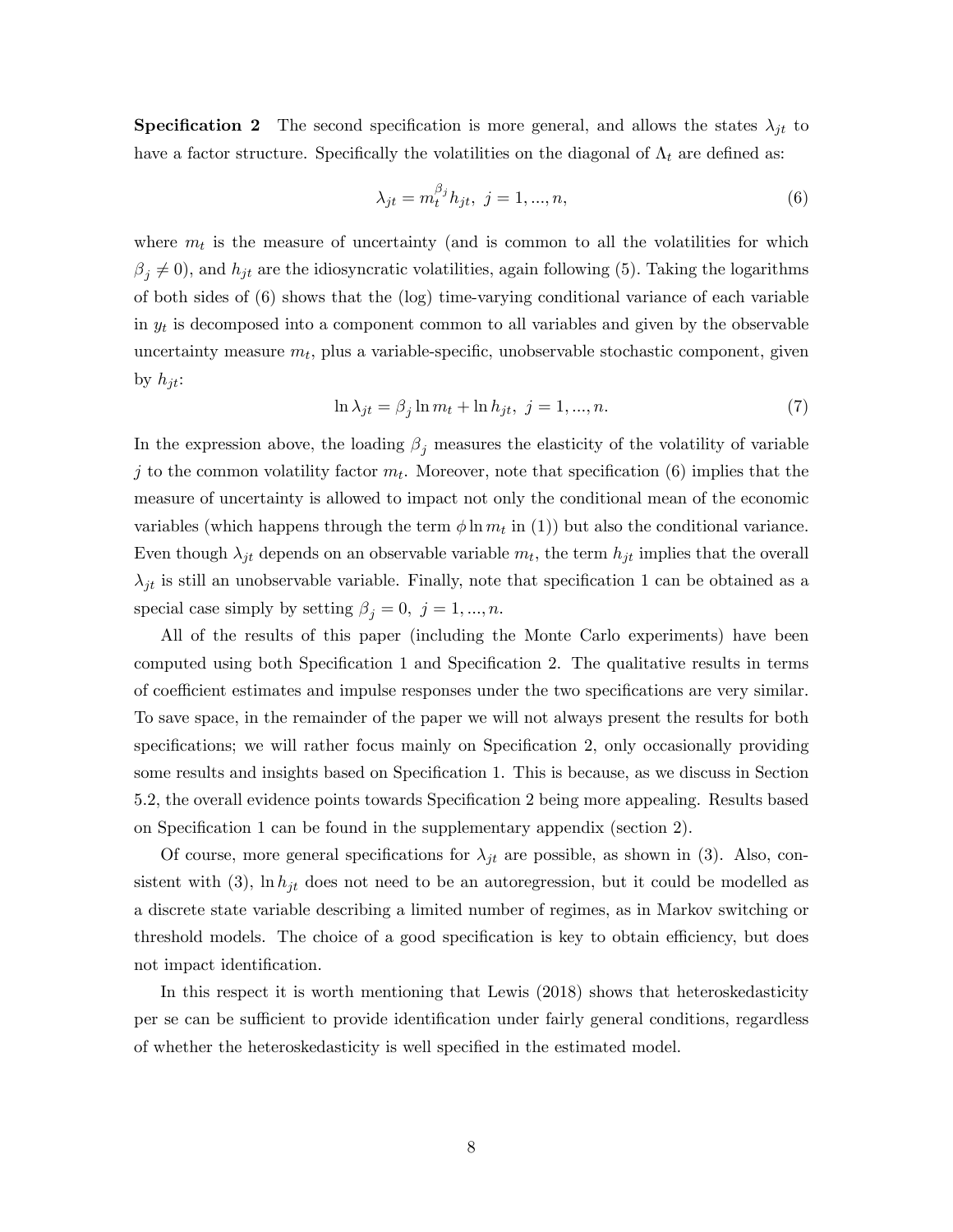#### 2.3 Identification

In this section we illustrate our identification strategy. To fix the ideas, we start from an illustrative example based on a simple bivariate version of the model, which we describe in Section 2.3.1. Then, we generalize the discussion to the general model in Section 2.3.2.

#### 2.3.1 An illustrative example

Consider the special case of the model defined by  $(1)-(2)$ , without the lags, and with  $n=1$ :

$$
y_t = \phi \ln m_t + \sqrt{\lambda_t} \epsilon_t^* \tag{8}
$$

$$
\ln m_t = \psi \epsilon_t^* + \tilde{u}_t, \tag{9}
$$

with  $\epsilon_t^* \sim \text{iid } N(0, 1)$ ,  $\tilde{u}_t \sim \text{iid } N(0, \sigma_{\tilde{u}}^2)$  mutually independent (structural) shocks.

Here,  $y_t$  is a scalar economic variable of interest, for example, GDP growth, while  $m_t$ denotes an observable uncertainty measure. The conditional mean of  $y_t$  depends on contemporaneous (log) uncertainty through the term  $\phi \ln m_t$ . Uncertainty is endogenous, as it depends on the contemporaneous value of  $y_t$  through the term  $\psi \epsilon_t^*$ . We now relate the simultaneous equation model  $(8)-(9)$  with a standard VAR and show how identification is achieved. To do so, first consider the simpler homoskedastic model obtained by replacing (8) with:

$$
y_t = \phi \ln m_t + \sqrt{\sigma_\epsilon^2} \epsilon_t^*.
$$
 (10)

The heteroskedasticity from the shock to the first equation has been removed and this shock now has a fixed variance  $\sigma_{\epsilon}^2$ .

We will now derive the reduced form of this simpler model. Using equation (10) we can derive an expression for  $\psi \epsilon_t^* = \psi \frac{1}{\sqrt{2\pi}}$  $\frac{1}{\sigma_{\epsilon}^2}(y_t - \phi \ln m_t)$  which can be fed into equation (9), so that we can write the following system:

$$
\begin{bmatrix} 1 & -\phi \\ -\frac{\psi}{\sqrt{\sigma_{\epsilon}^2}} & 1 + \frac{\phi\psi}{\sqrt{\sigma_{\epsilon}^2}} \end{bmatrix} \begin{bmatrix} y_t \\ \ln m_t \end{bmatrix} = \begin{bmatrix} \sqrt{\sigma_{\epsilon}^2} \epsilon_t^* \\ \tilde{u}_t \end{bmatrix}.
$$

The system above is a simultaneous equation model of output and uncertainty. By inverting the matrix on the left-hand side, we obtain the reduced form model:

$$
\begin{bmatrix} y_t \\ \ln m_t \end{bmatrix} = \begin{bmatrix} 1 + \frac{\phi \psi}{\sqrt{\sigma_{\epsilon}^2}} & \phi \\ \frac{\psi}{\sqrt{\sigma_{\epsilon}^2}} & 1 \end{bmatrix} \begin{bmatrix} \sqrt{\sigma_{\epsilon}^2} \epsilon_t^* \\ \tilde{u}_t \end{bmatrix} = \begin{bmatrix} \epsilon_t \\ u_t \end{bmatrix},
$$

where the reduced form errors  $(\epsilon'_t u'_t)'$  have variance:

$$
\begin{bmatrix} \Sigma_{11} & \Sigma_{12} \\ \Sigma_{12} & \Sigma_{22} \end{bmatrix} = \begin{bmatrix} 1 + \frac{\phi\psi}{\sqrt{\sigma_{\epsilon}^2}} & \phi \\ \frac{\psi}{\sqrt{\sigma_{\epsilon}^2}} & 1 \end{bmatrix} \begin{bmatrix} \sigma_{\epsilon}^2 & 0 \\ 0 & \sigma_{\tilde{u}}^2 \end{bmatrix} \begin{bmatrix} 1 + \frac{\phi\psi}{\sqrt{\sigma_{\epsilon}^2}} & \frac{\psi}{\sqrt{\sigma_{\epsilon}^2}} \\ \phi & 1 \end{bmatrix}.
$$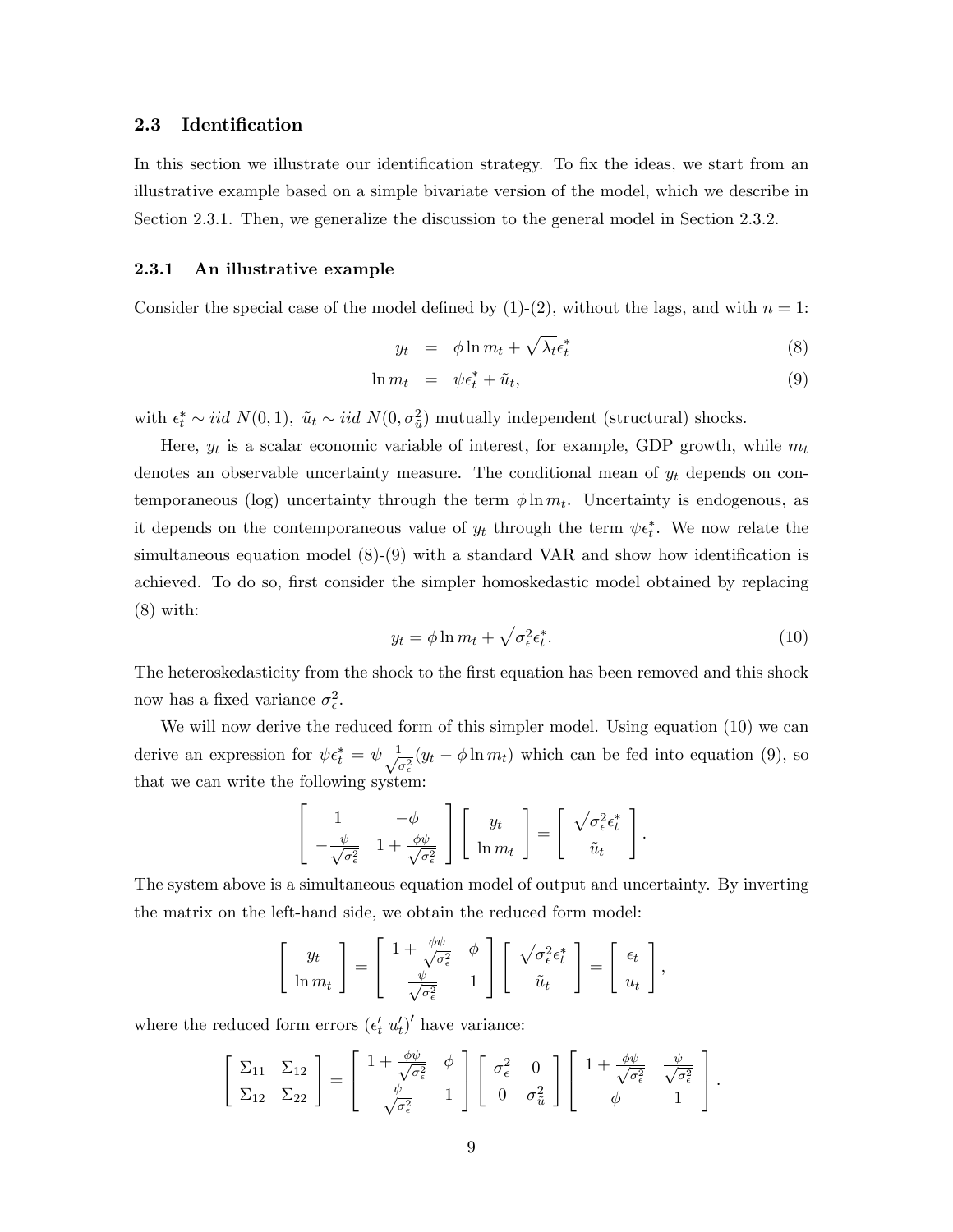The reduced-form model contains 3 coefficients  $(\Sigma_{11}, \Sigma_{12}, \Sigma_{22})$ , but there are 4 parameters in the structural form  $(\phi, \psi, \sigma_{\epsilon}^2, \sigma_{\tilde{u}}^2)$ ; therefore, the model is not identified. In the standard approach, identification is usually achieved by setting  $\psi = 0$ , which gives exactly 3 coefficients in both the reduced form and the structural form.

Instead, in model (8)-(9) identification is achieved because  $\lambda_t$  appears in place of  $\sigma_{\epsilon}^2$ . In other words, using (8) rather than (10) allows us to estimate both  $\phi$  and  $\psi$ . Indeed – at any given time  $t$  — we have:

$$
\begin{bmatrix} \Sigma_{11t} & \Sigma_{12t} \\ \Sigma_{12t} & \Sigma_{22t} \end{bmatrix} = \begin{bmatrix} 1 + \frac{\phi\psi}{\sqrt{\lambda_t}} & \phi \\ \frac{\psi}{\sqrt{\lambda_t}} & 1 \end{bmatrix} \begin{bmatrix} \lambda_t & 0 \\ 0 & \sigma_{\tilde{u}}^2 \end{bmatrix} \begin{bmatrix} 1 + \frac{\phi\psi}{\sqrt{\lambda_t}} & \frac{\psi}{\sqrt{\lambda_t}} \\ \phi & 1 \end{bmatrix},
$$

which  $\sim$  for any fixed t  $\sim$  has 3 coefficients in both the reduced form and the structural form. Computing the products in the right-hand side and vectorizing leads to the following system of equations:

$$
\begin{cases}\n\Sigma_{11t} = \phi^2(\psi^2 + \sigma_{\tilde{u}}^2) + \lambda_t + 2\phi\psi\sqrt{\lambda_t} \\
\Sigma_{12t} = \phi(\psi^2 + \sigma_{\tilde{u}}^2) + \psi\sqrt{\lambda_t} \\
\Sigma_{22} = \psi^2 + \sigma_{\tilde{u}}^2\n\end{cases}.
$$
\n(11)

Note that the reduced-form equation for  $y_t$  has time-varying conditional variance (and covariance), but such time variation is entirely driven by  $\lambda_t$ . It follows that the solution for  $(\phi, \psi, \sigma_{\tilde{u}}^2)$  of the system in (11) is the same for any t. Note that under knowledge of  $\psi$  one can obtain  $\sigma_{\tilde{u}}^2$  by using the last equation. The last equation can also be substituted in the equations for  $\Sigma_{11t}$  and  $\Sigma_{12t}$ , and the problem reduces to solving

$$
\begin{cases}\n\Sigma_{11t} = \phi^2 \Sigma_{22} + \lambda_t + 2\phi \psi \sqrt{\lambda_t} \\
\Sigma_{12t} = \phi \Sigma_{22} + \psi \sqrt{\lambda_t}\n\end{cases}
$$
\n(12)

:

for  $\phi$  and  $\psi$ . To verify the existence of a unique local solution, we follow Hamilton (1994, p.334) and compute the Jacobian:

$$
J = \begin{bmatrix} 2\phi\Sigma_{22} + 2\psi\sqrt{\lambda_t} & 2\phi\sqrt{\lambda_t} \\ \Sigma_{22} & \sqrt{\lambda_t} \end{bmatrix}
$$

Since  $|J| = 2\lambda_t \psi$ , it is rank $(J) = 2$ , unless  $\psi = 0$ , but in this case we would have overidentification, as we would have  $\Sigma_{11t} = \phi^2 \sigma_{\tilde{u}}^2 + \lambda_t$ ,  $\Sigma_{12} = \phi \sigma_{\tilde{u}}^2$ ,  $\Sigma_{22} = \sigma_{\tilde{u}}^2$ , which would give  $\phi = \Sigma_{12}/\Sigma_{22}$  and  $\phi^2 = (\Sigma_{11t} - \lambda_t)/\sigma_{\tilde{u}}^2$ , which over-identifies  $\phi$ .

To complete the argument above we have to show that the unobservable state variable  $\lambda_t$ is separately identified. This is immediate to verify, since  $\lambda_t$  is entirely characterized by the transition equations  $(3)$ . For example, under the more general Specification 2 we have:

$$
\ln \lambda_t = \alpha + \beta \ln m_t + \delta \ln h_{t-1} + \tilde{\eta}_t; \ \tilde{\eta}_t \sim i i dN(0, \sigma_{\tilde{\eta}}^2),
$$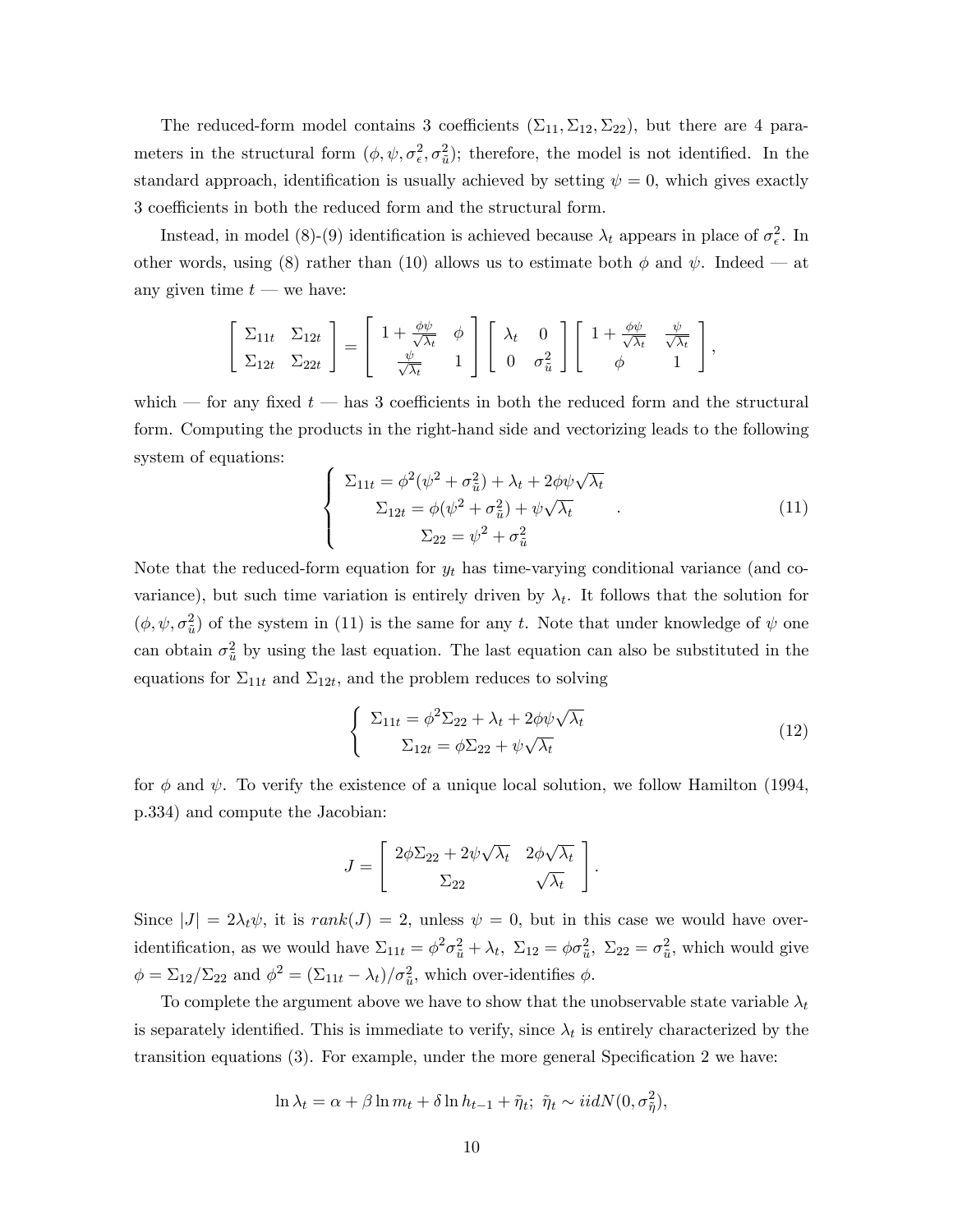which is a well defined log-normal linear regression model. Such a model features a lognormal likelihood, which automatically implies that both the state variable  $\lambda_t$  and the coefficients  $\alpha$ ,  $\beta$ ,  $\delta$ ,  $\sigma_{\tilde{\eta}}^2$  regulating its law of motion are identified.

The issue of  $\ln \lambda_t$  being unobservable and consistently estimable should not be confused with the issue of ln  $\lambda_t$  being identified. However it is worth noting how ln  $\lambda_t$  can be filtered out. Consider the heteroskedastic structural error  $y_t^* = y_t - \phi \ln m_t = \sqrt{\lambda_t} \epsilon_t^*$ , which can be obtained using (8), and take the logs of the squares:

$$
\ln y_t^{*2} = \ln \lambda_t + 2 \ln \epsilon_t^*.
$$
\n(13)

Since  $\ln y_t^*{}^2$  is observable conditioning on the parameters, expression (13) can be used as an observation equation to filter out the states  $\lambda_t$ <sup>5</sup>

Information comes from the time-varying volatility term  $\lambda_t$ . To further clarify this point, suppose that, in Specification 1,  $\sigma_{\tilde{\eta}}^2 \longrightarrow 0$ . In this case  $\lambda_t$  will no longer be a random state variable, but rather will converge to a fixed  $\overline{\lambda}$ , and this will make this case similar to the standard one (that is, there is one more parameter to be estimated, i.e.  $\bar{\lambda}$ , which is equivalent to the parameter  $\sigma_{\epsilon}^2$  in the homoskedastic case described in (10)), and the model would again be unidentified.<sup>6</sup> Hence, the question arises: why is the situation so different when  $\sigma_{\tilde{\eta}}^2 > 0$ ?

The intuition behind this result can be explained in two ways: by looking at either the conditional or the unconditional moments of the shocks. Starting with the intuition based on conditional moments, when  $\sigma_{\tilde{\eta}}^2 > 0$ , more moments become available from the reduced form, because time variation in  $h_t$  means that we have more reduced-form error-variance matrices (each corresponding to a different point in time  $t$ ). The simplest way to think about this is within the simple textbook example  $u_t = B^{-1}e_t$ , where  $e_t$  is the structural shock (with an identity variance matrix) and  $u_t$  the reduced-form shock, with variance  $\Sigma$ . The matrix  $B^{-1}$  is a full matrix describing the contemporaneous relationships among the variables. Since  $\Sigma$  has only  $n(n + 1)/2$  free parameters, while B has  $n^2$  free parameters, there is incomplete identification. Now, let us assume we have two regimes: one in which  $\Sigma = \Sigma(h_1)$  and the second in which  $\Sigma = \Sigma(h_2)$ . This doubles the number of parameters we have from the reduced form, which become  $n(n + 1)$ , and therefore, the order condition for identification is satisfied.<sup>7</sup> This approach to identification makes the implicit assumption

<sup>&</sup>lt;sup>5</sup>Specifically, the equation would be used in conjunction with either specification (4) or (6) and the transition equations (5). An Expectation-Maximization algorithm could be employed to perform the estimation of the transition equation coefficients  $\alpha$ ,  $\beta$ ,  $\delta$ ,  $\sigma_{\tilde{\eta}}^2$  and filtering of the states  $\ln \lambda_t$ . An example of this approach can be found in Bertsche and Braun (2018). We instead use a MCMC algorithm and simulate the entire posterior distribution of  $\lambda_t$ .

 ${}^{6}$ In the Monte Carlo section we will provide an example showing precisely this effect.

<sup>7</sup>This argument is similar to that in Rigobon (2003), even though it is important to stress that in our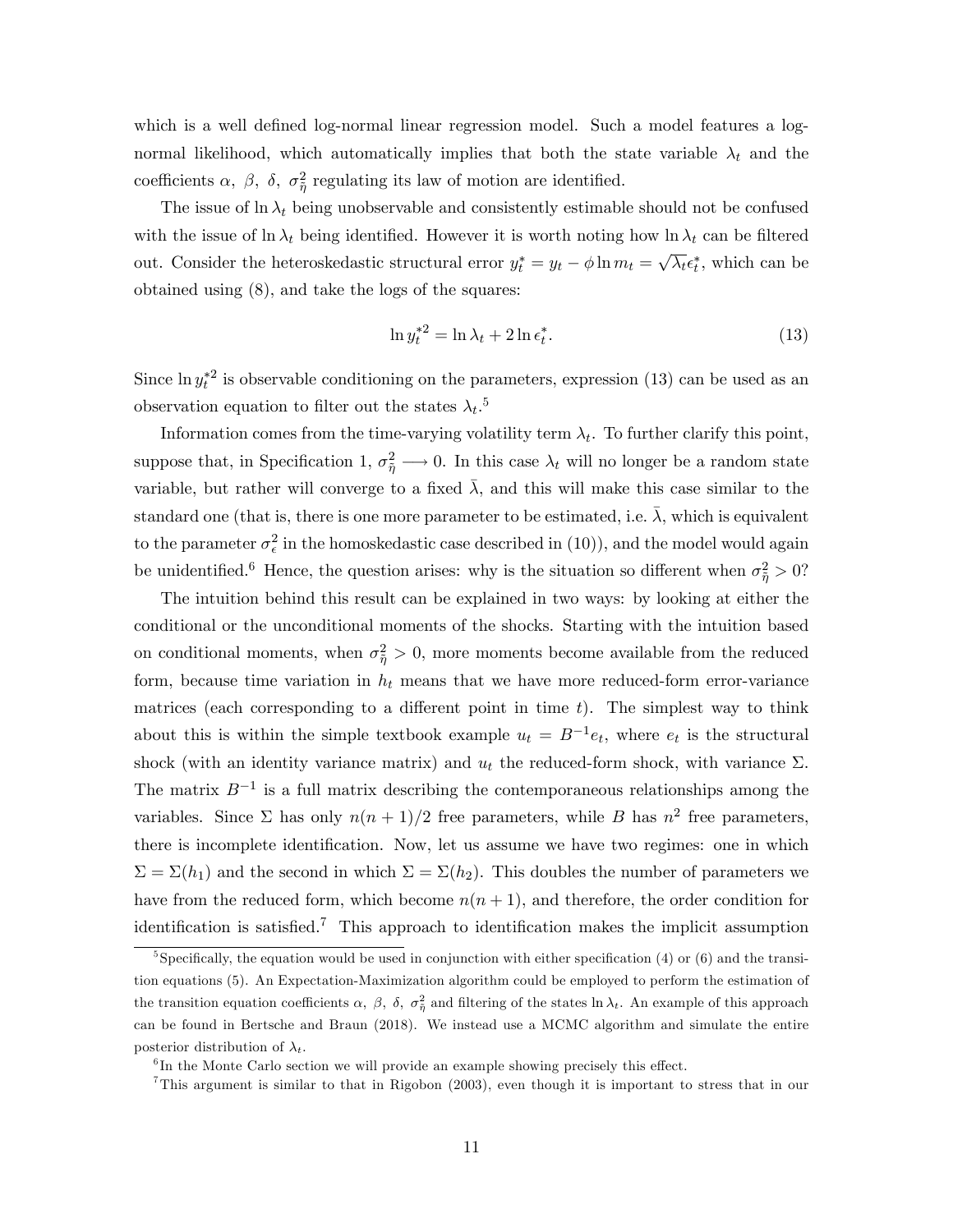that the contemporaneous relationships among the variables (those described by the matrix  $B^{-1}$ ) are constant over time.

The intuition based on unconditional moments is related to Gaussianity. A Gaussian random variable is entirely defined by its first two moments (which are sufficient statistics). In the case of shocks, the first moment is 0 so we are left with the second moments (variances) only. The problem of identification precisely arises because the variance-covariance matrix of the Gaussian shocks has only  $n(n + 1)/2$  free coefficients, which often are not enough to identify all the contemporaneous relations we would like to (which are typically  $n^2$ ). However, in the case of a non-Gaussian random variable, higher-order moments can provide additional information for identification. In the case at hand, if  $\sigma_{\tilde{\eta}}^2 = 0$ , then the shocks are Gaussian, and therefore, we have the identification problem. Instead, if  $\sigma_{\tilde{\eta}}^2 > 0$ , the shocks are not Gaussian (they are a mixture of Gaussians with mixture weights  $\sqrt{\lambda_t}$ ), and therefore, we have identification.

The previous discussion clarifies that our method belongs to the family of methods for heteroskedasticity-based identification, considered in papers such as Rigobon (2003), Sentana and Fiorentini (2001), and Lanne and Lütkepohl (2008).<sup>8</sup> The use of a continuously changing volatility is studied in a more general context by Lewis (2018), who also considers the case of heteroskedasticity of arbitrary and unknown form. Another related strand of research considers identification in non-Gaussian models; see, for example, Lanne, Meitz, and Saikkonen (2017).<sup>9</sup> Kilian and Lütkepohl (2017) provide an excellent survey. There is, however, a key difference between our approach and those in these studies: our approach is based on stochastic volatility. This difference is not trivial, because the stochastic volatilities are state variables, driven by their own shocks rather than being either deterministic or driven by (functions of) the same shocks driving the variables in levels.

Finally, our identification strategy differs from the procedure introduced by LMN. The latter achieves identification by imposing "event constraints," in the terminology of LMN, requiring the identified shocks to be coherent with economic reasoning when some extraordinary events happen, and "correlation constraints," which restrict the identified uncertainty shocks to minimize their correlation with the stock market. There is also an important conceptual difference in reporting of impulse responses, reflecting the fact that the model

approach  $\lambda_t$  is a state variable and not a vector of parameters. As discussed below, this implies that we have a sequence of conditional variance matrices that are restricted by the fact that they must obey the laws of motion specified in  $(3)$ .

<sup>&</sup>lt;sup>8</sup>Angelini, et al. (2018) extend this approach to identify the effects of uncertainty shocks allowing for endogeneity. In line with our results, they find that the uncertainty shocks can be treated as exogenous.

<sup>&</sup>lt;sup>9</sup>The Lanne, Meitz, and Saikkonen (2017) approach nests a number of other identification procedures based on conditional heteroskedasticity, including Normandin and Phaneuf (2004), Lanne, Lütkepohl, and Maciejowska (2010), and Lütkepohl and Netšunajev (2017).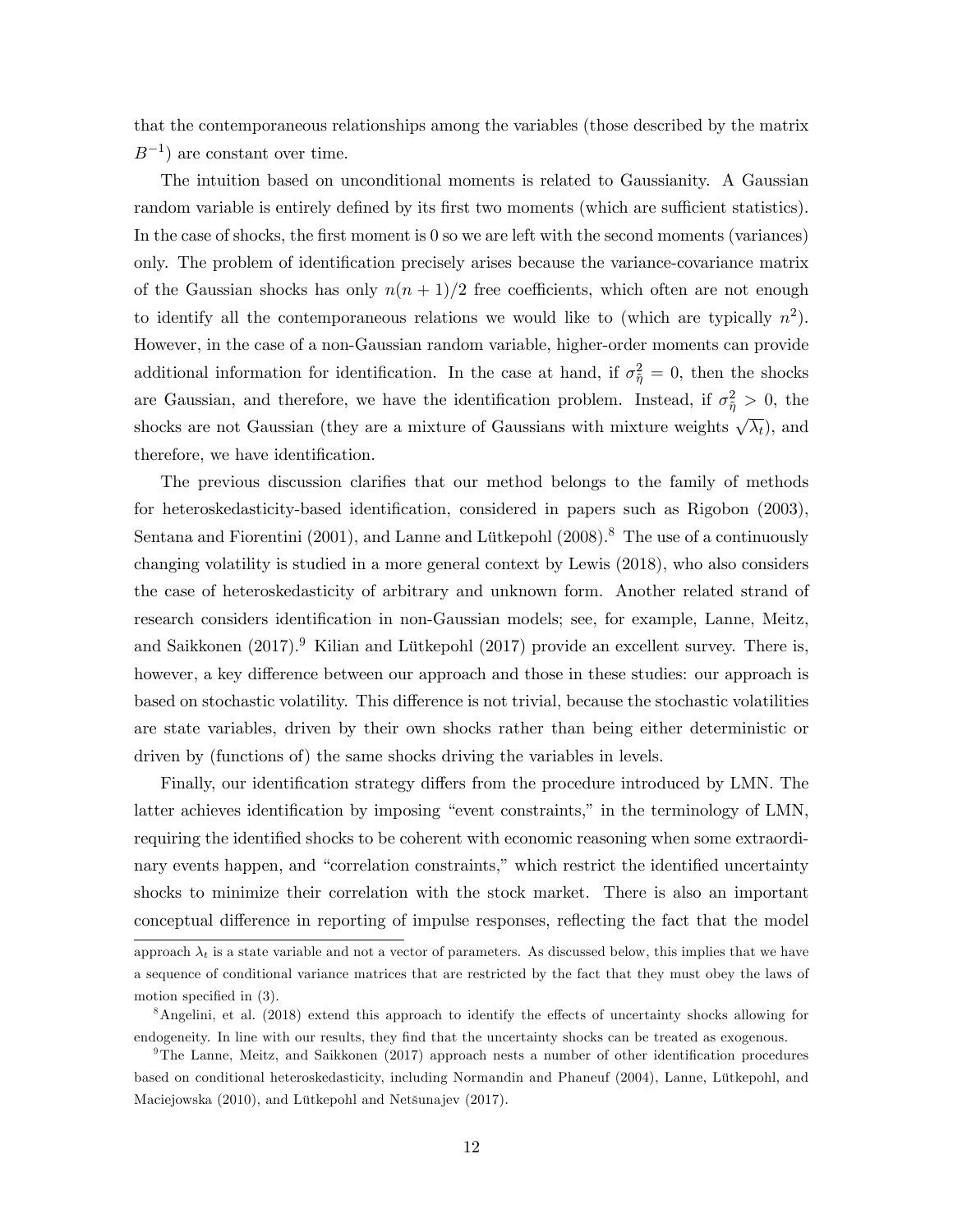we present is point-identified, while LMN's model is set-identified. The impulse response bounds reported in LMN represent the boundaries of a set of alternative point estimates of the impulse responses, each corresponding to a different identification scheme. As such, the bounds do not take into account parameter uncertainty around the point estimates. In contrast, in our approach there is only one identification scheme, and we estimate the entire posterior distribution of the impulse responses (complete posteriors are provided in section 4 of the supplementary appendix), which fully takes into account parameter uncertainty.

#### 2.3.2 Identification in the general model

The logic illustrated in Section 2.3.1 can be extended to the general case of the multivariate model of equations  $(1)-(2)-(3)$ .

Define  $\mathbf{y} = (y_t, m_t)_{t=1}^T$ ,  $\mathbf{\Lambda} = (h_{jt})_{t=1}^T$ ,  $\vartheta = {\{\Pi_y(L), \Pi_m(L), \phi, A, \delta_y(L), \delta_m(L), \psi\}}$ , and  $\zeta = {\beta_j, \omega_j, j = 1, ..., n}$ . Note that  $\zeta$  contains the coefficients of the transition equations (3), while  $\vartheta$  contains the coefficients of the observation equations (1)-(2). The model (1)- $(2)-(3)$  forms a state-space system with joint data density given by:

$$
\mathcal{L}(\mathbf{y}, \mathbf{\Lambda}|\vartheta, \zeta). \tag{14}
$$

We defer the details of this function until later, when we get to estimation (see equation (25)). The fact that  $\Lambda_t$  is unobservable will of course need to be dealt with, but is entirely unrelated to the issue of identification.

The assumptions underlying our identification results, which we use as indicated in the discussion above and below, consist of the following, some implied by the VAR structure of equations  $(1)$  and  $(2)$ :

- for each variable contained in  $y_t$ , a time-varying volatility process of the general form of (3), with innovation variance  $\sigma_{\tilde{\eta}_j}^2 > 0$ ;
- Gaussianity of innovations to  $y_t$ ,  $\ln m_t$ , and log volatility (as noted below, some generalizations to allow fat tails are possible);
- in the error term  $A^{-1}\Lambda_t^{0.5} \epsilon_t^*$  of the VAR equation for  $y_t$ , A is lower triangular with ones on the main diagonal (as discussed below, generalizations are possible), and  $\Lambda_t$ is diagonal.

Following Rothenberg (1971), the point  $\{\Lambda_0, \vartheta_0, \zeta_0\}$  is said to be locally identifiable if there exists an open neighborhood containing no other point  $\{\Lambda, \vartheta, \zeta\}$  which is observationally equivalent, i.e.

$$
\mathcal{L}(\mathbf{y}, \mathbf{\Lambda}_0 | \vartheta_0, \zeta_0) \neq \mathcal{L}(\mathbf{y}, \mathbf{\Lambda} | \vartheta, \zeta), \ \forall \vartheta \in \Theta_0, \ \forall \zeta \in Z_0, \ \forall \mathbf{\Lambda} \in L_0.
$$
 (15)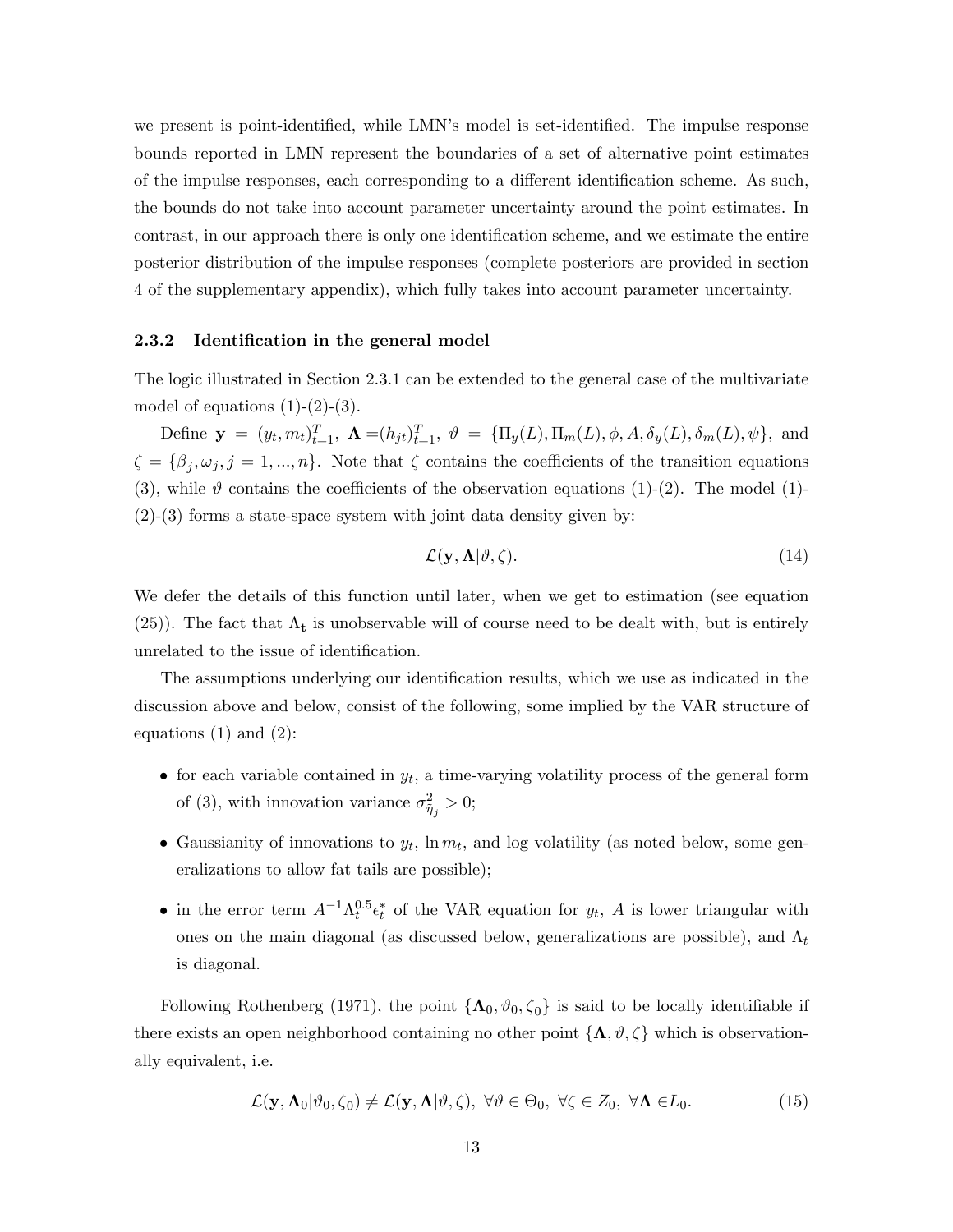Verifying analytically condition (15) is difficult because  $\mathcal{L}(\mathbf{y}, \mathbf{\Lambda}|\theta, \zeta)$  is non-Gaussian and is highly nonlinear. However, note that the density of the state-space model can be factorized as follows:

$$
\mathcal{L}(\mathbf{y}, \mathbf{\Lambda}|\vartheta, \zeta) = \mathcal{L}(\mathbf{y}|\mathbf{\Lambda}, \vartheta, \zeta) \mathcal{L}(\mathbf{\Lambda}|\vartheta, \zeta) = \mathcal{L}(\mathbf{y}|\mathbf{\Lambda}, \vartheta) \mathcal{L}(\mathbf{\Lambda}|\zeta),
$$
(16)

where  $\mathcal{L}(\mathbf{y}|\mathbf{\Lambda}, \vartheta)$  is the (likelihood) density of the observation equations, and  $\mathcal{L}(\mathbf{\Lambda}|\zeta)$  is the density of the transition equations.<sup>10</sup> Using (16), condition (15) can be written as:

$$
\mathcal{L}(\mathbf{y}|\mathbf{\Lambda}_0, \vartheta_0)\mathcal{L}(\mathbf{\Lambda}_0|\zeta_0) \neq \mathcal{L}(\mathbf{y}|\mathbf{\Lambda}, \vartheta)\mathcal{L}(\mathbf{\Lambda}|\zeta), \ \forall \vartheta \in \Theta_0, \ \forall \zeta \in Z_0, \ \forall \mathbf{\Lambda} \in L_0.
$$
 (17)

Expression  $(17)$  offers a simpler way to check condition  $(15)$ . Indeed one can check separately identification in the observation equations, i.e.,  $\mathcal{L}(\mathbf{y}|\mathbf{\Lambda}_0, \vartheta_0) \neq \mathcal{L}(\mathbf{y}|\mathbf{\Lambda}, \vartheta)$ , and identification in the transition equations, i.e.,  $\mathcal{L}(\Lambda_0|\zeta_0) \neq \mathcal{L}(\Lambda|\zeta)$ . If both these conditions are verified, then condition  $(15)$  is satisfied and there is identification in the joint density.<sup>11</sup> Since  $(3)$  is a well defined log-normal regression model, the identification condition on the transition equations is immediately satisfied. Hence all is left to verify is the condition for identification in the observation equations.

Identifying the observation equations The goal of this subsection is to verify that  $\mathcal{L}(\mathbf{y}|\mathbf{\Lambda}_0, \vartheta_0) \neq \mathcal{L}(\mathbf{y}|\mathbf{\Lambda}, \vartheta), \ \forall \vartheta \in \Theta_0, \ \forall \mathbf{\Lambda} \in L_0$ . Conditioning on  $\mathbf{\Lambda}$  the model reduces to (1)-(2). Using steps similar to those illustrated in the previous subsection, the system can be cast in its reduced form:

$$
\begin{bmatrix} y_t \\ \ln m_t \end{bmatrix} = \begin{bmatrix} C_{11}(L) & C_{21}(L) \\ C_{12}(L) & C_{22}(L) \end{bmatrix} \begin{bmatrix} y_{t-1} \\ \ln m_{t-1} \end{bmatrix} + \begin{bmatrix} \epsilon_t \\ u_t \end{bmatrix},
$$
(18)

where

$$
Var\left(\left[\begin{array}{c}\epsilon_t\\u_t\end{array}\right]\right) = \left[\begin{array}{cc}\Sigma_{11t} & \Sigma_{12t} \\ \Sigma_{21t} & \Sigma_{22}\end{array}\right].
$$
\n(19)

Since the likelihood  $\mathcal{L}(\mathbf{y}|\mathbf{\Lambda}, \vartheta)$  is Gaussian (as a function of y), the reduced form coefficients appearing in  $(18)$  and  $(19)$  are uniquely identified. The paper's appendix shows that they

<sup>&</sup>lt;sup>10</sup>The second equality in (16) follows from the fact that the coefficients  $\zeta$  are redundant in the observation equations (conditionally on  $\Lambda$ ), and the coefficients  $\vartheta$  are redundant in the transition equations.

<sup>&</sup>lt;sup>11</sup>For completeness, to ensure that (15) is satisfied there is the need to rule out from (17) the degenerate case in which, notwithstanding the fact that  $\mathcal{L}(\mathbf{y}|\mathbf{\Lambda}_0, \vartheta_0) \neq \mathcal{L}(\mathbf{y}|\mathbf{\Lambda}, \vartheta)$  and  $\mathcal{L}(\mathbf{\Lambda}_0|\zeta_0) \neq \mathcal{L}(\mathbf{\Lambda}|\zeta)$ , their ratios are such that  $\frac{\mathcal{L}(\mathbf{y}|\mathbf{\Lambda}, \theta)}{\mathcal{L}(\mathbf{y}|\mathbf{\Lambda}_0, \theta_0)} = \frac{\mathcal{L}(\mathbf{\Lambda}_0|\zeta_0)}{\mathcal{L}(\mathbf{\Lambda}|\zeta)}$ . Ruling this case out is straightforward by simply noting that the ratio  $\mathcal{L}(\mathbf{\Lambda}_0|\zeta_0)/\mathcal{L}(\mathbf{\Lambda}|\zeta)$  is independent from y. Hence, the degenerate case would require the ratio  $\mathcal{L}(\mathbf{y}|\mathbf{\Lambda}, \vartheta)/\mathcal{L}(\mathbf{y}|\mathbf{\Lambda}_0, \vartheta_0)$  to also be constant for all y, i.e. for any possible realization of the data, which obviously cannot be the case.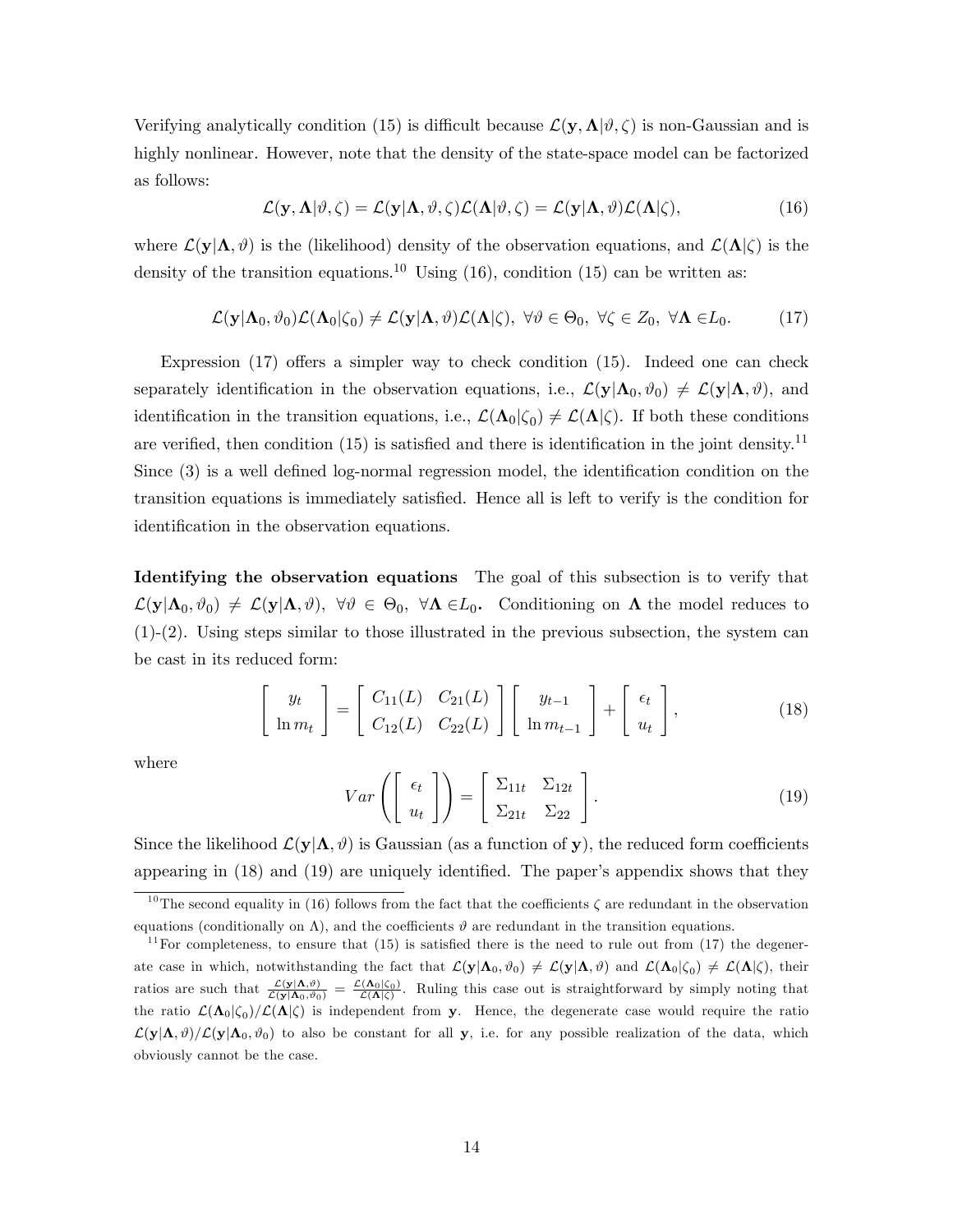are related to the structural coefficients appearing in  $(1)-(2)$  through the following equations:

$$
C_{11}(L) = \Pi_y(L) + \phi \delta_y(L) \tag{20a}
$$

$$
C_{21}(L) = \Pi_m(L) + \phi \delta_m(L) \tag{20b}
$$

$$
C_{12}(L) = \delta_y(L) \tag{20c}
$$

$$
C_{22}(L) = \delta_m(L) \tag{20d}
$$

$$
\Sigma_{11t} = (\phi\psi + A^{-1}\Lambda_t^{0.5})(\phi\psi + A^{-1}\Lambda_t^{0.5})' + \phi\phi'\sigma_{\tilde{u}}^2
$$
\n(20e)

$$
\Sigma_{12t} = \Sigma'_{21t} = (\phi\psi + A^{-1}\Lambda_t^{0.5})\,\psi' + \phi\sigma_{\tilde{u}}^2 \tag{20f}
$$

$$
\Sigma_{22} = \psi \psi' + \sigma_{\tilde{u}}^2. \tag{20g}
$$

Under knowledge of  $\phi$ , the conditional mean coefficients  $\Pi_y(L)$ ,  $\Pi_m(L)$ ,  $\delta_y(L)$ , and  $\delta_m(L)$ are immediately identified through equations (20a)-(20d). Similarly, under knowledge of  $\psi$ the coefficient  $\sigma_{\tilde{u}}^2$  is identified through equation (20g). Completing the multiplication of the parenthetical components of (20e) and (20f) yields:

$$
\Sigma_{11t} = \Sigma_{22}\phi\phi' + \phi\psi\Lambda_t^{0.5}A^{-1'} + (\phi\psi\Lambda_t^{0.5}A^{-1'})' + A^{-1}\Lambda_tA_t^{-1'}
$$
(21a)

$$
\Sigma_{12t} = \phi \Sigma_{22} + A^{-1} \Lambda_t^{0.5} \psi', \tag{21b}
$$

where we also used equation (20g) to substitute any instance of  $\psi \psi' + \sigma_{\tilde{u}}^2$  with  $\Sigma_{22}$ . The system above is a generalization of the system (12) laid out in the simple example. Note that (21a) is a system of equations arranged in matrices and let the pair  $(i, j)$  identify the equation in row i and column j. Also, note that both sides of  $(21a)$  are composed of symmetric matrices, which implies that the equations above the diagonal  $(i < j)$  are redundant. In order to remove these redundant equations we define the operators:

$$
tril(\cdot); \ diag(\cdot);
$$

which respectively select the elements on the lower-triangular portion of a matrix (below and not including the main diagonal) and on the main diagonal of the matrix, and arrange them in a column vector. Applying these operators we can re-write the system (21) as:

$$
tril(\Sigma_{11t}) = tril(\Sigma_{22}\phi\phi') + tril(\phi\psi\Lambda_t^{0.5}A^{-1'} + (\phi\psi\Lambda_t^{0.5}A^{-1'})')
$$
\n
$$
+ tril(A^{-1}\Lambda_tA^{-1'})
$$
\n(22a)

$$
diag(\Sigma_{11t}) = diag(\Sigma_{22}\phi\phi') + diag(\phi\phi\Lambda_t^{0.5}A^{-1'} + (\phi\phi\Lambda_t^{0.5}A^{-1'})') + diag(A^{-1}\Lambda_tA^{-1'})
$$
 (22b)

$$
\Sigma_{12t} = \phi \Sigma_{22} + A^{-1} \Lambda_t^{0.5} \psi'. \tag{22c}
$$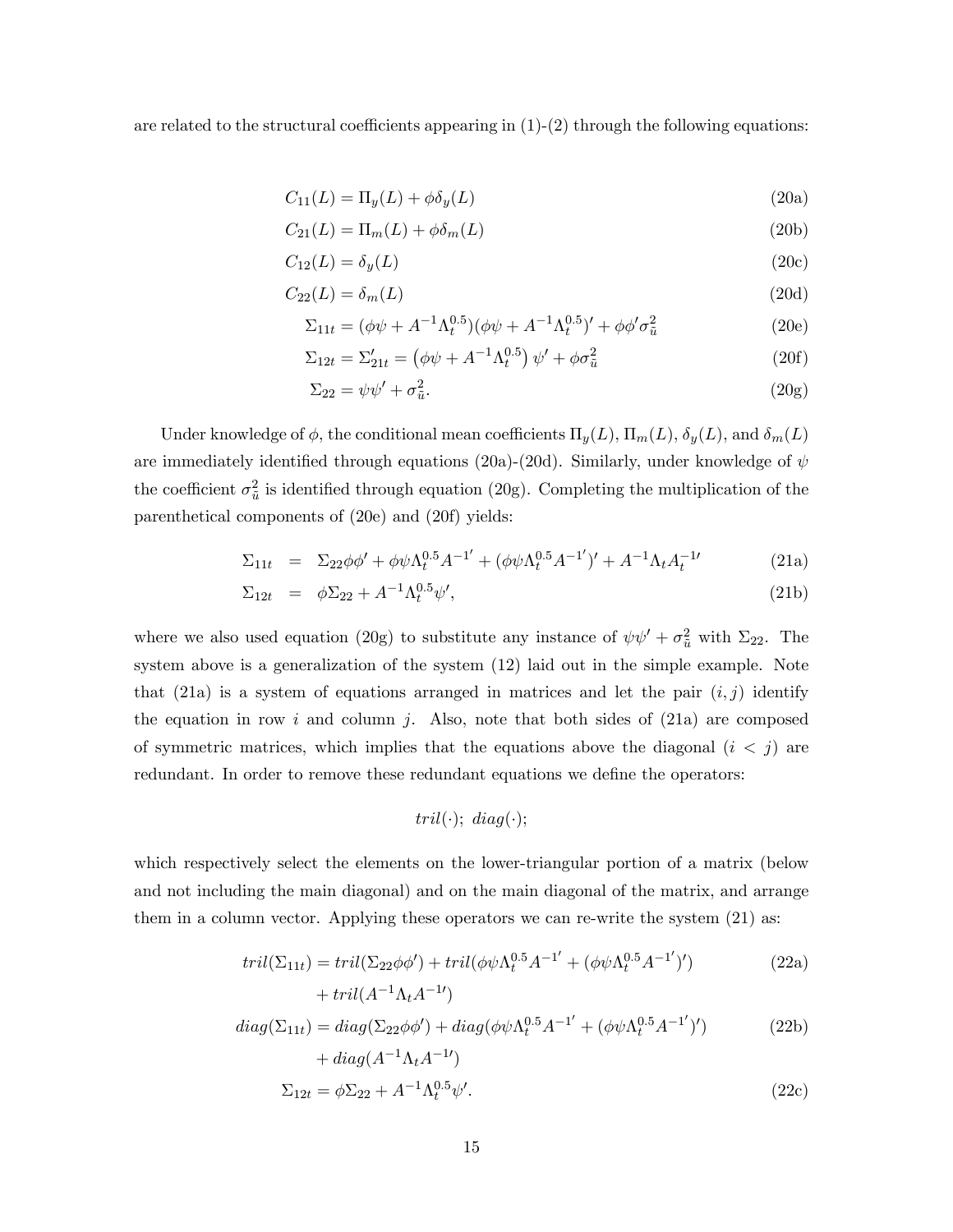The system above consists of  $n(n-1)/2 + n + n$  equations. The coefficients to estimate are  $2n$  in the vectors  $\phi$  and  $\psi$ , and  $n(n-1)/2$  in the matrix A. Hence there are sufficient equations to solve for  $(A, \phi, \psi)$ . The Jacobian of the entire system is given by:

$$
J_{t} = \begin{bmatrix} \frac{\left[\frac{\partial tril(\Sigma_{11t})}{\partial tril(A)}\right]}{\frac{n}{2}(n-1)\times\frac{n}{2}(n-1)} & \frac{\left[\frac{\partial tril(\Sigma_{11t})}{\partial\phi}\right]}{\frac{n}{2}(n-1)\times n} & \frac{\left[\frac{\partial tril(\Sigma_{11t})}{\partial\psi}\right]}{\frac{n}{2}(n-1)\times n} \\ \frac{\left[\frac{\partial diag(\Sigma_{11t})}{\partial tril(A)}\right]}{\frac{n\times n}{2}(n-1)} & \frac{\left[\frac{\partial diag(\Sigma_{11t})}{\partial\phi}\right]}{\frac{n\times n}{2}} & \frac{\left[\frac{\partial diag(\Sigma_{11t})}{\partial\psi}\right]}{\frac{n\times n}{2}(n-1)} \\ \frac{\left[\frac{\partial \Sigma_{12t}}{\partial tril(A)}\right]}{\frac{n\times n}{2}(n-1)} & \frac{\left[\frac{\partial \Sigma_{12t}}{\partial\phi}\right]}{\frac{n\times n}{2}(n-1)} & \frac{\left[\frac{\partial \Sigma_{12t}}{\partial\psi}\right]}{\frac{n\times n}{2}(n-1)} \end{bmatrix}, \quad (23)
$$

and has determinant:

$$
2^n \prod_{i=1}^n \lambda_{it}^{n-i+1} \psi_i,\tag{24}
$$

which implies that it has full  $rank(J) = n(n-1)/2 + 2n$  when  $\psi \neq 0$ . Since the Jacobian has full column rank, the system is identified. In the case of k elements of  $\psi$  being 0, the Jacobian would have column rank  $n(n-1)/2 + 2n - k$ . Since the number of rows in the system would not change, this means the system would have  $k$  less coefficients to solve for and the same number of equations, which leads to over-identification.

**Structure of the A matrix** The identification result has been derived under a specification in which the matrix  $A^{-1}$  is lower triangular. Recall the equations in (1), which we will refer to as the "macro block," and equation  $(2)$ , the uncertainty equation. The triangularity assumption on  $A^{-1}$  allows the identification of the  $\varepsilon_t^*$  shocks of the macro block. Of course, this restriction does not impact the existence of simultaneity of the macro block and the uncertainty equation, which still can affect each other contemporaneously through the coefficients  $\phi$  and  $\psi$ . Moreover, the shocks of interest are those to uncertainty, so the identification scheme used within the macro block might seem irrelevant. There is however an effect to keep in mind: since in equation  $(2)$  the identified effect of these shocks on uncertainty is given by  $\psi \varepsilon_t^*$ , rotations of  $\varepsilon_t^*$  will induce a rotation (in the opposite direction) in  $\psi$ so that the product  $\psi \varepsilon_t^*$  stays constant. This means that different permutations within the macro block deliver different shocks  $\varepsilon_t^*$ , and this can translate into different coefficients  $\psi$ . In practice, we have experimented with several alternative orderings in both the monthly and the quarterly model, in both specifications  $1$  and  $2$ , and the effect of having different orderings within the macro block has a rather limited impact on the estimated  $\psi$  coefficients. Section 3 in the supplementary appendix provides these results.

It is worth noting that a lower triangular structure is not strictly necessary to obtain the identification result. A sufficient, milder condition would be the one reported in Rubio-Ramirez, Waggoner, and Zha (2010), i.e. that every row j in  $A^{-1}$  has at least  $n - j$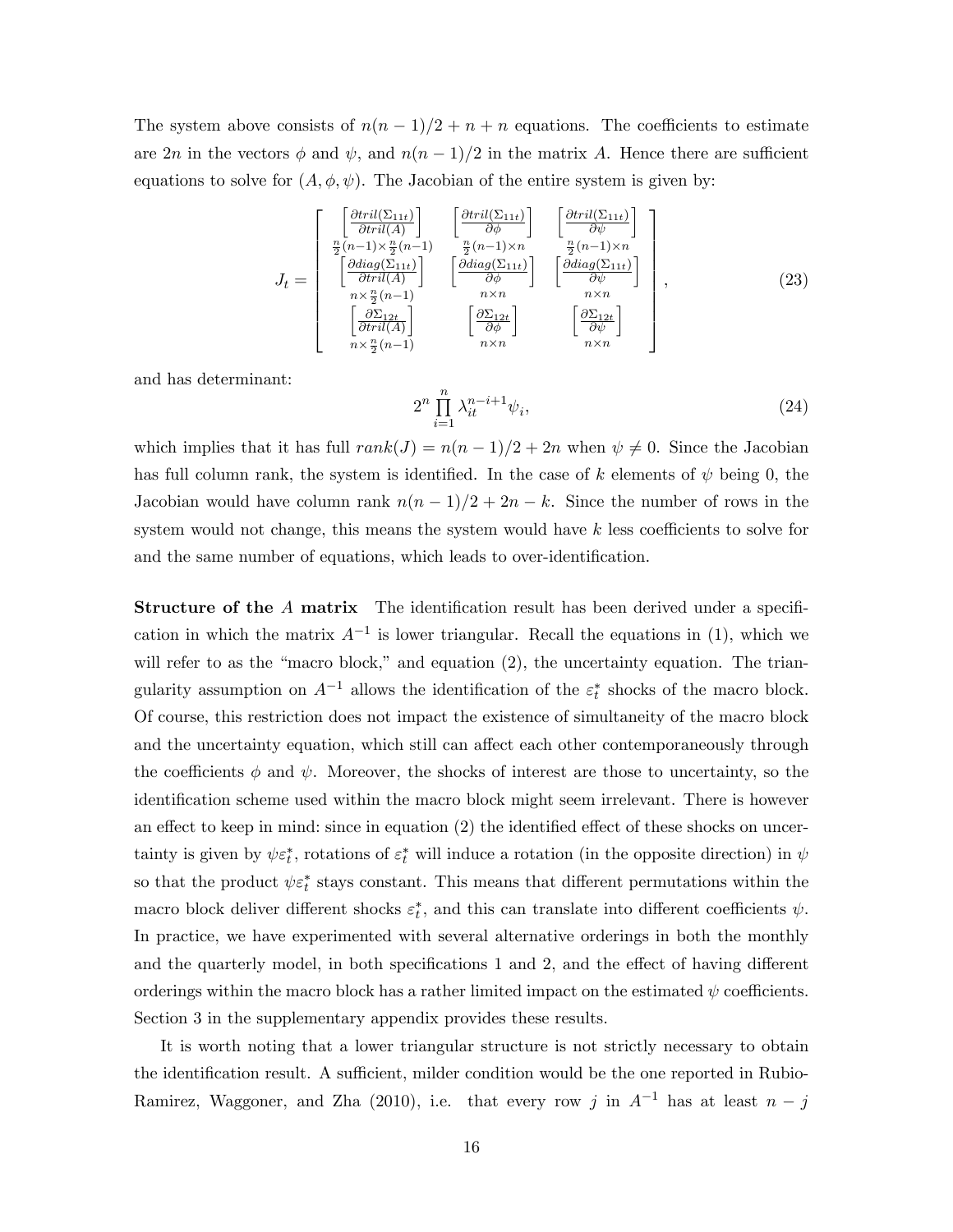restrictions. This condition ensures that there exists a permutation of the rows of the matrix  $A^{-1}$  which is lower triangular, and therefore there exists a permutation of the equations in (21) that can be solved recursively. More details are given in the paperís appendix, in Section 7.1.2.

Even more general specifications for the matrix  $A^{-1}$  are possible. Since (21) holds for  $t = 1, ..., T$ , the model is over-identified when we consider the whole data-sample T. This means that it would be possible to allow for specifications in which the matrix  $A^{-1}$  is full, as in, e.g., Lanne, Meitz, and Saikkonen (2017). We do not take this route for two reasons. The first reason is simplicity in estimation. While specifying a full  $A^{-1}$  matrix is possible, the resulting model would entail a very high level of nonlinearity because in such a model the simultaneity would be possible not only between the macro-block and the uncertainty measure, but also within the macro-block. Instead, the model with lower triangular  $A^{-1}$  is reasonably easy to estimate, and indeed it has become a workhorse of macro-econometrics since the seminal papers of Cogley and Sargent (2005) and Primiceri  $(2005).$ <sup>12</sup> The second reason is that even though a full  $A^{-1}$  would provide full statistical identification of the shocks to the macro block of the model, economic identification of such shocks would still be necessary, as discussed in Lanne, Meitz, and Saikkonen (2017). Since our focus is on shocks to uncertainty rather than on shocks happening within the macro block, we maintain the assumption of a triangular  $A^{-1}$ , using the ordering conventional in many macroeconomic applications (i.e. ordering the so-called "slow" variables before the "fast" variables). As mentioned, we have experimented with alternative orderings, finding our results robust to such changes (see section 3 of the supplementary appendix).

### 3 Model estimation

In this section we describe the Markov Chain Monte Carlo (MCMC) algorithm for the estimation of the model. The model is a structural VAR with time-varying volatility in which one of the regressors (the uncertainty measure) possibly impacts both the mean and the variance of the others. This model nests as a special case the leverage model of Jacquier, Polson, and Rossi (2004). The conditional posterior distributions of this model are nontrivial because, with respect to the model of Jacquier, Polson, and Rossi (2004), our model entails an additional layer of complication insofar as the stochastic volatility factor also enters the conditional mean of the process (and our model includes VAR dynamics). Section 3.2 discusses the efficiency and convergence of the algorithm. Section 3.3 and Section

 $12$  For a VAR with time-varying parameters and stochastic volatility, Bognanni (2018) develops an alternative model formulation and estimation algorithm that addresses the ordering dependency which exists with the formulation that has become common.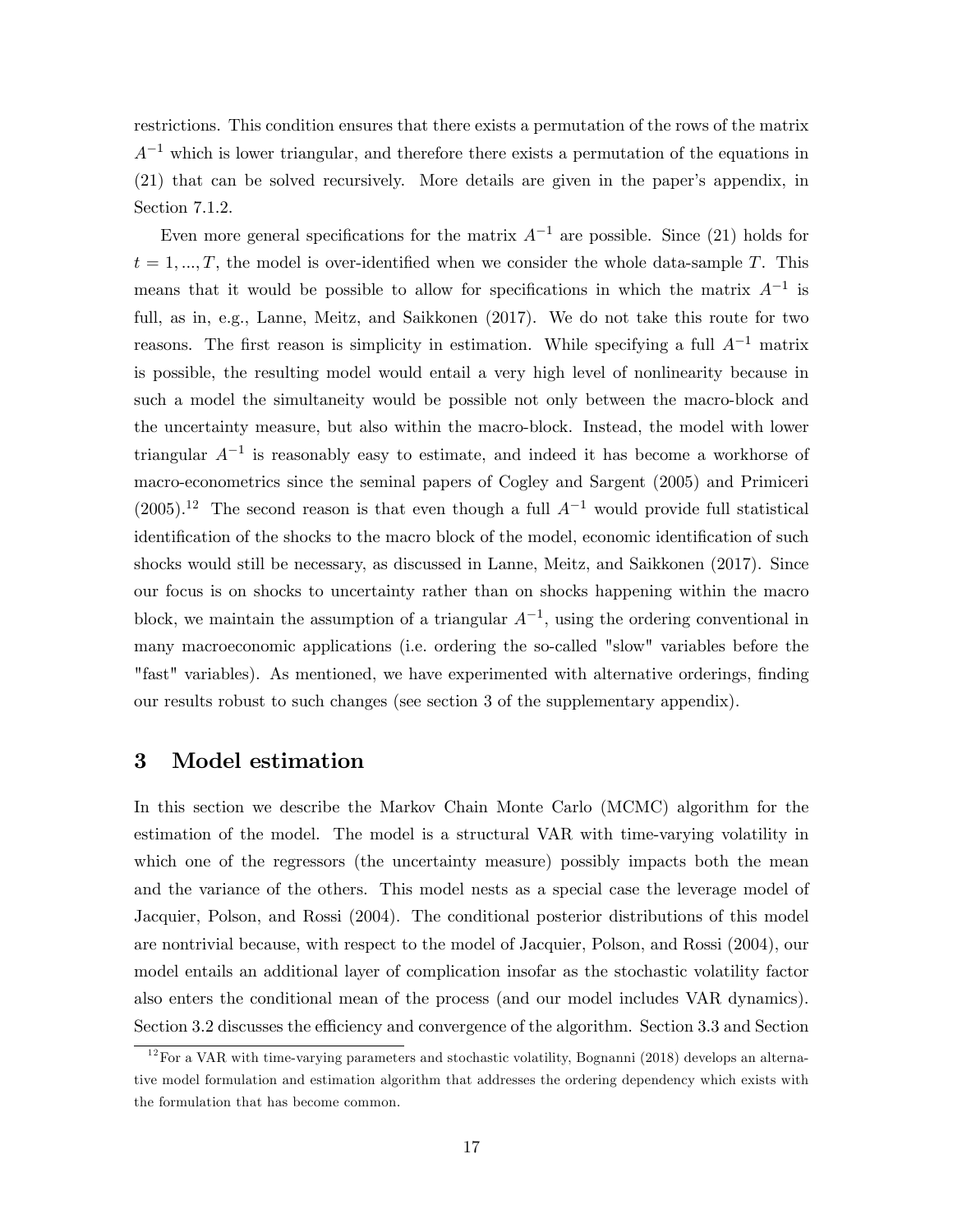3.4 discuss, respectively, the priors used in the empirical application and the computation of impulse response functions.

#### 3.1 MCMC algorithm

We only discuss the more general Specification 2 since Specification 1 can be obtained as a special case by simply setting  $\beta_j = 0$  for  $j = 1, ..., n$ . We collect the model coefficients in three sets. First,  $\theta_1$  groups all the coefficients of the  $y_t$  equation, plus the loadings:  $\phi$ ,  $A, \Pi_y(L), \Pi_m(L), \beta_j, j = 1, ..., n$ . Second,  $\theta_2$  groups all the coefficients of the uncertainty equation:  $\delta_y(L)$ ,  $\delta_m(L)$ ,  $\psi$ ,  $\sigma_{\tilde{u}}^2$ . Third,  $\theta_3$  groups all the coefficients of the latent volatility processes:  $\alpha_j$ ,  $\delta_j$ ,  $\sigma_{\tilde{\eta}_j}^2$ ,  $j = 1, ..., n$ . Both  $y_t$  and  $m_t$  are observable, while  $h_t$  is a vector of state variables. The vector  $\theta$  contains  $\theta_1$ ,  $\theta_2$ , and  $\theta_3$ . We collect the  $h_{jt}$ 's in the  $n \times 1$  vector process  $h_t$ , and we define the following matrices:

$$
H_t = \left[ \begin{array}{ccc} h_{1t} & 0 & 0 \\ 0 & \ddots & 0 \\ 0 & 0 & h_{nt} \end{array} \right]; \ M_t^{(\beta)} = \left[ \begin{array}{ccc} m_t^{\beta_1} & 0 & 0 \\ 0 & \ddots & 0 \\ 0 & 0 & m_t^{\beta_n} \end{array} \right],
$$

which implies  $(6)$  can be written as follows:

$$
\Lambda_t = M_t^{(\beta)} H_t,
$$

where the  $\beta$  appearing as a superscript indicates dependence on the vector composed of  $\beta_j$ for  $j = 1, ..., n$ .

The density of data and states is given by:

$$
p(y_t, m_t, h_t | \theta) = m_t^{-1} \Pi_{j=1}^n m_t^{-0.5\beta_j} h_{jt}^{-1.5} p_G(\epsilon_t^*) \times p_G(\tilde{u}_t) \times p_G(\tilde{\eta}_t),
$$
\n(25)

where the shocks  $\epsilon_t^*$ ,  $\tilde{u}_t$ , and  $\tilde{\eta}_t$  are those in equations (1), (2), and (5). A derivation of expression  $(25)$  can be found in the paper's appendix.

The data density (25) will be the basis of a Gibbs sampler that will draw from:

- 1.  $\mathbf{h}_{1:T}|\theta, \mathbf{y}_{1:T}, \mathbf{m}_{1:T}$
- 2.  $\theta$  $|\mathbf{h}_{1:T}, \mathbf{y}_{1:T}, \mathbf{m}_{1:T},$

where  $\mathbf{h}_{1:T}$ ,  $\mathbf{y}_{1:T}$ , and  $\mathbf{m}_{1:T}$  are the matrices containing the states and variables for  $t =$  $1, \ldots, T$ . Step (2) of the algorithm will be further partitioned into three blocks:

- 2a.  $\theta_1 | \theta_2, \theta_3, \mathbf{h}_{1:T}, \mathbf{y}_{1:T}, \mathbf{m}_{1:T}$
- 2b.  $\theta_2 | \theta_1, \theta_3, \mathbf{h}_{1:T}, \mathbf{y}_{1:T}, \mathbf{m}_{1:T}$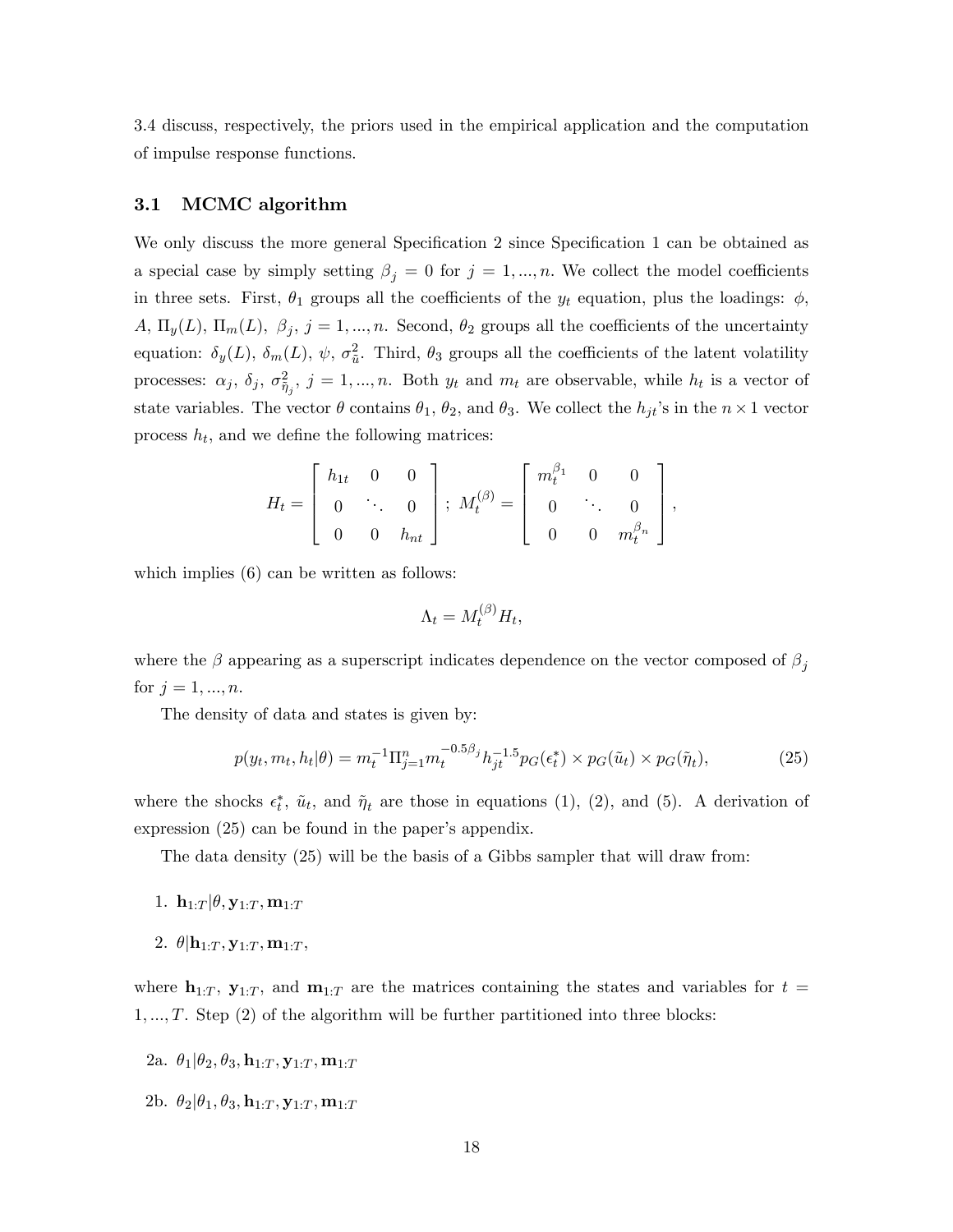2c.  $\theta_3|\theta_1, \theta_2, \mathbf{h}_{1:T}, \mathbf{y}_{1:T}, \mathbf{m}_{1:T}$ .

While steps  $(2b)$  and  $(2c)$  are straightforward, step  $(1)$  and step  $(2a)$  are nontrivial due to the simultaneity inherent in our model. We now proceed to analyze these steps in more detail.

#### 3.1.1 Drawing  $\mathbf{h}_{1:T} | \theta, \mathbf{y}_{1:T}, \mathbf{m}_{1:T}$

Under the assumption that the processes  $h_{jt}$  are idiosyncratic volatilities with independent shocks  $\tilde{\eta}_{it}$ , the density  $p(h_t|h_{t-1}, h_{t+1}, \theta, \mathbf{y}_{1:T}, \mathbf{m}_{1:T})$  can be decomposed into the product of  $\Pi_{j=1}^n p(\mathbf{h}_{j1:T}|\theta, \mathbf{y}_{1:T}, \mathbf{m}_{1:T}, \mathbf{h}_{\neq j1:T})$  and drawn in blocks  $j=1,...,n$ . The generic block  $\mathbf{h}_{j1:T}|\theta, \mathbf{y}_{1:T}, \mathbf{m}_{1:T}, \mathbf{h}_{\neq j1:T}$  is Markov and can be simulated via a sequence of:

$$
p(h_{jt}|h_{jt-1}, h_{jt+1}, \theta, \mathbf{y}_{1:T}, \mathbf{m}_{1:T}, \mathbf{h}_{\neq j1:T})
$$
  
\n
$$
\propto h_{jt}^{-0.5} \exp\left\{-\frac{e_{jt}^2}{2h_{jt}} \left[1 + \frac{\psi_j^2}{\sigma_{\tilde{u}}^2}\right] + \frac{e_{jt}}{\sqrt{h_{jt}}}\frac{\psi_j}{\sigma_{\tilde{u}}^2}[u_t - \psi_{\neq j}\epsilon_{\neq jt}^*]\right\}
$$
  
\n
$$
\times h_{jt}^{-1} \exp\left\{\frac{-(\ln h_{jt}^2 - \mu_{jt})^2}{2s_{\tilde{\eta}_j}^2}\right\},
$$
\n(26)

where  $\psi_{\neq j}$  and  $\epsilon_{\neq j}^{*}$  are the vectors obtained by removing the j-th elements from  $\psi$  and  $\epsilon_{t}^{*}$ ,  $e_{jt}$  is the j-th element of the vector  $e_t = (M_t^{(\beta)})$  $(t^{(3)}_t)^{-0.5}A(y_t - \Pi_y(L)y_{t-1} - \Pi_m(L)\ln m_{t-1}$  $\phi \ln m_t$ ),  $\mu_{jt} = (\delta_j (\ln h_{jt-1} + \ln h_{jt+1}) + \alpha_j (1 - \delta_j)) / (\delta_j^2 + 1)$ , and  $s_{\tilde{\eta}_j}^2 = \sigma_{\tilde{\eta}_j}^2 / (\delta_j^2 + 1)$ .<sup>13</sup> Note that  $\epsilon_{\neq j}^*$  and  $e_{jt}$  are observable under the conditioning set of (26). The derivation of the conditional posterior in  $(26)$  is detailed in the paper's appendix. Using an independence chain Metropolis step with the transition equation as proposal, i.e.,  $q \propto h_{jt}^{-1} \exp\{-(\ln h_{jt}^2 (\mu_{jt})^2/2s_{\tilde{\eta}_j}^2\}$ , we can accept/reject with acceptance probability  $a = \min(1, \iota)$ , where

$$
t = \frac{\frac{1}{\sqrt{h_{jt}^{cand}}} \exp\left\{-\frac{e_{jt}^2}{2h_{jt}^{cand}} \left[1 + \psi_j^2/\sigma_{\tilde{u}}^2\right] + \frac{e_{jt}}{\sqrt{h_{jt}^{cand}} \sigma_{\tilde{u}}^2} \left[u_t - \psi_{\neq j}\epsilon_{\neq jt}^*\right]\right\}}{\frac{1}{\sqrt{h_{jt}^{pres}}} \exp\left\{-\frac{e_{jt}^2}{2h_{jt}^{pres}} \left[1 + \psi_j^2/\sigma_{\tilde{u}}^2\right] + \frac{e_{jt}}{\sqrt{h_{jt}^{pres}} \sigma_{\tilde{u}}^2} \left[u_t - \psi_{\neq j}\epsilon_{\neq jt}^*\right]\right\}}.
$$
(27)

Finally, we initialize the states by drawing a set of initial conditions  $h_{i0}$ ,  $j = 1,...n$ . We assume a log-normal prior  $\ln h_{j0} \sim N(\mu_{h_{j0}}, \sigma_{h_{j0}}^2)$ , yielding a log-normal posterior  $(\ln h_{j0}|\ln h_{jt+1}, ...)$  $N(\bar{\mu}_{h_j}, \bar{\sigma}^2_{h_j})$  where  $\bar{\mu}_{h_j} = \bar{\sigma}^2_{h_j}$  $\int \mu_{h_{j0}}$  $\overline{\sigma_{h_{j0}}^2}$  $+\frac{(\ln h_{j1} - \alpha_j)/\delta_j}{\sigma^2_{\tilde{\eta}_j}/\delta^2_j}$  $\setminus$ and  $\bar{\sigma}_{h_j}^2 = \frac{\sigma_{h_{j0}}^2 \sigma_{\tilde{\eta}_j}^2 / \delta_j^2}{\sigma_{h_j}^2 + \sigma_{\tilde{\pi}}^2 / \delta}$  $\frac{n_{j0} \eta_{j} \eta_{j}+j_{0}}{\sigma_{h_{j0}}^{2}+\sigma_{\tilde{\eta}_{j}}^{2}/\delta_{j}^{2}}$ .

<sup>&</sup>lt;sup>13</sup>The conditional moments  $\mu_{jt}$  and  $s_{\tilde{\eta}_j}^2$  are slightly different in the first and last period of the sample.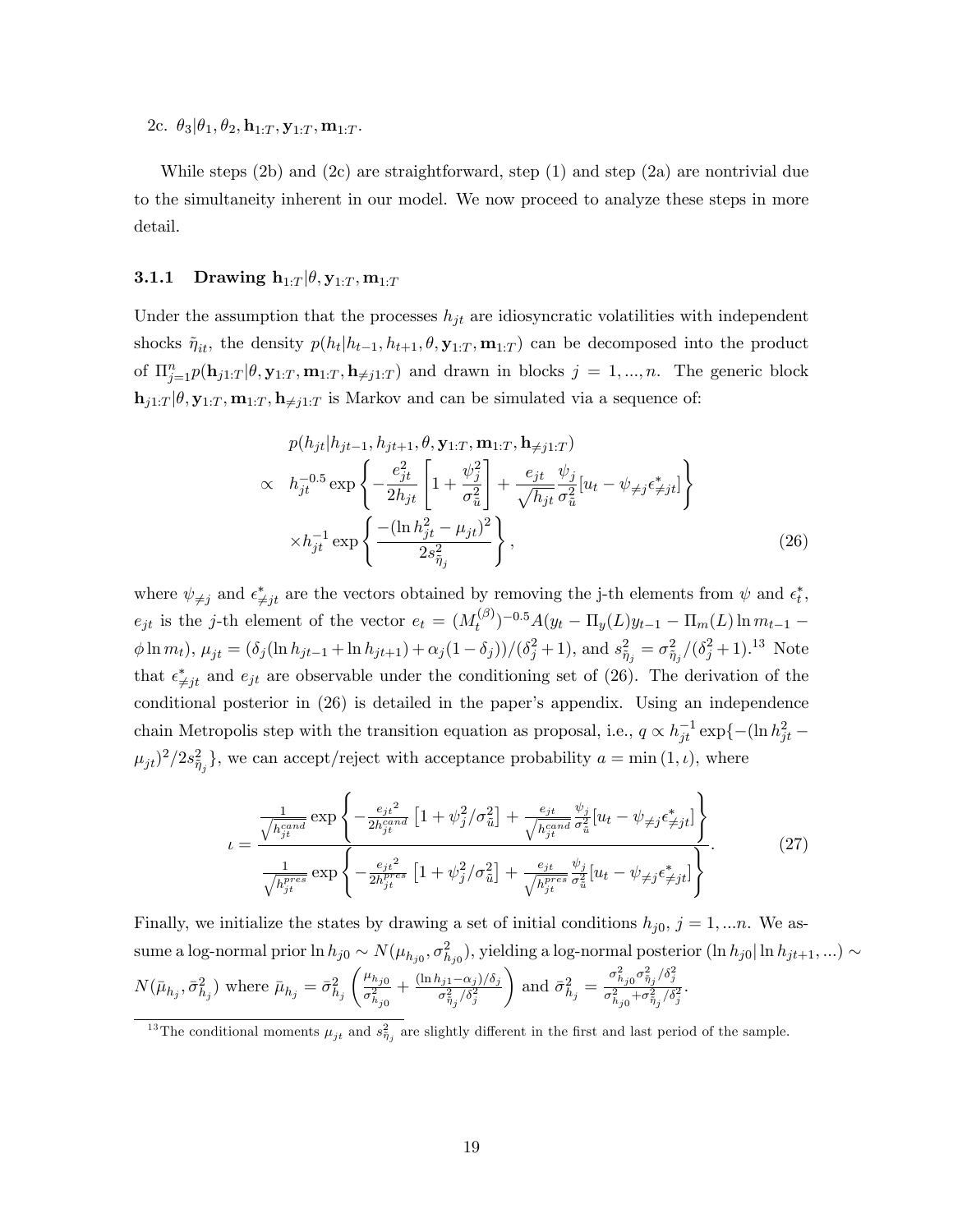#### **3.1.2** Drawing  $\theta | \mathbf{h}_{1:T}, \mathbf{y}_{1:T}, \mathbf{m}_{1:T}$

Consider again the kernel in (25), which depends on  $\epsilon_t^*$ ,  $\tilde{u}_t$ , and  $\tilde{\eta}_{jt}$ , where:

$$
\epsilon_t^* = (M_t^{(\beta)})^{-0.5} H_t^{-0.5} A(y_t - \Pi_y(L)y_{t-1} - \Pi_m(L) \ln m_{t-1} - \phi \ln m_t)
$$
 (28)

$$
\tilde{u}_t = \ln m_t - \delta_y(L)y_{t-1} - \delta_m(L)\ln m_{t-1} - \psi \epsilon_t^* \tag{29}
$$

$$
\tilde{\eta}_{jt} = \ln h_{jt} - \alpha_j - \delta_j \ln h_{jt-1}, \ \ j = 1, ..., n. \tag{30}
$$

We need to express (25) as a function of the data, the states, and the coefficients  $\theta$ only (i.e., there must be no unobservable shocks). We can derive an expression for the first equation coefficients  $\theta_1$  by using (28). An expression for the second equation coefficients  $\theta_2$  can also be derived using the expression for  $\tilde{u}_t$  in (29). However, this is not sufficient to get to an expression without any unobservable shocks appearing, because the term  $\psi \epsilon_t^*$ would still be there, and therefore a further substitution for  $\epsilon_t^*$  using (28) is required. This happens because, conditional on  $\theta_2$ , the shock  $u_t$  is observable, but the shock  $\tilde{u}_t = u_t - \psi \epsilon_t^*$ is not observable. These considerations lead to:

$$
p(y_t, m_t, h_t | \theta) =
$$
  
\n
$$
m_t^{-1} \Pi_{j=1}^n m_t^{-0.5\beta_j} h_{jt}^{-1.5} \exp \left\{ -\frac{1}{2} \left( \begin{array}{c} (y_t - \Pi X_t - \phi \ln m_t)' A' (M_t^{(\beta)})^{-1} \\ \times H_t^{-1} A (y_t - \Pi X_t - \phi \ln m_t) \end{array} \right) \right\}
$$
 (31a)

$$
\times \frac{1}{\sqrt{\sigma_{\tilde{u}}^2}} \exp \left\{ -\frac{1}{2\sigma_{\tilde{u}}^2} \left( \frac{\ln m_t - \delta_y(L)y_{t-1} - \delta_m(L)\ln m_{t-1}}{-\psi(M_t^{(\beta)})^{-0.5}H_t^{-0.5}A(y_t - \Pi X_t - \phi \ln m_t)} \right)^2 \right\}
$$
(31b)

$$
\times \Pi_{j=1}^{n} \frac{1}{\sqrt{\sigma_{\tilde{\eta}_i}^2}} \exp\left\{-\frac{(\ln h_{jt} - \alpha_j - \delta_j \ln h_{jt-1})^2}{2\sigma_{\tilde{\eta}_i}^2}\right\},\tag{31c}
$$

where

$$
\Pi X_t = \Pi_y(L)y_{t-1} + \Pi_m(L)\ln m_{t-1}.
$$

Note that in the density above, the coefficients of the second equation,  $\theta_2$ , only appear in the kernel (31b), and the coefficients of the third equation,  $\theta_3$ , only appear in the kernel (31c). This means that – conditionally on  $\theta_1$  (and on the states and data) – (31b) can be used as the posterior kernel for  $\theta_2$  and (31c) as the posterior kernel for  $\theta_3$ .

In particular, since (31b) is a Normal-Inverse Gamma kernel, we have that  $\theta_2|y_t, m_t, h_t, \theta_1, \theta_3$ can be drawn via a Gibbs step based on using equation (2) as a linear regression model. Also, note that  $p(\theta_2|y_t, m_t, h_t, \theta_1, \theta_3) \propto p(\theta_2|y_t, m_t, h_t, \theta_1)$ . Similarly, since (31c) is a (product of) Normal-Inverse Gamma kernel(s), it follows that  $\theta_3|y_t, m_t, h_t, \theta_1, \theta_2$  can be drawn via a Gibbs step based on using equation (5) as a linear regression model. Also note that  $p(\theta_3|y_t, m_t, h_t, \theta_1, \theta_2) \propto p(\theta_3|h_t).$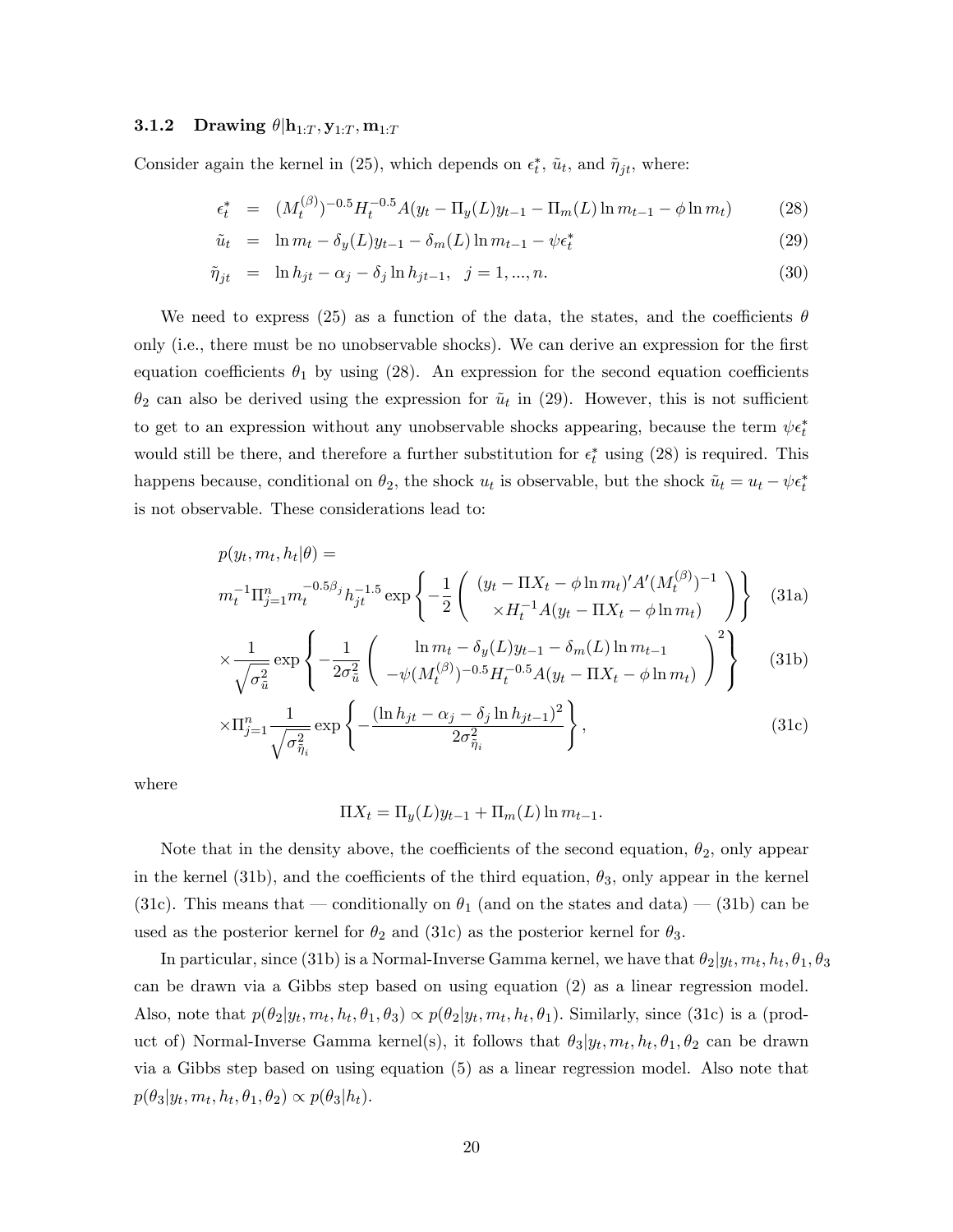We are now left with the coefficients  $\theta_1$ . These coefficients are challenging because  $\overline{\phantom{a}}$ when  $\psi \neq 0$ —they appear in both (31a) and (31b). The posterior density  $p(\theta_1|y_t, m_t, h_t, \theta_1, \theta_2)$ is proportional to the product of the prior and the posterior kernels (31a) and (31b):

$$
p(\theta_1|y_t, m_t, h_t, \theta_2, \theta_3) \propto
$$
  
\n
$$
p(\theta_1) \times \Pi_{j=1}^n m_t^{-0.5\beta_j} \exp \left\{ -\frac{1}{2} \left( \begin{array}{c} (y_t - \Pi X_t - \phi \ln m_t)' A' (M_t^{(\beta)})^{-1} \\ \times H_t^{-1} A (y_t - \Pi X_t - \phi \ln m_t) \end{array} \right) \right\}
$$
  
\n
$$
\times \exp \left\{ -\frac{1}{2\sigma_u^2} \left( \begin{array}{c} \ln m_t - \delta_y(L) y_{t-1} - \delta_m(L) \ln m_{t-1} \\ -\psi(M_t^{(\beta)})^{-0.5} H_t^{-0.5} A (y_t - \Pi X_t - \phi \ln m_t) \end{array} \right)^2 \right\}
$$

which is not a known distribution. Therefore, this calls for a Random Walk Metropolis step with acceptance probability

$$
a = \min\left(1, \frac{p(\theta_1^{cand}|\mathbf{y}_{1:T}, \mathbf{m}_{1:T}, \mathbf{h}_{1:T}, \theta_2, \theta_3)}{p(\theta_1^{pres}|\mathbf{y}_{1:T}, \mathbf{m}_{1:T}, \mathbf{h}_{1:T}, \theta_2, \theta_3)}\right).
$$
(33)

In order to improve the mixing of the algorithm, this step is blocked in several sub-steps involving the coefficients in  $\theta_1$ . Specifically, we draw separately  $\phi$ , A,  $\Pi_y(L)$ ,  $\Pi_m(L)$ ,  $\beta_j$ ,  $j =$  $1, ..., n.$ 

#### 3.2 Efficiency and convergence of the algorithm

We have verified the correctness, convergence, and mixing properties of the estimation algorithm in our empirical applications. Detailed results are reported in section 1 of the supplementary appendix. Specifically, Figure 1 of the supplementary appendix reports results from Geweke's (2004) test of correctness of the posterior sampler. Figure 2 of the supplementary appendix reports a summary set of diagnostics that all support convergence and good mixing of the MCMC algorithm. The Monte Carlo experiments described in Section 4 further test the algorithm using simulated data.

#### 3.3 Priors

In the empirical application, we demean the variables and omit intercepts, to reduce the dimensionality of the parameter space. The priors on  $\phi$ , A,  $\Pi_y(L)$ ,  $\Pi_m(L)$  are flat. For the loadings  $\beta_j$ ,  $j = 1, ..., n$  we elicit a Gaussian prior  $\beta_j \sim N(1, 10)$ , which is very diffuse (but still proper). For the equation for  $m_t$ , we elicit an independent Gaussian prior for each coefficient in the polynomials  $\delta_y(L)$  and  $\delta_m(L)$ , with standard deviation 1 and mean 0, with the only exception being the parameter associated with  $\ln m_{t-1}$ , whose prior mean is set at 0:5. Following Jacquier, Polson, and Rossi (2004) we assume a conjugate prior for  $\psi$  and  $\sigma_{\tilde{u}}^2$ , with  $\psi|\sigma_{\tilde{u}}^2 \sim N(0, \sigma_{\tilde{u}}^2 I_n)$  and  $\sigma_{\tilde{u}}^2 \sim IG\left(\frac{v_0}{2} = 2, \frac{S_0}{2} = 0.05\right)$ . For the equations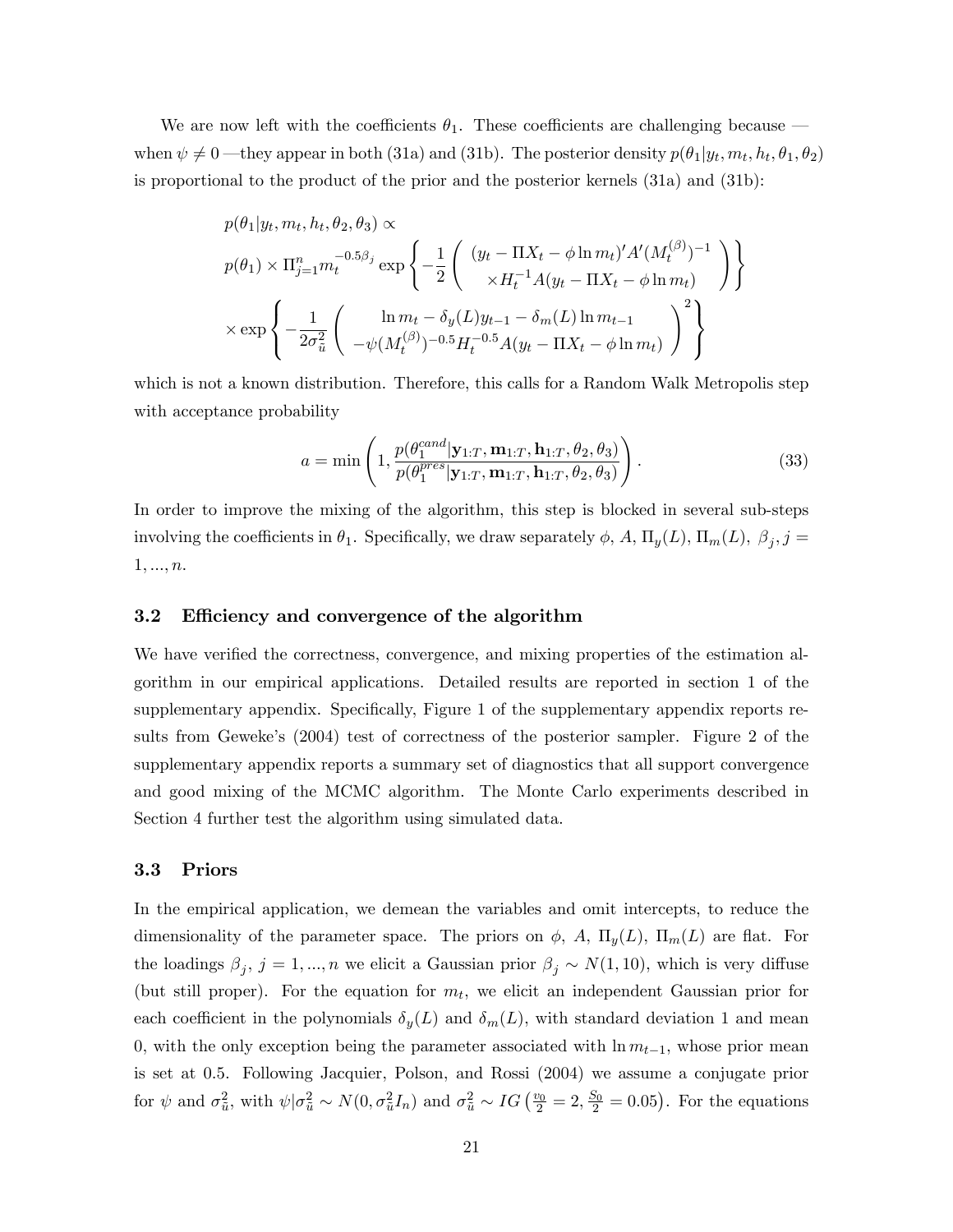for  $h_t$ , we elicit an independent Gaussian–Inverse Gamma prior, with  $\delta_j \sim N(0.99, 0.1^2)$ ,  $\alpha_j \sim N(0, 0.1^2)$ , and  $\sigma_{\tilde{\eta}_j}^2 \sim IG(\frac{v_0}{2} = 3, \frac{S_0}{2} = 0.05)$ ,  $j = 1, ..., n$ . To ensure stationarity of the idiosyncratic volatility process, we also impose prior (and posterior) truncation for the parameter  $\delta_j$  using the rejection sampling approach of Cogley and Sargent (2005). For the initial conditions of the states we use a Gaussian prior  $\ln h_{j0} \sim N(\mu_{h_0}, \sigma_{h_0}^2)$  with  $\mu_{h_0} = \ln 0.20$  and  $\sigma_{h_0}^2 = 10$ . These priors are the same across all the presented empirical applications. In the Monte Carlo exercise, to get an accurate read on bias in the coefficient estimates, we use a slightly different, less informative prior for some coefficients, namely  $\beta_j \sim N(1, 100)$  and  $\sigma_{\tilde{u}}^2 \sim IG\left(\frac{v_0}{2} = 2, \frac{S_0}{2} = 0.0015\right)$ .

#### 3.4 Impulse responses

We will use the model to compute the impulse response functions (IRFs) to an uncertainty shock of size  $\sqrt{\sigma_{\tilde{u}}^2}$ . Following Hamilton (1994, page 10) we obtain responses by simulating the model in the window  $t+1, ..., t+H$  under a baseline and a shocked scenario. The baseline scenario is constructed as follows. Let  $i = 1, ..., M$  be the index of the posterior draws from the MCMC algorithm. We generate  $M$  paths of the system by starting from the initial condition  $y_t = \ln m_t = 0$ . In the baseline scenario, we set all of the shocks to 0 in all periods (this can be thought of as the steady state). In the alternative scenario, we set  $\tilde{u}_{t+1} = \sqrt{\sigma_{\tilde{u}}^2}$ , i.e., we give a shock of dimension  $\sqrt{\sigma_{\tilde{u}}^2}$  to the system in the first period of the window  $t+1, ..., t+H$ . The impulse response functions (IRF) for each draw are then computed as the difference between the shocked and the baseline scenario:  $\left\{y_{t+h,shocked}^i - y_{t+h,baseline}^i\right\}_{i=1}^M$ ,  $h=1,\ldots,H.$ 

## 4 Illustrative example and Monte Carlo evaluation

Empirical results based on the general model can be found in Section 5. This section contains an illustrative application and a Monte Carlo evaluation based on a simpler bivariate version of the model. Specifically, we consider model  $(1)-(2)$  with 1 lag, 1 economic variable, and either Specification 1 ( $\beta = 0$ ) or Specification 2 ( $\beta \neq 0$ ) for the volatilities:

$$
y_t = \Pi_y y_{t-1} + \Pi_m \ln m_{t-1} + \phi \ln m_t + \sqrt{m_t^{\beta} h_t} \epsilon_t^*
$$
 (34a)

$$
\ln m_t = \delta_y y_{t-1} + \delta_m \ln m_{t-1} + \psi \epsilon_t^* + \tilde{u}_t \tag{34b}
$$

$$
\ln h_t = \alpha + \delta \ln h_{t-1} + \tilde{\eta}_t. \tag{34c}
$$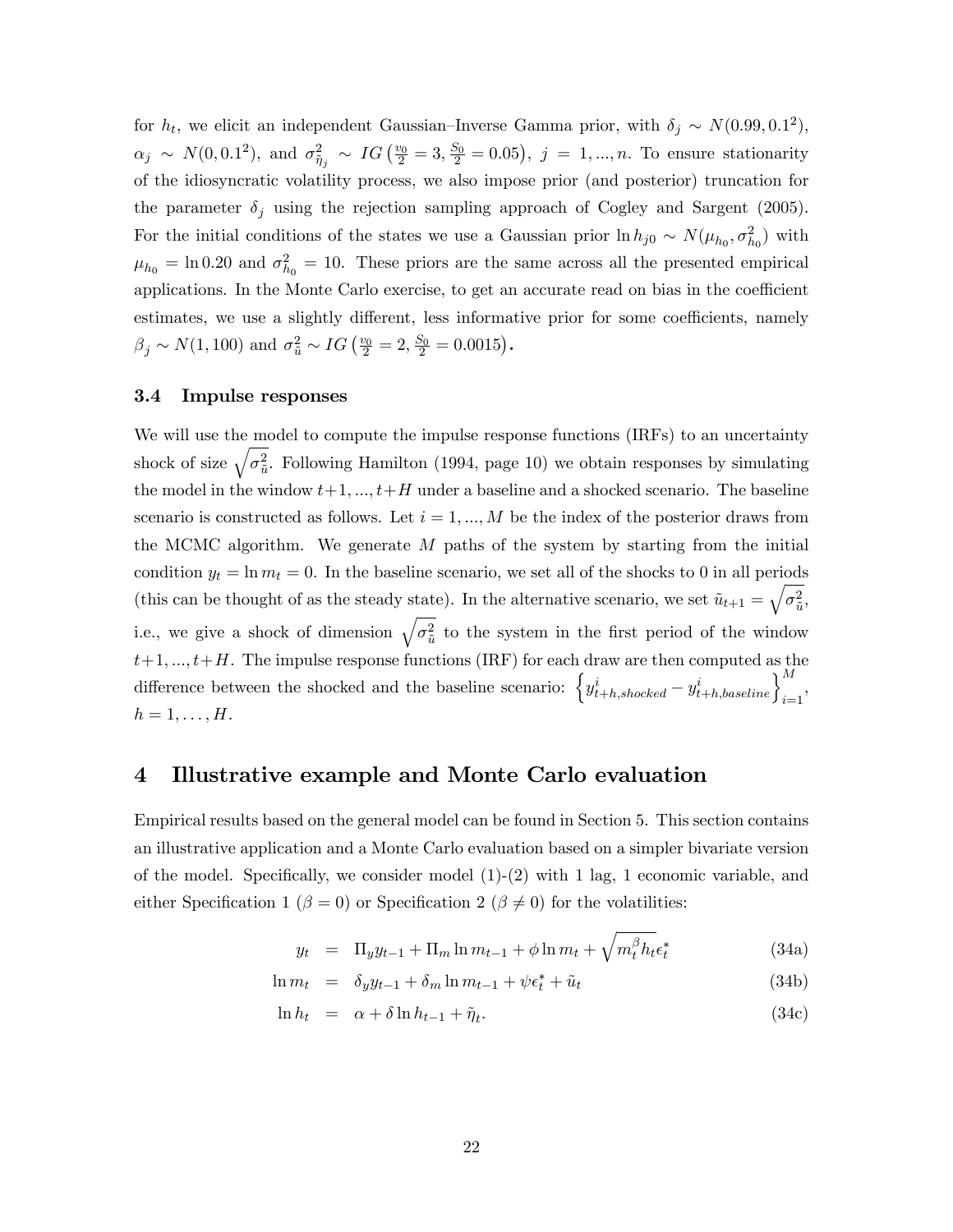#### 4.1 Illustrative empirical example

We start with evaluating empirically the relationship between GDP growth and uncertainty in the U.S. We define  $y_t$  as the quarter-on-quarter GDP growth rate and  $\ln m_t$  as the JLN measure of macro uncertainty, with quarterly data ranging from 1960Q3 to 2017Q2. Details on the data will be provided in Section 5.1. The posterior means of the parameters (with standard deviations in square brackets) are:

$$
y_t = \underbrace{0.245}_{[0.0667]} y_{t-1} + \underbrace{3.009}_{[2.3255]} \ln m_{t-1} + \underbrace{-5.302}_{[2.4622]} \ln m_t + \sqrt{m_t^{\beta} h_t} \epsilon_t^*; \ \beta = \underbrace{3.660435a}_{[1.2991]})
$$

$$
\ln m_t = \underbrace{-0.0021}_{[0.0033]} y_{t-1} + \underbrace{0.9325}_{[0.0317]} \ln m_{t-1} + \underbrace{-0.0040}_{[0.0036]} \epsilon_t^* + \tilde{u}_t; \sigma_{\tilde{u}}^2 = \underbrace{0.0013}_{[0.0001]} \quad (35b)
$$

$$
\ln h_t = \underbrace{-0.044}_{[0.0284]} + \underbrace{0.956}_{[0.0291]} \ln h_{t-1} + \tilde{\eta}_t; \ \sigma_{\tilde{\eta}}^2 = \underbrace{0.0236}_{[0.0153]}; \ln h_0 = \underbrace{0.928}_{[1.0668]}.
$$
 (35c)

The (log) marginal likelihood computed through Geweke's harmonic mean estimator is  $-88.49$ . The restricted Specification 1 (i.e.,  $\beta = 0$ ) has a much lower (log) marginal likelihood of  $-125.53$ . Therefore, the (log) Bayes factor is 37.04, which provides very strong evidence in favor of Specification 2. Results for Specification 1 are very similar in terms of coefficient estimates. The impact effect of uncertainty on growth as measured by  $\phi$  is negative, and also the effect of growth on uncertainty as measured by  $\psi$  is negative, but the value of zero is included in the 5-95% percentiles of the posterior of  $\psi$ .

Figure 1 reports the JLN uncertainty measure,  $m_t$ , the posterior mean of the latent state  $h_t$ , and the overall stochastic volatility term in the GDP growth equation,  $\lambda_t = m_t^{\beta} h_t$ . The figure highlights the importance of having the  $h_t$  term, whose main roles are to further increase the volatility during the recessionary periods of the  $\dot{70s}$  and early  $\dot{80s}$ , and to capture the Great Moderation episode.

We now focus on what would happen if we assumed exogeneity of uncertainty, in the sense of setting  $\psi = 0$ . The results become:

$$
y_{t} = \underbrace{0.240}_{[0.0657]} y_{t-1} + \underbrace{5.078}_{[1.5791]} \ln m_{t-1} + \underbrace{-7.545}_{[1.6378]} \ln m_{t} + \sqrt{m_{t}^{\beta} h_{t}} \epsilon_{t}^{*}; \ \beta = 3.572}_{[1.2920]}
$$
\n
$$
\ln m_{t} = \underbrace{-0.0021}_{\delta_{y}} y_{t-1} + \underbrace{0.9335}_{\delta_{m}} \ln m_{t-1} + \underbrace{0}_{\psi} \epsilon_{t}^{*} + \tilde{u}_{t}; \ \sigma_{\tilde{u}}^{2} = 0.0013
$$
\n
$$
\ln h_{t} = \underbrace{-0.047}_{[0.0292]} + \underbrace{0.953}_{[0.0299]} \ln h_{t-1} + \tilde{\eta}_{t}; \ \sigma_{\tilde{\eta}}^{2} = \underbrace{0.0231}_{[0.0137]}; \ln h_{0} = \underbrace{0.909}_{[0.8740]}.
$$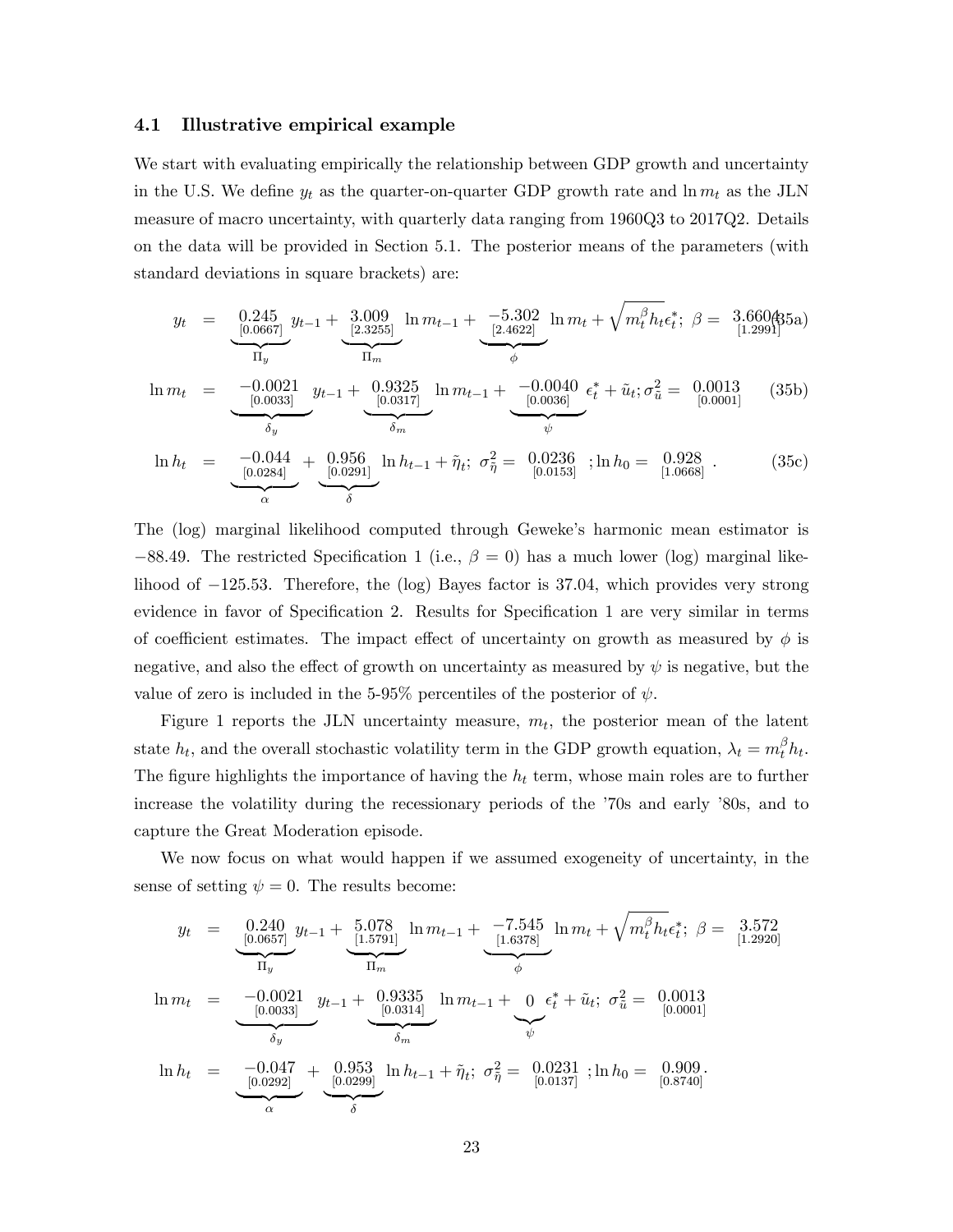

Figure 1: Squared GDP growth rates, uncertainty, idiosyncratic volatility states, and reduced-form volatilities.

Compared to the case with unrestricted  $\psi$ , the posterior of  $\phi$  shifts toward more negative values: the posterior mean goes from  $-5.302$  to  $-7.545$  (a decrease of 2.243). Figure 2 shows the entire posterior distributions of  $\phi$  when  $\psi$  is either unrestricted or set to zero. Setting  $\psi = 0$  leads to an over-estimate of the negative impact of uncertainty on growth. This happens because, in the more general model with  $\psi \neq 0$ , following an uncertainty shock there is a decrease in growth, and this in turn increases uncertainty, which further decreases growth, increases uncertainty, and so on. If we shut down the feedback effect of growth on uncertainty by setting  $\psi = 0$ , the overall impact effect of uncertainty on growth, as measured by  $\phi$ , must increase (in absolute value).

Note also that equation (20b) in this example simplifies to  $C_{21} = \Pi_m + \phi \delta_m$ . This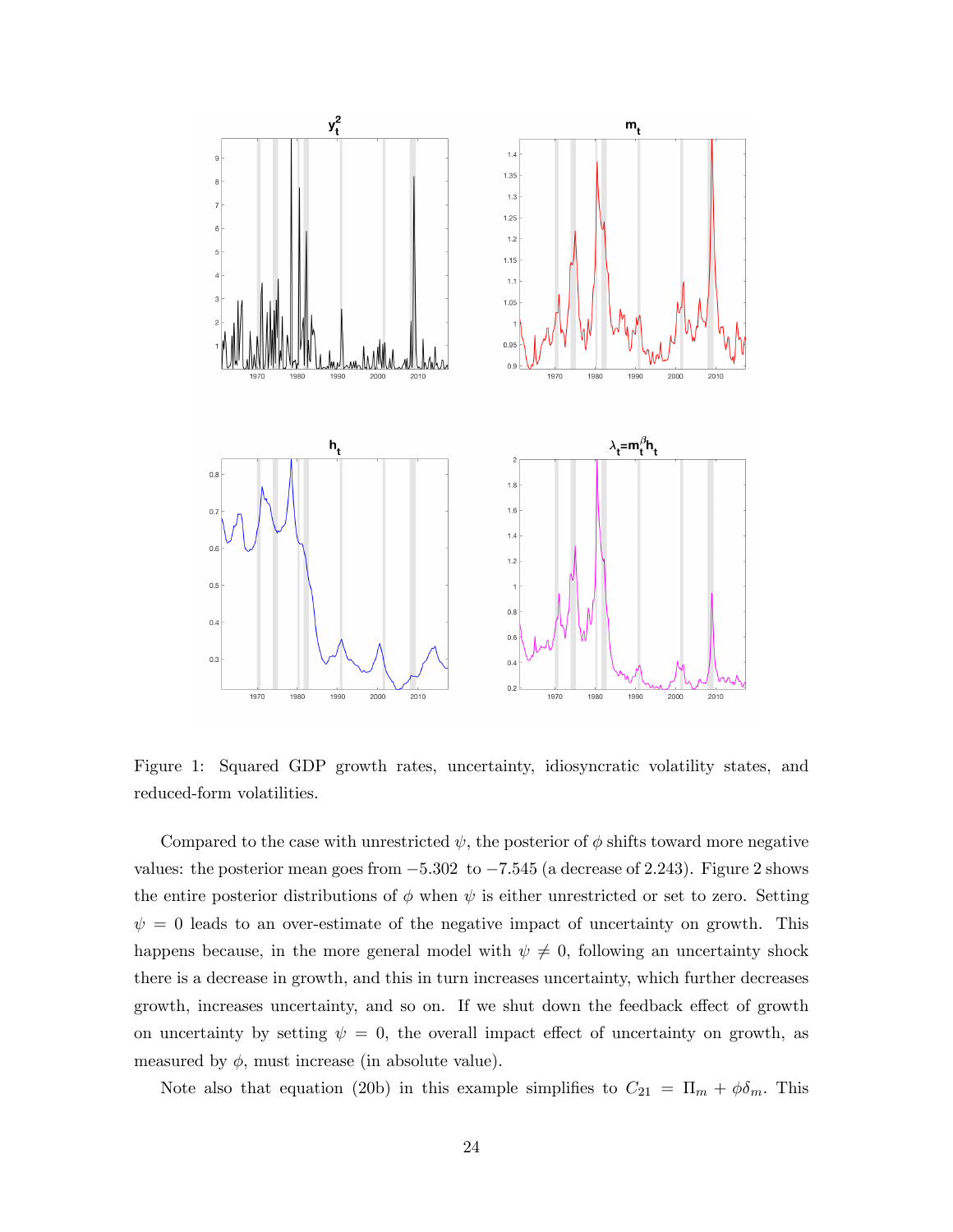

Figure 2: Posterior distributions of  $\phi$  and  $\psi$  when  $\psi$  is unrestricted (blue solid line) and when  $\psi$  is restricted to 0 (red dashed line). Model with JLN macro uncertainty.

equation offers additional insights. Indeed, since the reduced form coefficient  $C_{21}$  cannot change, and  $\ln m_t$  and  $\ln m_{t-1}$  are highly correlated ( $\delta_m$  is about 0.93), to compensate for the distortion in  $\phi$ , the parameter  $\Pi_m$  increases by roughly the same amount of the decrease in  $\phi$ . Indeed, the median of the posterior of  $\Pi_m$  becomes much larger, increasing from 3.009 to 5.078 (by 2.069), almost entirely offsetting the 2.243 decrease in  $\phi$ . This means that the sum  $\phi + \Pi_m$  does not change much when imposing  $\psi = 0$ , and that under this restriction the model confounds the contemporaneous ( $\phi$ ) and the lagged effect ( $\Pi_m$ ) of uncertainty on growth.

Moreover, equation (20a) in this example simplifies to  $C_{11} = \Pi_y + \phi \delta_y$ . Since the product  $\phi \delta_y$  is very small, as  $\delta_y$  is very low relative to  $\phi$ , the coefficient  $\Pi_y$  is virtually unaffected by the exclusion of the feedback channel. Finally, there are virtually no effects on the parameters of the equation for  $\ln m_t$  when setting  $\psi = 0$ . This is not attributable to the insignificance of  $\psi$  but rather is a consequence of the fact that  $\epsilon_t^*$  is uncorrelated with the other regressors, so that its omission does not introduce a distortion.

While Figure 2 makes clear that there is an effect to setting  $\psi = 0$ , it also shows that the posterior distribution of this parameter comfortably contains the value 0 within the center of its probability mass. This points towards the fact that it might be better, in terms of efficiency, to actually set this coefficient to 0. We can formally compare alternative specifications by using Bayes factors. Marginal likelihoods and Bayes factors computed for the various alternative models are displayed in Table 1.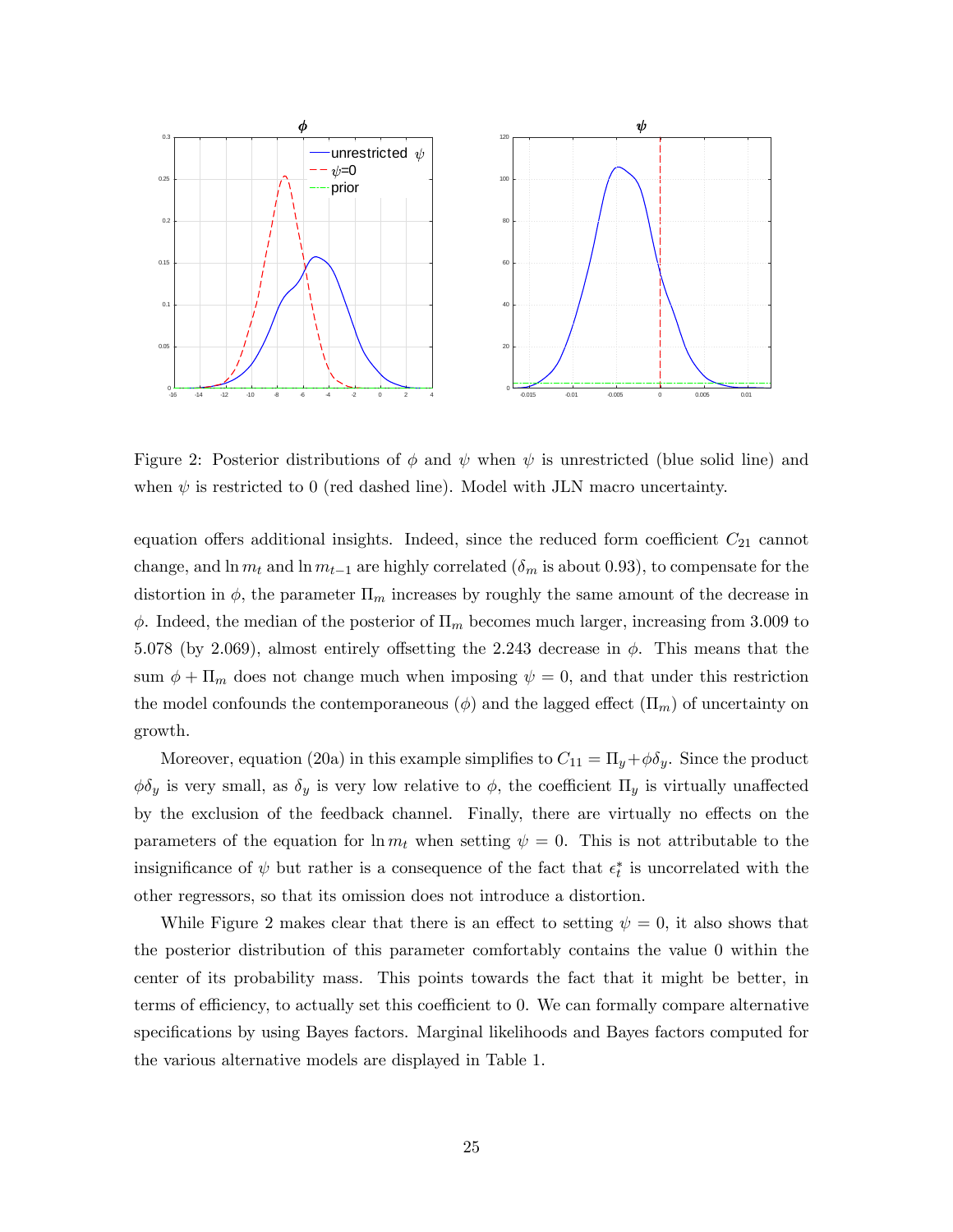|                                        |             | $(\log)$ Bayes Factors vs.                                                                          |                |          |          |
|----------------------------------------|-------------|-----------------------------------------------------------------------------------------------------|----------------|----------|----------|
|                                        | $(\log)$ ML | $\psi \neq 0, \beta \neq 0$ $\psi = 0, \beta \neq 0$ $\psi \neq 0, \beta = 0$ $\psi = 0, \beta = 0$ |                |          |          |
| <b>Macro Uncertainty</b>               |             |                                                                                                     |                |          |          |
| Model with $\psi \neq 0, \beta \neq 0$ | $-88.49$    | $\theta$                                                                                            | -7.59          | 37.04    | 20.09    |
| Model with $\psi = 0, \beta \neq 0$    | $-80.90$    | 7.59                                                                                                | $\overline{0}$ | 44.63    | 27.68    |
| Model with $\psi \neq 0, \beta = 0$    | $-125.53$   | $-37.04$                                                                                            | $-44.63$       | $\theta$ | $-16.95$ |
| Model with $\psi = 0, \beta = 0$       | $-108.58$   | $-20.09$                                                                                            | -27.68         | 16.95    | $\theta$ |
| <b>Financial Uncertainty</b>           |             |                                                                                                     |                |          |          |
| Model with $\psi \neq 0, \beta \neq 0$ | $-160.10$   | $\theta$                                                                                            | $-24.33$       | 44.17    | 25.38    |
| Model with $\psi = 0, \beta \neq 0$    | $-135.77$   | 24.33                                                                                               | $\overline{0}$ | 68.49    | 49.71    |
| Model with $\psi \neq 0, \beta = 0$    | $-204.27$   | $-44.17$                                                                                            | $-68.49$       | $\theta$ | $-18.79$ |
| Model with $\psi = 0, \beta = 0$       | $-185.48$   | $-25.38$                                                                                            | $-49.71$       | 18.79    | $\theta$ |

Table 1: Marginal Likelihood and Bayes Factors of alternative specifications

The (log) Bayes factors are simply given by the difference of the (log) marginal likelihoods of two competing models, and therefore the entries in Table 1 are symmetric along the main diagonal. The (log) marginal likelihood of the model with  $\psi = 0$  imposed is -80.90, and that of the model with  $\psi \neq 0$  is -88.49, which gives a (log) Bayes factor of 7.59, providing strong evidence in favor of the model with  $\psi = 0$ . The same happens when using Specification 1, which has a (log) Bayes factor of 16.95 in favor of the model with restricted  $\psi$ .

Table 1 also shows that the models in which  $\beta \neq 0$  (i.e., Specification 2) have stronger support in the data than models in which  $\beta = 0$  (i.e., Specification 1).

The empirical evidence is similar when rather than macroeconomic uncertainty we use an index of financial uncertainty. In particular, we repeat the analysis using the Chicago Board Options Exchange (CBOE) S&P 100 Volatility Index, known as VXO, over the same sample 1960Q3 to 2017Q2. In this instance, for purely illustrative purposes, we report the results for Specification 1, obtained by setting  $\beta = 0$  so that  $\lambda_t = h_t$ . The coefficient estimates based on Specification 2 give a virtually identical picture.

Figure 3 reports the entire posterior distributions of  $\phi$  and  $\psi$  under the two alternative cases  $\psi = 0$  and  $\psi \neq 0$  in the estimated model. Starting with the case  $\psi \neq 0$ , the distribution of  $\phi$  is centered around zero, which implies that financial uncertainty has virtually no effects on growth. As we shall see this result may be due to omitted variables since it will change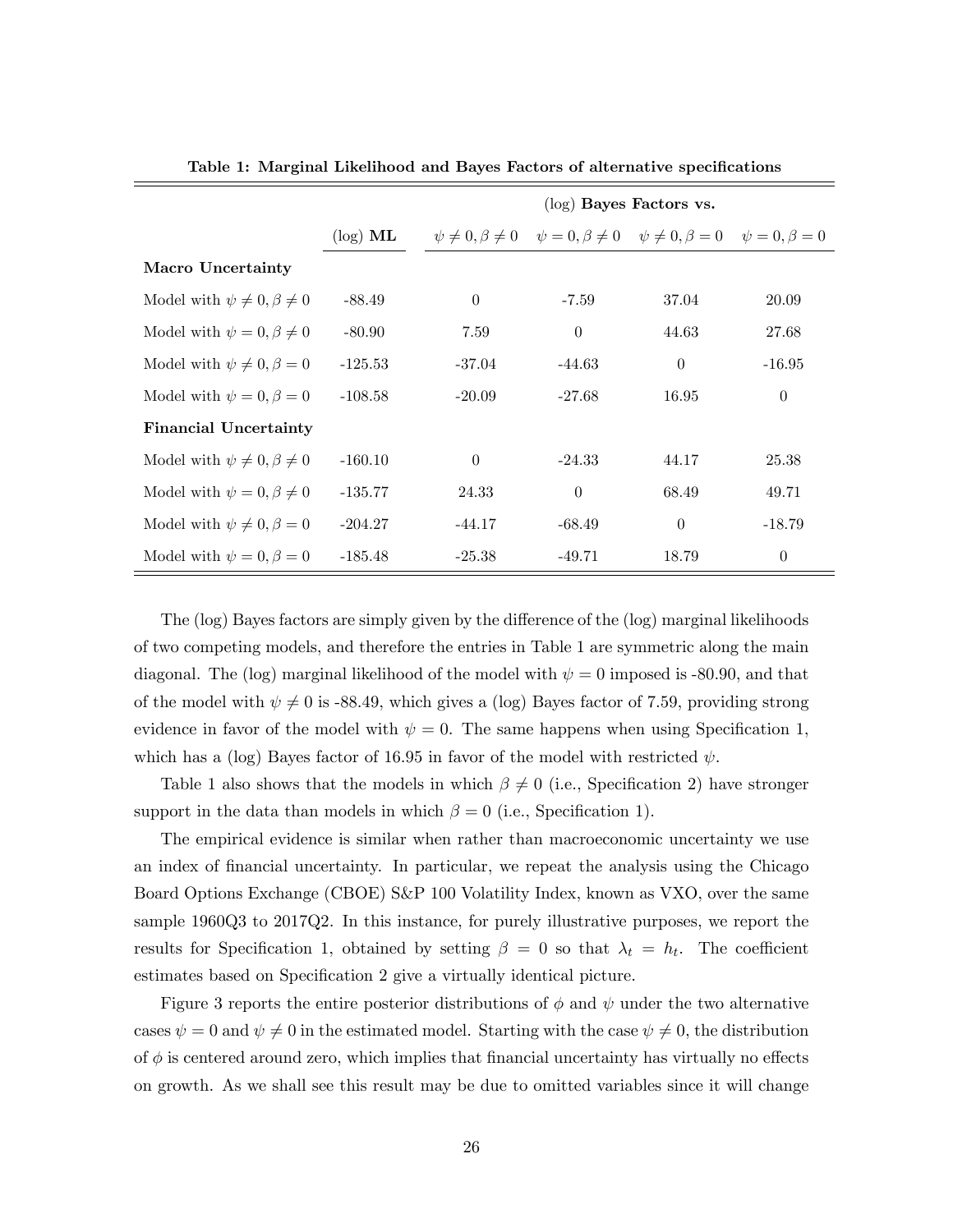

Figure 3: Posterior distributions of  $\phi$  and  $\psi$  when  $\psi$  is unrestricted (blue solid line) and when  $\psi$  is restricted to 0 (red dashed line). Model with VXO financial uncertainty, and with  $\beta = 0.$ 

in the multivariate setting of Section 5.<sup>14</sup> Setting  $\psi = 0$  shifts to the left the posterior distribution of  $\phi$ , pushing the posterior mean to from -0.676 to -2.129, and also reduces its variance substantially. These results show that if Önancial uncertainty is treated as exogenous in this simple bivariate model, it can lead to an overestimation of its negative effects on growth. According to Table 1, the Bayes factors prefer the Specification 2 for the volatility ( $\beta \neq 0$ ) and also the exogeneity of financial uncertainty.

#### 4.2 A Monte Carlo evaluation

This section describes a range of Monte Carlo experiments, with the aim of illustrating the main features of the model, checking the estimation algorithm, and assessing the effects of some sources of misspecification. As data generating process (DGP) we use the estimated model (35a)-(35c). With this DGP, we simulate 1000 time series for  $y_t$ ,  $m_t$ , and  $h_t$  with  $t = 1, \ldots, 250$ . We then estimate the model using 60,000 draws for each set of time series, storing at each replication the posterior mean of each parameter, reported in charts below. This provides the empirical distribution of the point estimates across the MC replications. The prior distributions are overlaid on the results in all of the charts provided.

We have considered a wide range of Monte Carlo designs, and applied them to both

 $14$ The complexity of the model and identification precludes an analytical evaluation of bias. In general, if the DGP has multiple variables in  $y_t$  but the estimated model omits some elements of  $y_t$ , the simultaneity between  $\ln m_t$  and  $\epsilon_t^*$  will create bias in the estimates of  $\psi$  and  $\phi$ .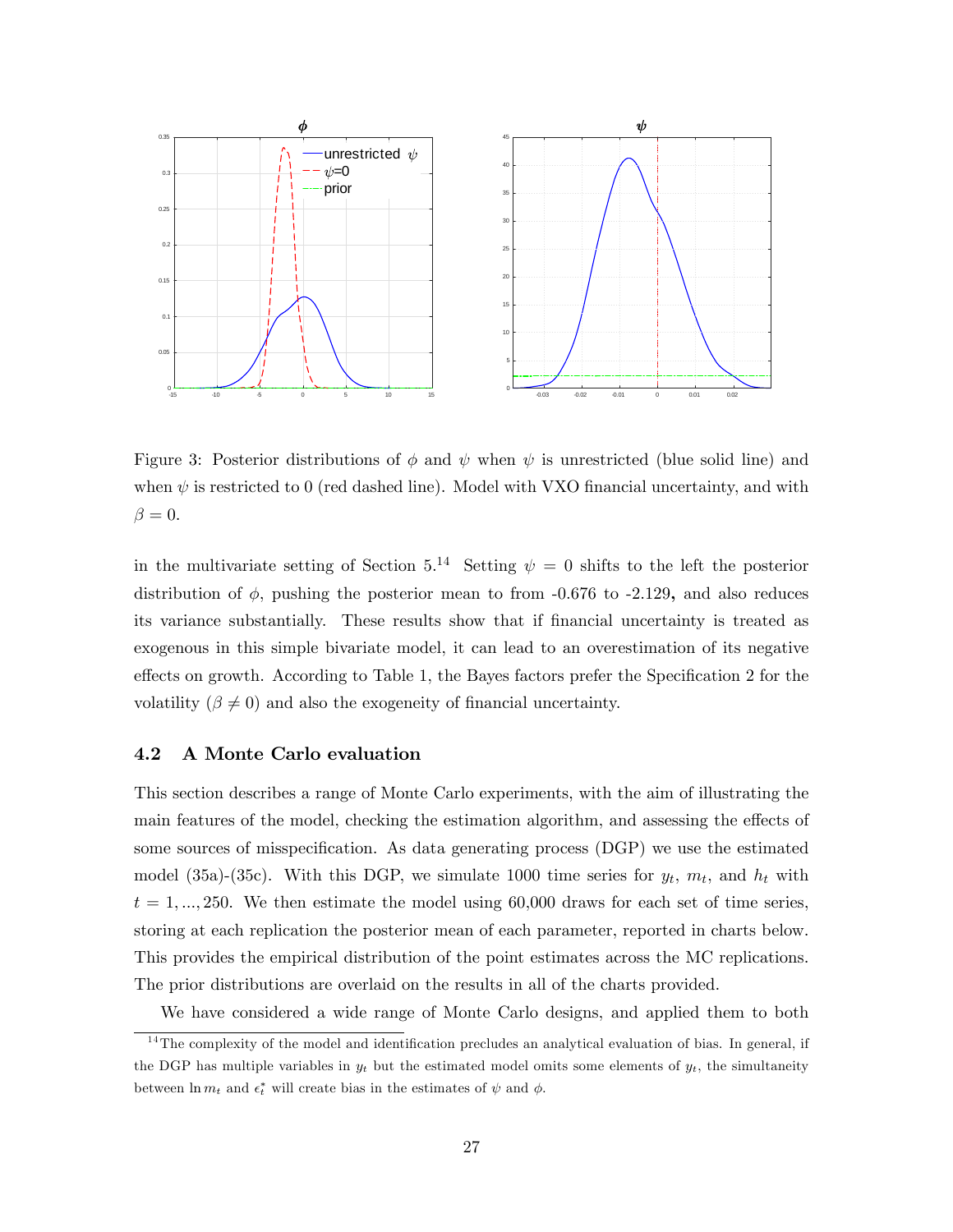Specification 1 and Specification 2. The designs consider the following issues:

- 1. Designs 1-3: What are the effects of setting either  $\psi = 0$  or  $\phi = 0$  in the model?
- 2. Design 4: What is the effect of the heteroskedasticity of the system going to 0?
- 3. Design 5: What is the role of the Gaussianity assumption for the structural shocks  $\varepsilon_t^{*}$ ?

The complete set of results is available in section 6 of the supplementary appendix. In what follows, we only present a selection of the results based on Specification 2 and focusing only on three key coefficients:  $\Pi_m$ ,  $\psi$ ,  $\phi$ . Results are in Figure 4. In the figure, the rows of panels correspond to alternative Monte Carlo designs, and the columns of panels provide the results for each coefficient. Specifically, the results consist of the empirical distribution of the point estimates across the MC replications, under two alternative scenarios (identified by a blue solid line and a red dashed line).

Omitted and redundant feedback effects We start with Design 1, in which the DGP features  $\psi \neq 0$  and the researcher either does or does not impose the restriction  $\psi = 0$ . Since the value for  $\psi$  resulting from the empirical application is quite low (-0.0038) and not significantly different from 0, this value would not serve well to explore the case of a relevant omitted  $\psi$ . Hence, for this design we multiply it by 20, and fix  $\psi = -0.0038 \times 20$ . All the remaining coefficients are set as in the empirical estimates of equation (35). The results for this MC design are shown in the first line of panels in Figure 4. When the researcher chooses to leave the coefficient  $\psi$  unrestricted, the estimated model does not suffer from misspecification, and the resulting posteriors are entirely in line with the true DGP. However, if the researcher imposes the restriction  $\psi = 0$ , the resulting posteriors are markedly distorted and fail to recover the true values of the coefficients in the DGP. It is interesting to note that such distortions resemble the pattern we have found in the empirical application. Specifically, the posterior mean of the distribution of  $\phi$  moves from  $-5.41$  to  $-10.79$ , while that for  $\Pi_m$  shifts from 3.10 to 8.19, so that the sum  $\phi + \Pi_m$  is little changed, from  $-2.31$  to  $-2.6$ . As we have already emphasized, this is because the reduced-form parameter  $C_{21} = \Pi_m + \phi \delta_m$  cannot change, and  $\sim$  since  $\delta_m$  is equal to 0.93 the parameter  $\Pi_m$  must increase by roughly the same amount of the decrease in  $\phi$ .

Next, we consider Design 2, in which we use the coefficient values of the estimated model (35a)-(35c) as DGP, with the relevant exception of setting  $\psi = 0$ . This means that there is no contemporaneous feedback effect of macro variables on uncertainty; that is, uncertainty is exogenous. As before, the researcher can either impose the restriction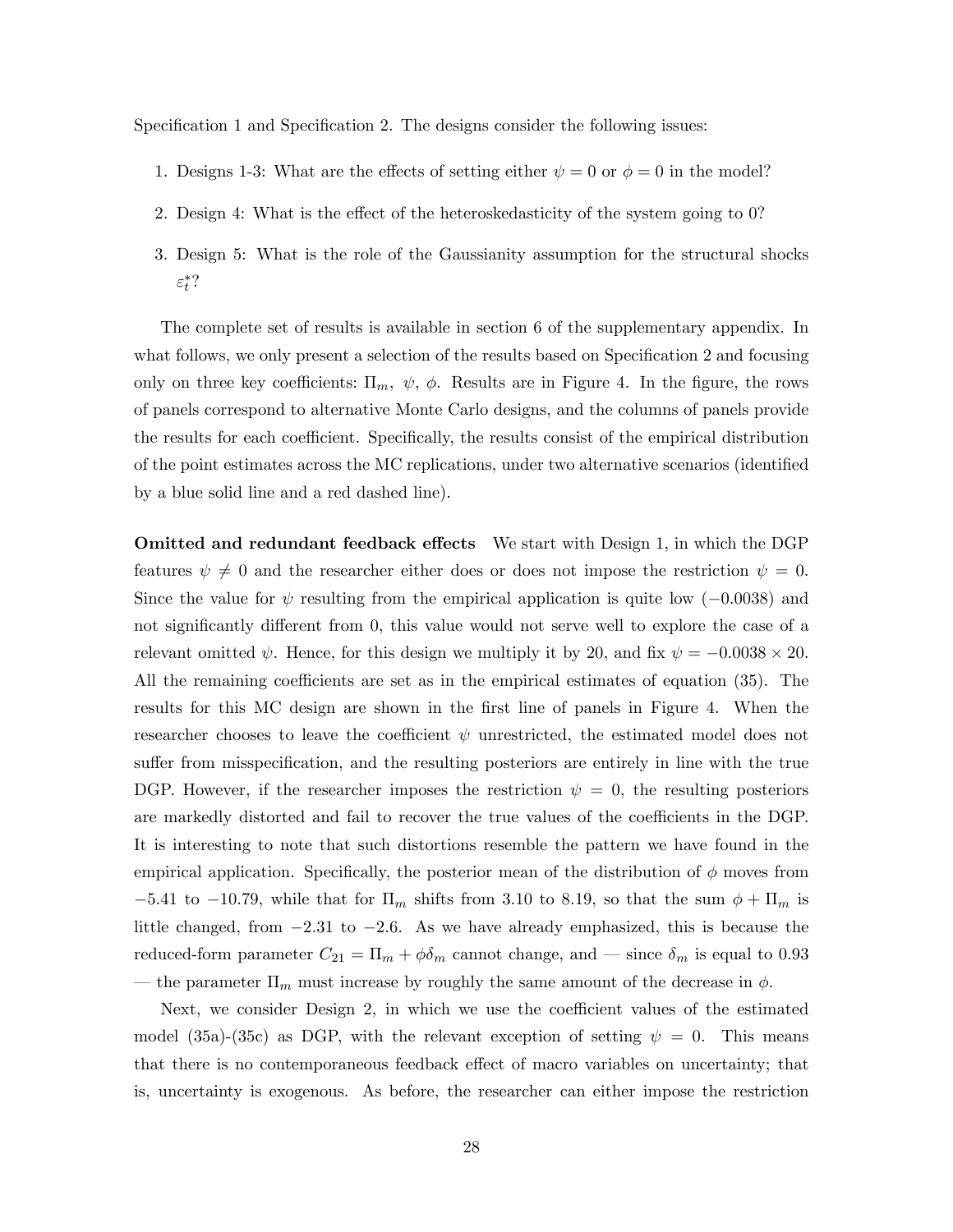

Figure 4: Excerpts from Monte Carlo experiments, designs 1-5. Empirical distributions of posterior means across Monte Carlo replications.

or not in the estimated model. This case resembles the case of redundant variables in the estimated model, which typically leads to inefficient  $-$  but yet unbiased  $-$  estimators. This is precisely what happens, as illustrated in the second row of Figure 4. In this case, both models recover the correct values for the coefficients, but the model imposing the correct restriction  $\psi = 0$  attains more precise estimates.

Design 3 considers the effects of erroneously imposing the restriction  $\phi = 0$ , i.e., no contemporaneous effects of uncertainty on  $y_t$ , while in the true DGP such a restriction does not hold. We use the coefficient values of the estimated model  $(35a)-(35c)$  for the DGP, without any modification being required, since  $\phi$  is already high and significant in these estimates. Results from this design are presented in the third row of Figure 4. As one would expect, imposing the restriction  $\phi = 0$  distorts the results. In particular, the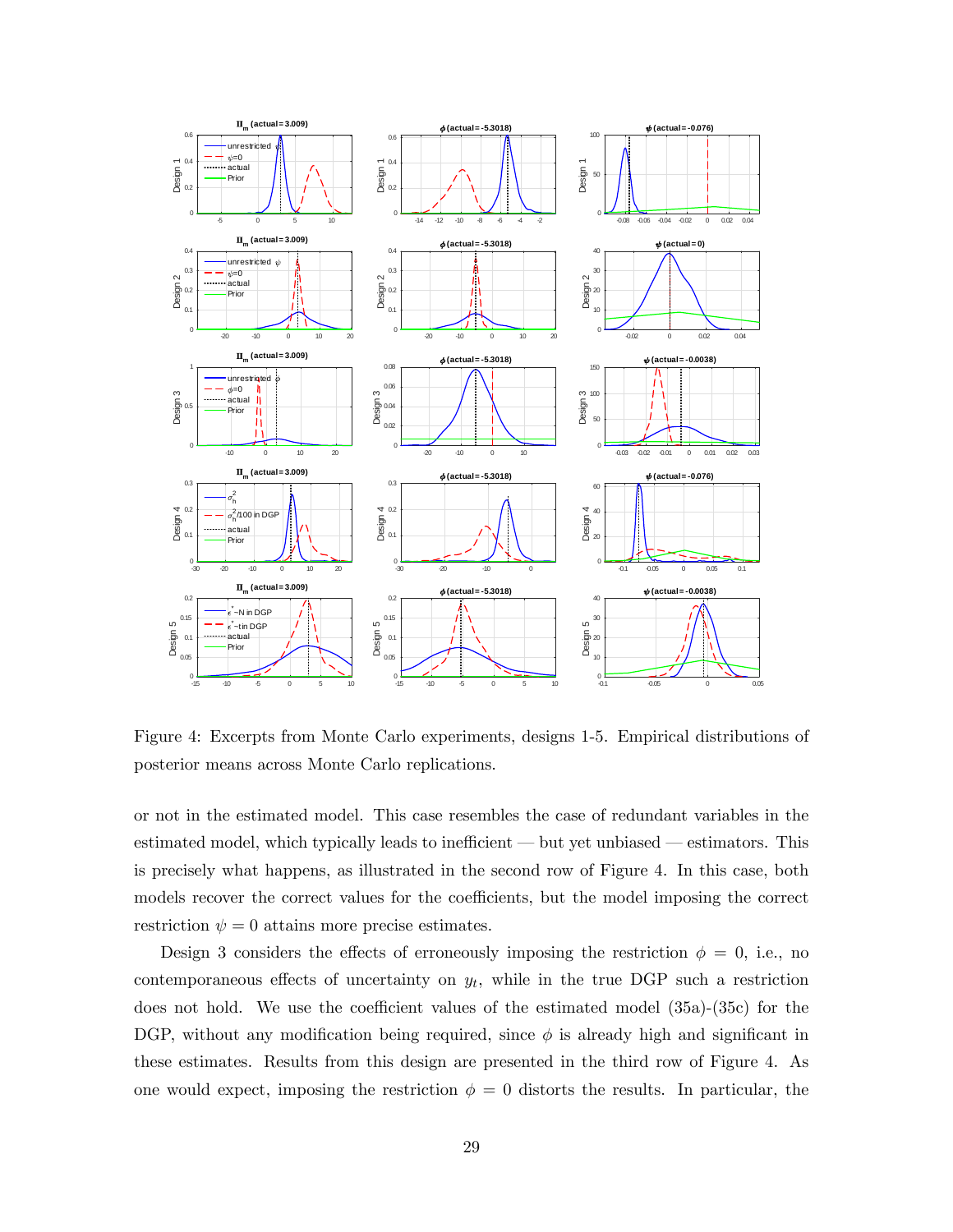contemporaneous effect of uncertainty on output (as measured by  $\phi$ ) is underestimated (set at  $\phi = 0$  rather than estimated as  $\phi = -5.41$ , and since the reduced-form parameter  $C_{21} = \Pi_m + \phi \delta_m$  cannot change, the lagged effect  $\Pi_m$  gets correspondingly over-estimated. Moreover, the distortion in  $\phi$  implies a distortion in  $\epsilon_t^*$  (it no longer features zero mean), and therefore,  $\psi$  gets overestimated (in absolute value).

In light of the three designs described above, the identification problem faced by the standard approach can be rephrased as follows. In the reduced form we have the parameter  $C_{21}$  $\Pi_m + \phi \delta_m$ , which is uniquely identified in the likelihood. Recursive identification schemes impose either  $\phi = 0$  or  $\psi = 0$ , which both amount to a potential omitted variable problem. We have that:

- If  $\psi = 0$  (uncertainty ordered first), then the estimated  $\phi$  will be more negative than it is in the DGP, and we have an overestimate of  $\Pi_m$ . In this case the identification scheme attributes too much of the impact variation to uncertainty and too little to lagged uncertainty.
- If  $\phi = 0$  (uncertainty ordered last), then the estimated  $\phi$  will be less negative than it is in the DGP, and we have an underestimate of  $\Pi_m$ . In this case the identification scheme attributes too little of impact variation to uncertainty and too much to lagged uncertainty.

The approach we propose in this paper solves these issues, since it allows estimating a model that does not put any restrictions on either  $\psi$  or  $\phi$ . The results of the Monte Carlo evaluation highlight the importance of properly modeling the endogeneity of uncertainty, and support the interpretation of the empirical findings about the relationship between GDP growth and either macro or financial uncertainty. In addition, there is no tendency to spuriously estimate a significant contemporaneous dependence of uncertainty on macro conditions when none exists in the DGP.

**Effects of shutting down the heteroskedasticity** As we have discussed, identification in this model comes from the heteroskedasticity, and hence it is natural to ask what happens as heteroskedasticity vanishes. Design 4 answers this question, by letting the variance  $\sigma_{\tilde{\eta}}^2$  be close to 0. In this case  $\lambda_t$  will no longer be a random state variable, but rather will converge to a fixed  $\overline{\lambda}$ , and this will make the model converge to a standard homoskedastic VAR. We simulate the model using Specification 1 (which involves  $\beta = 0$ ) and either  $\sigma_{\tilde{\eta}}^2 = 0.023$  or  $\sigma_{\tilde{\eta}}^2 = 0.00023$  (the remaining coefficients being as in Design 1). Then, we estimate the model and compare the results. This is illustrated in the fourth row of Figure 4. In this case, as the idiosyncratic volatility's variance becomes very small, the model estimates generally differ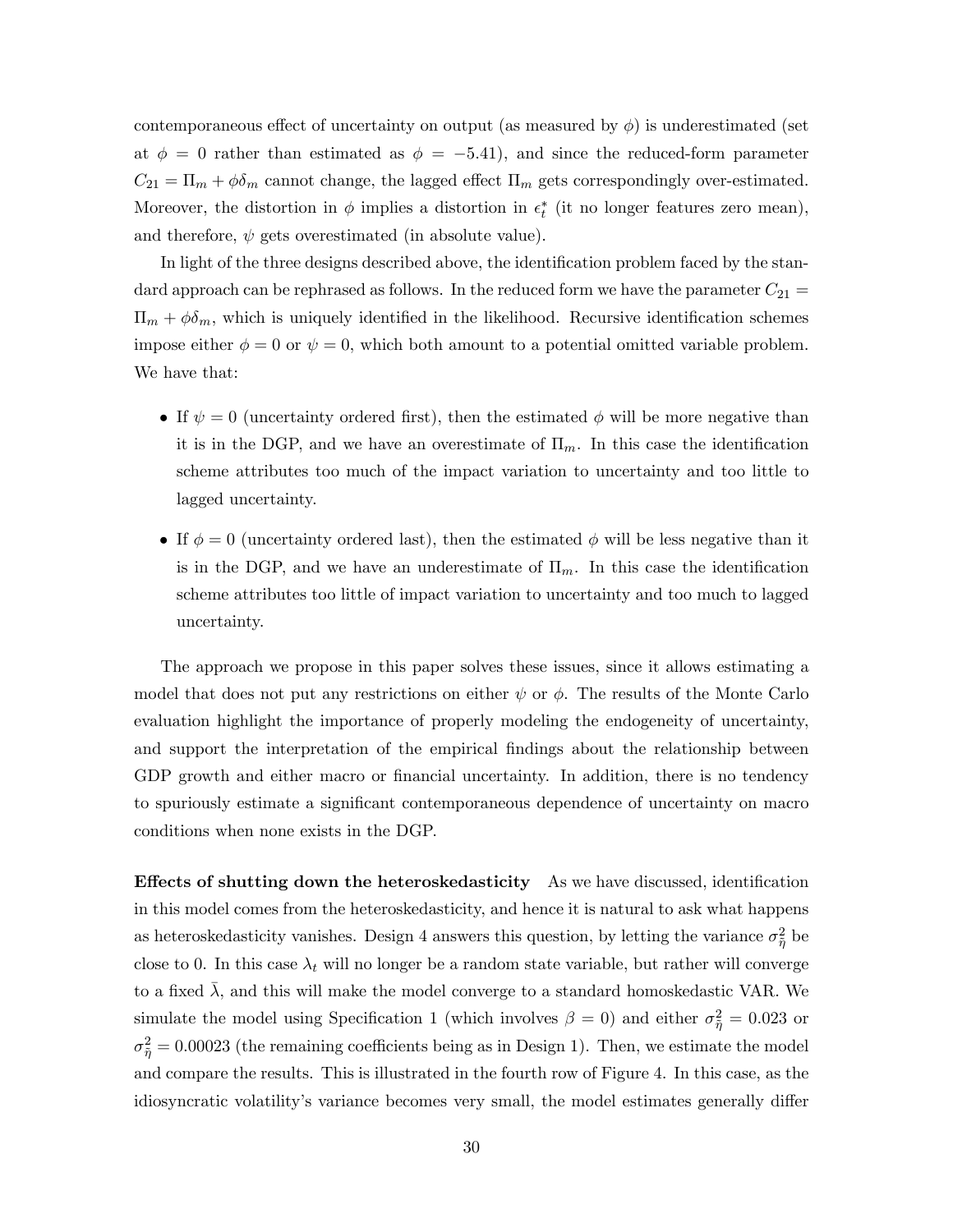widely from the true values. This highlights that identification in our model rests on the time-varying volatility. In the empirical application, we will provide overwhelming evidence of its existence.

Effects of mis-specifying the distributional assumption on  $\varepsilon_t^*$  Design 5 looks at what happens if the distribution of  $\varepsilon_t^*$  is misspecified. To do so, we simulate artificial data using the estimated model (35), but we modify the shock to (35a) so that it has a t-distribution with 3 degrees of freedom, as opposed to a Gaussian distribution. Then, we estimate the model and compare the results. This is illustrated in the last row of Figure 4. The figure shows that this type of misspecification does have an impact on the bias of the estimates. This effect is limited in the case at hand (which is calibrated on our empirical application) but in general it would lead to inconsistency in the posterior in large samples. Sensitivity to this assumption is a particular fragility of the stochastic volatility framework, as the same would not happen in either standard SVARs identified by short or run-long restrictions, or under long-span regime switching specifications of time varying volatility. The most natural way to address this issue would be to eliminate the possible misspecification by modeling the shocks as a t-student, which is a feasible but computationally demanding extension of our framework.<sup>15</sup> Moreover, we will provide below evidence in favor of the normality assumption in our empirical application.

## 5 The economic effects of (endogenous) uncertainty

We now study the relationship between macroeconomic and financial uncertainty and economic variables. We do so using both quarterly and monthly data for the U.S. The data are described in Section 5.1. Section 5.2 discusses the choice of the specification. Section 5.3 provides the results of macro uncertainty shocks. Section 5.4 presents the results of financial uncertainty shocks.

#### 5.1 Data

#### 5.1.1 Uncertainty

Assessing the relationship between uncertainty and economic variables requires choosing a concept and measure of uncertainty. The uncertainty literature features a range of both

 $15A$  few studies  $-$  e.g., Chiu, Mumtaz, and Pinter 2017; Clark and Ravazzolo 2015; Curdia, Del Negro, and Greenwald  $2015$   $-$  have considered models with both stochastic volatility and fat-tails in the conditional innovations. The evidence from this literature seems mixed, with some but not all finding fat tails to be helpful to model fit and forecasting.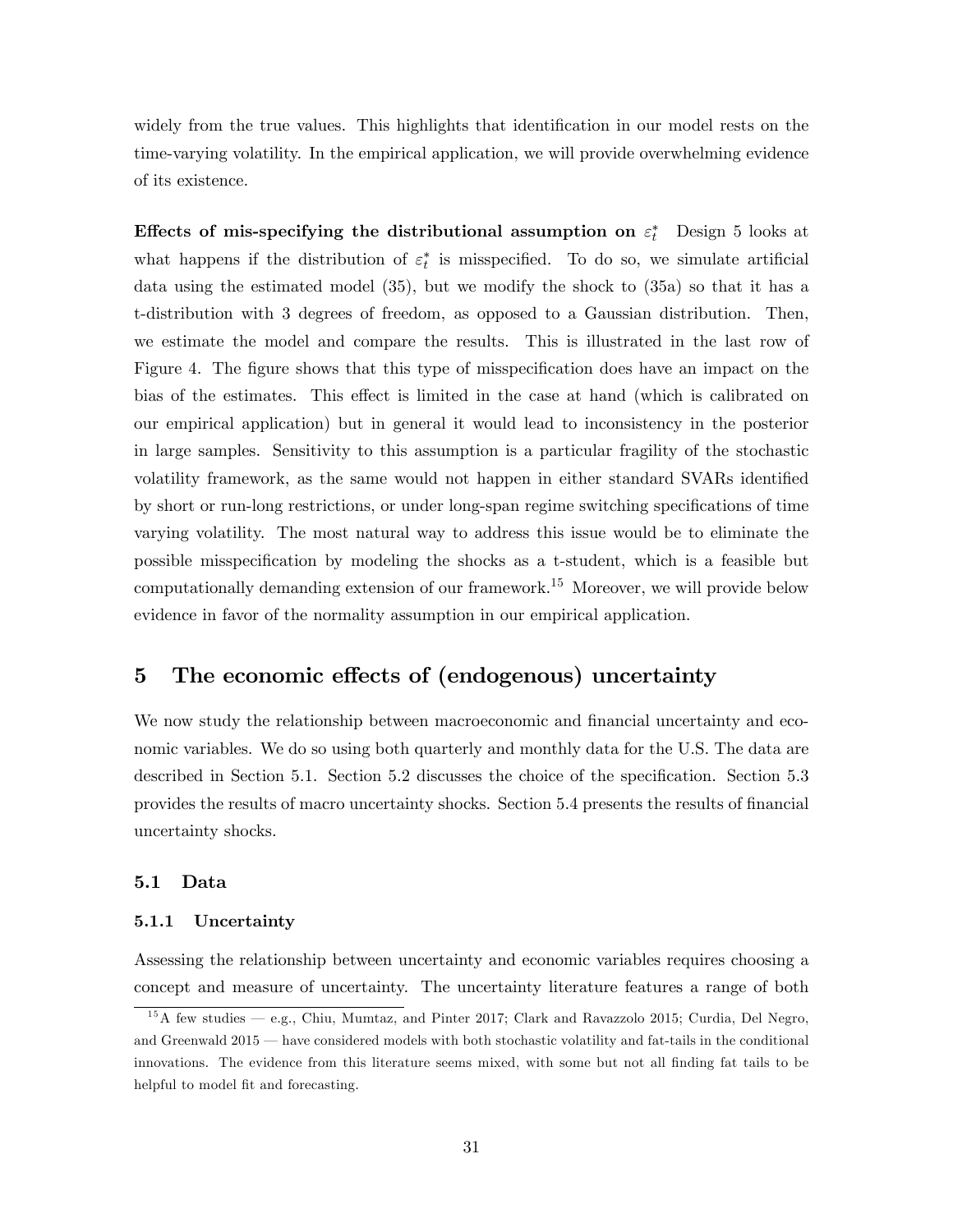concepts and measures, reflecting the broad definition in the opening paragraph of Bloom  $(2014, p.153)$ : "Uncertainty is an amorphous concept. It reflects uncertainty in the minds of consumers, managers, and policymakers about possible futures. It is also a broad concept, including uncertainty over the path of macro phenomena like GDP growth, micro phenomena like the growth rate of firms, and non-economic events like war and climate change."

Bloom (2014) goes on to indicate that uncertainty cannot be perfectly measured but can be proxied by a range of measures. One very common proxy is the volatility of stock prices. As noted in Bloom  $(2009, p.627)$ , stock market volatility "... is strongly linked to other measures of productivity and demand uncertainty.î Sources such as Bloom (2014) discuss some reasons why; note that, as a matter of timeliness, asset prices such as stock prices react quickly to news on the economy, including news relating to economic uncertainty. Other examples of studies using stock volatility-based measures include Basu and Bundick (2017) and Caggiano, Castelnuovo, and Groshenny (2014). Baker, Bloom, and Davis (2016) develop an alternative measure of uncertainty associated with economic policies, based on newspaper coverage.

Jurado, Ludvigson, and Ng  $(2015, p.1177)$  take a more specific stand on the concept and measure of uncertainty: "At a general level, uncertainty is typically defined as the conditional volatility of a disturbance that is unforecastable from the perspective of economic agents." JLN argue that, for various reasons, common proxies such as stock market volatility need not be tightly linked to such a concept.<sup>16</sup> JLN go on to develop measures of macroeconomic and financial uncertainty based on forecast error variances of large sets of macro indicators and asset returns. Conceptually similar measures have been developed in studies such as Carriero, Clark, and Marcellino (2017) and Jo and Sekkel (2017).

Accordingly, in this paper we consider a range of measures of uncertainty. Our baseline results are based on one measure of macroeconomic uncertainty and one measure of financial uncertainty. For the former, we use the macroeconomic uncertainty measure of JLN, and for the latter, we use the Chicago Board Options Exchange (CBOE) S&P 100 Volatility Index, known as VXO. In estimates omitted in the interest of brevity, we have verified the robustness of our VAR-based results to alternative measures, including the macroeconomic uncertainty measure of Carriero, Clark, and Marcellino (2017) and the Önancial uncertainty measures of both JLN and Carriero, Clark, and Marcellino (2017).<sup>17</sup> Consistent with other

 $16$ Berger, Dew-Becker, and Giglio (2018) present evidence that it is realized stock market volatility, as opposed to uncertainty about the future, that leads to economic áuctuations, and develop a structural model to account for the finding.

 $17$  In unreported results, we also estimated VARs with a news index-based measure of policy uncertainty (using data back to 1960, with the uncertainty measure provided by Professor Bloom from earlier versions of Baker, Bloom, and Davis (2016)). In these estimates, positive shocks to uncertainty have economic effects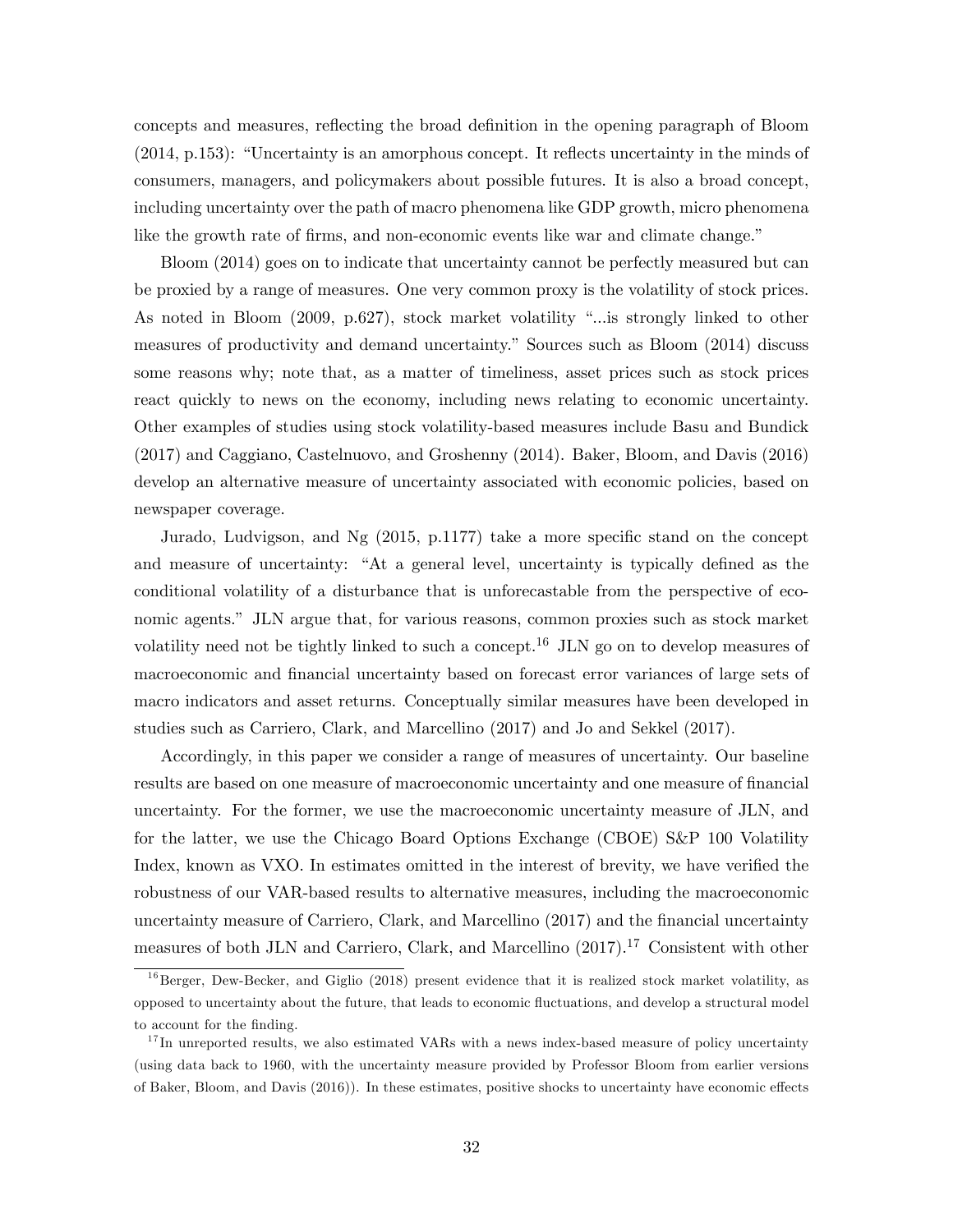discussions in the uncertainty literature, most measures are significantly correlated with others. For example, the uncertainty estimates of JLN (macro, finance) have a correlation of about 0.8 with the corresponding estimates of Carriero, Clark, and Marcellino (2017). The realized volatility of stock returns has a correlation of about 0.9 with the option-implied volatility measured by the VXO series. The correlation of these measures of financial uncertainty with those from JLN and CCM are about 0.7. Correlations of the macro uncertainty indicators of JLN and CCM with measures of financial uncertainty are a little lower, between  $0.3$  and  $0.5$  depending on the variable pairing.<sup>18</sup>

#### 5.1.2 Other data

For each measure of uncertainty, we consider VARs with both quarterly and monthly datasets. The first model is a VAR that includes seven quarterly indicators in addition to the uncertainty measure. We will refer to this model as the quarterly VAR. The variables included in the model are reported in Table 2.

| rable 2. Variables in the basefulle quarterly inouch |              |  |  |  |
|------------------------------------------------------|--------------|--|--|--|
| GDP $(100^* \Delta \ln)$                             | GDP          |  |  |  |
| Consumption $(100^* \Delta \ln)$                     | <b>CONS</b>  |  |  |  |
| Private Investment $(100^* \Delta \ln)$              | <b>INVES</b> |  |  |  |
| Hours $(100^* \Delta \ln)$                           | <b>HOURS</b> |  |  |  |
| Compensation of employees $(100^* \Delta \ln)$       | <b>COMPE</b> |  |  |  |
| GDP deflator $(100^* \Delta \ln)$                    | PRICE        |  |  |  |
| Federal funds rate $(\Delta)$                        | FFR.         |  |  |  |
| JLN or VXO uncertainty                               | uncertainty  |  |  |  |

Table 2: Variables in the baseline quarterly model

The seven indicators are essentially those covered in the widely used DSGE model of Smets and Wouters (2007) and in many related analyses, such as Justiniano, Primiceri, and Tambalotti (2011). The set of indicators is also similar to that used by JLN (in their 8 variable VAR specification) to assess the effects of uncertainty shocks (under a recursive identification scheme that amounts to imposing the restriction  $\psi = 0$ ). We use four lags and the sample covers the period 1960Q3 to 2017Q2, for a total of  $T = 228$  observations.

similar to those reported for the paper's baseline measures. In this case, news-based policy uncertainty appears to be endogenous, responding contemporaneously to the business cycle. We interpret that pattern as consistent with the newspaper story basis of the uncertainty measure as being a fast-moving variable, like financial indicators.

<sup>&</sup>lt;sup>18</sup>Policy uncertainty as measured by the Baker, Bloom, and Davis (2016) series we use is a little less connected to these other measures, with correlations ranging from about 0.2 to 0.5.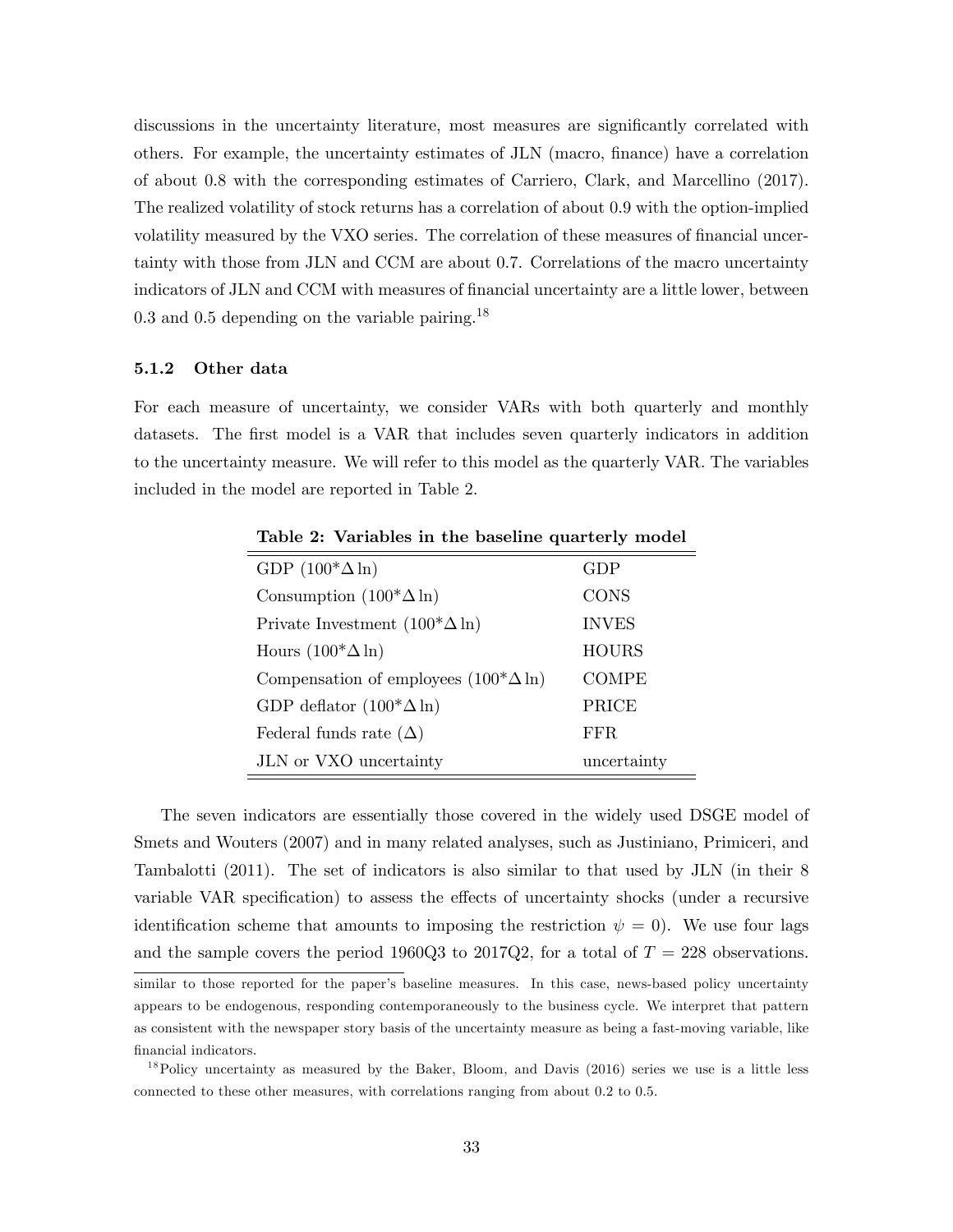As mentioned, all variables are demeaned prior to estimation to reduce the computational burden. We obtained the raw macroeconomic data from the FAME database of the Federal Reserve Board of Governors. We obtained the JLN measure of uncertainty from the website of Professor Ludvigson, defining our quarterly series as the within-quarter average of the source monthly series. To obtain the long series on the VXO measure, we followed the precedents of other studies in the literature and spliced realized volatility of S&P 500 returns (monthly standard deviations of daily returns) for 1960-1985 to the monthly VXO series for 1986-2017 from the St. Louis Fedís FRED database. Our quarterly VXO series uses withinquarter averages of the monthly series.

The second model is a monthly VAR that includes nine monthly indicators in addition to the uncertainty measure. We will refer to this model as the monthly VAR. The variables included in the model are reported in Table 3.

| All employees: total nonfarm $(100^* \Delta \ln)$  | <b>PAYEM</b> |  |  |  |
|----------------------------------------------------|--------------|--|--|--|
| Industrial production index $(100^* \Delta \ln)$   | IΡ           |  |  |  |
| Weekly hours: goods-producing $(100^* \Delta \ln)$ | <b>HOURS</b> |  |  |  |
| Real consumer spending $(100^* \Delta \ln)$        | <b>SPEND</b> |  |  |  |
| Orders (index/ $100$ )                             | ORDER        |  |  |  |
| Earnings $(100^* \Delta \ln)$                      | <b>EARNI</b> |  |  |  |
| PCE price index $(100^* \Delta \ln)$               | <b>PCEPI</b> |  |  |  |
| Federal funds rate $(\Delta)$                      | FFR.         |  |  |  |
| S&P 500 $(\Delta \ln)$                             | S&P          |  |  |  |
| JLN or VXO uncertainty                             | uncertainty  |  |  |  |

Table 3: Variables in the monthly model

This specification of variables is very similar to those considered in JLN and Bloom  $(2009)$ , and contains many of the same variables in the VAR of Caldara, et al.  $(2016).<sup>19</sup>$  We use four lags (these are sufficient to provide white noise residuals in both the monthly and quarterly applications) and estimate over the sample 1961m7 to 2016m11, for a total of  $T =$ 659 observations. As with the quarterly VAR, all variables are demeaned prior to estimation to reduce the computational burden. We obtained the monthly macroeconomic data from the MD-FRED database developed in McCracken and Ng (2016) and made available on the website of the Federal Reserve Bank of St. Louis.

Although the model is estimated with data transformed as indicated in Table 2 and Table 3, for comparability to previous studies, the impulse responses are cumulated and

<sup>&</sup>lt;sup>19</sup>We obtained very similar results with a model augmented to include a credit spread.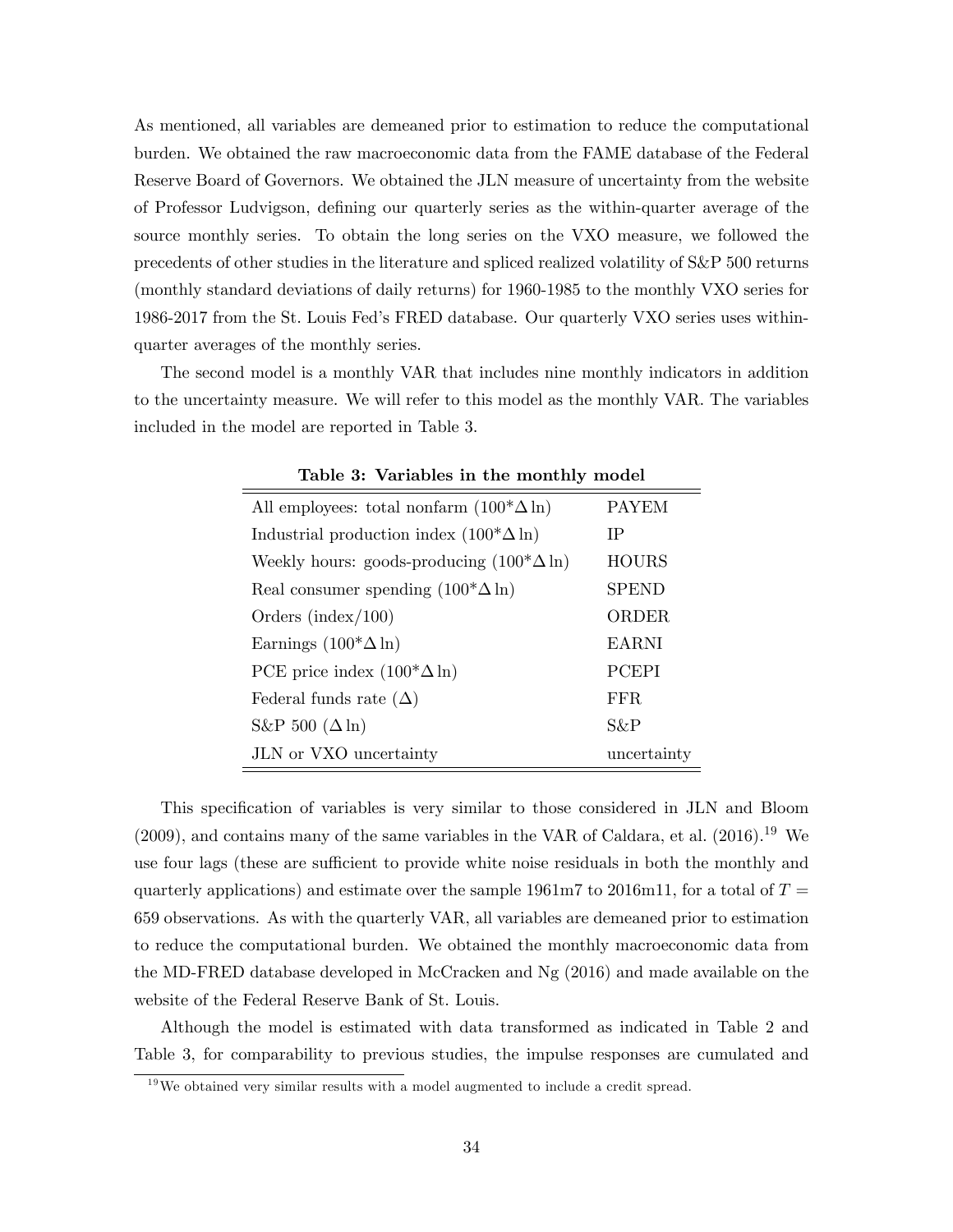

Figure 5: Reduced form volatilities from an unrestricted Bayesian VAR. Rows 1 and 2: quarterly dataset. Rows 3 and 4: monthly dataset.

transformed back to the units typical in the literature. Accordingly, the units of the reported impulse responses are percentage point changes (based on 100 times log levels for variables in logs or rates for variables not in log terms). The fact that the model is estimated using some variables differenced for stationarity (e.g., GDP, consumption, and investment) implies that, for some of these variables, the long-run effects of transitory shocks do not die out.

#### 5.2 Choice of specification

As a preliminary step, we have estimated some unrestricted time varying volatilities for the variables in Table 2 and Table 3. Specifically, we have used the Bayesian VAR with stochastic volatility described in Carriero, Clark and Marcellino (2018b). The data show overwhelming evidence of variation in the conditional volatilities. Figure 5 shows the posterior distributions of the time varying volatilities of these variables.

Moreover, as was the case for the larger data set used in Carriero, Clark, and Marcellino (2018b), also in this data set there is strong evidence of commonality in the volatilities. In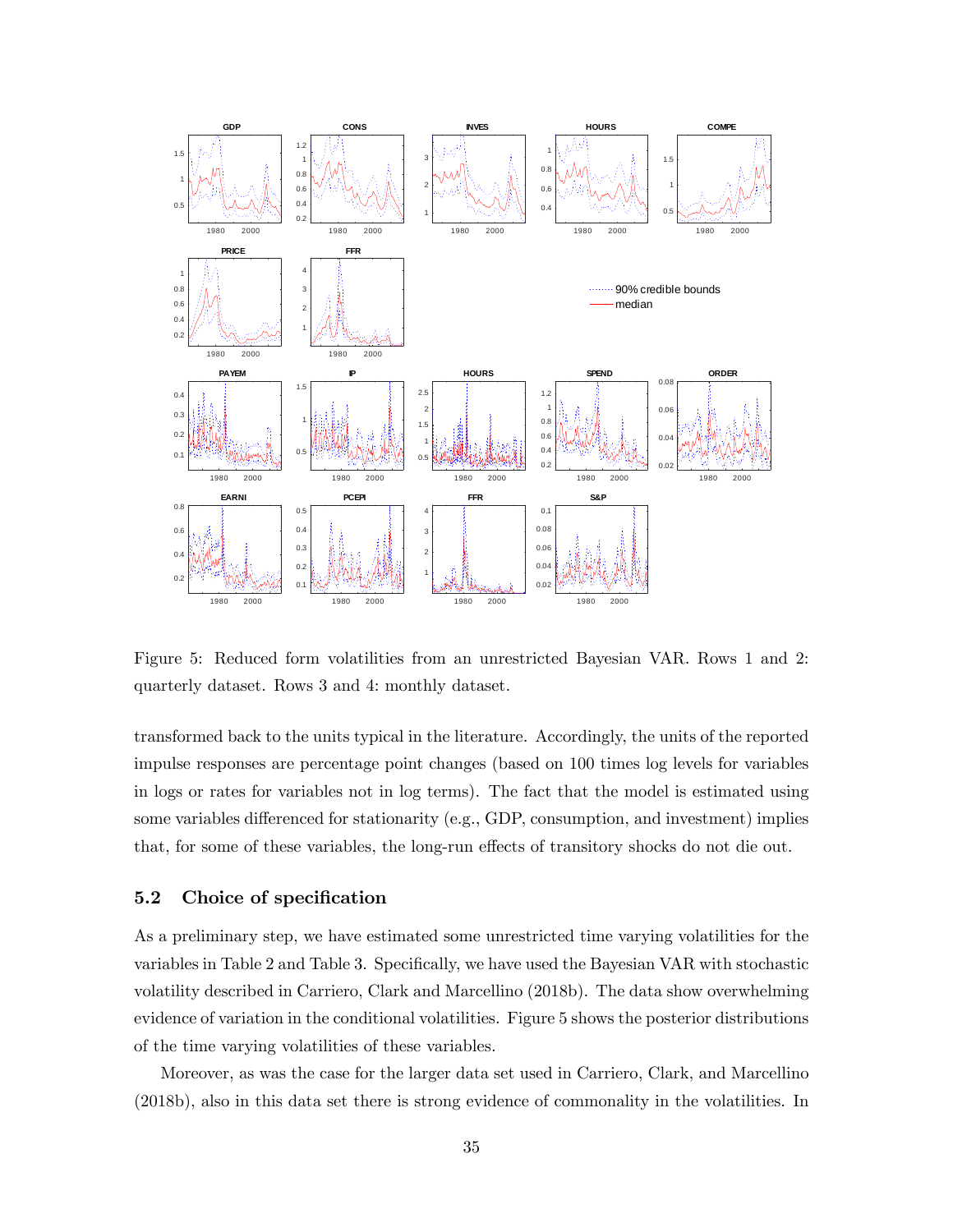particular, the Örst principal component computed over the resulting estimated volatilities explains 78.36% of the total variance in the quarterly dataset, and 63.45% in the monthly dataset. This first principal component is highly correlated with the macroeconomic uncertainty measure of JLN, with a correlation of 64.47% in the quarterly dataset and of  $65.43\%$  in the monthly dataset. The financial uncertainty measure VXO is correlated with higher-order principal components (the 3rd and 6th principal component, with correlations of 25.68% and 49.80% in the quarterly dataset, and the 8th principal component, with a correlation of  $61.56\%$  in the monthly dataset).<sup>20</sup>

The analysis of the bivariate model discussed in Section 4.1 and Table 1 has highlighted the fact that the models featuring the uncertainty measures in the conditional variance (i.e., Specification 2) have a markedly higher marginal likelihood with respect to those without  $(i.e.$  Specification 1).<sup>21</sup>

We take all the above as evidence that a factor structure is a preferable specification for the volatilities, and for this reason in the remainder of the paper we will report results for Specification 2, which allows non-zero loadings  $\beta$ . However it is worth noting that none of the results we present below are substantially different under Specification 1, which restricts the factor loadings  $\beta$  to 0. This is largely due to the fact that the specification of the conditional variance part of the model mainly enhances the efficiency of the estimates of the conditional mean, but has only a limited effect on the point estimates. The entire analysis has been replicated under Specification 1 and the results are available in section 2 of the supplementary appendix.

Recall that under Specification 2 the total volatility of a variable is follows:

$$
\ln \lambda_{jt} = \beta_j \ln m_t + \ln h_{jt}, \ j = 1, ..., n,
$$

where  $\ln m_t$  is common to all volatilities, and  $\ln h_{jt}$  is an idiosyncratic stochastic volatility process. The loadings  $\beta_j$ ,  $j = 1, ..., n$  measure the proportion with which the common factor impacts on the volatility of variable  $j$ . The posterior distributions of the loadings for both datasets and for both macroeconomic and financial uncertainty are displayed in Figure 6. The figure shows that these coefficients generally vary a lot across different variables. The loadings are also generally different from 1.

Finally, in the Monte Carlo section, Design 5, we flagged the potential fragility of our framework to misspecification of the distribution of the shocks. Therefore, a check of the normality of the innovation vector  $\epsilon_t^*$  is warranted. Jarque-Bera tests performed on the

 $^{20}$ The financial uncertainty measure constructed by JLN has qualitatively similar correlations.

 $^{21}$ In principle one could compute the Bayes factors also for these multivariate specifications, and use those to choose a preferred specification. However in practice the parameter space features too many latent states to be able to obtain a reliable estimate of the marginal likelihood.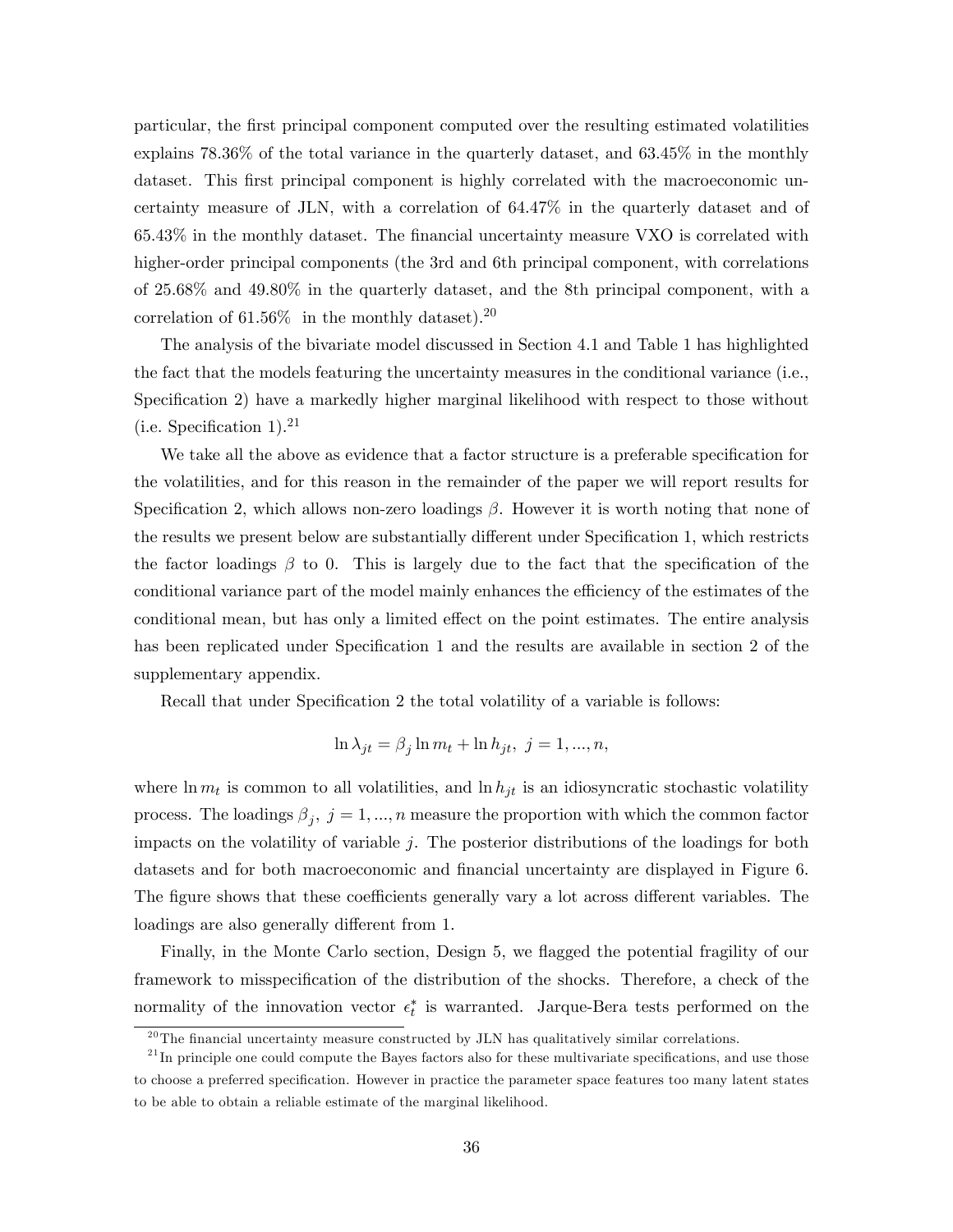

Figure 6: Posterior distributions of the  $\beta$  loadings.

posterior means of the components of  $\epsilon_t^*$  comfortably support normality for both our specifications and for both datasets. Results can be found in the supplementary appendix's section 5.

#### 5.3 Macroeconomic uncertainty shocks

Figure 7 shows the posterior distributions of the standard effect coefficients  $\phi$  and the feedback coefficients  $\psi$  under both the quarterly VAR (upper panels) and the monthly VAR (lower panels). As mentioned in Section 2.3.2, the  $\phi$  and  $\psi$  coefficients depicted in Figure 7 (and later in Figure 10) are conditional on the particular ordering of the variables within the macro block. In practice, we have experimented with several alternative orderings in both the monthly and the quarterly model, in both specifications 1 and 2, finding a rather limited impact on the estimated  $\phi$  and  $\psi$  coefficients. Section 3 in the supplementary appendix provides these results.

Focusing first on the standard effect coefficients  $\phi$ , which are on the left-hand side panels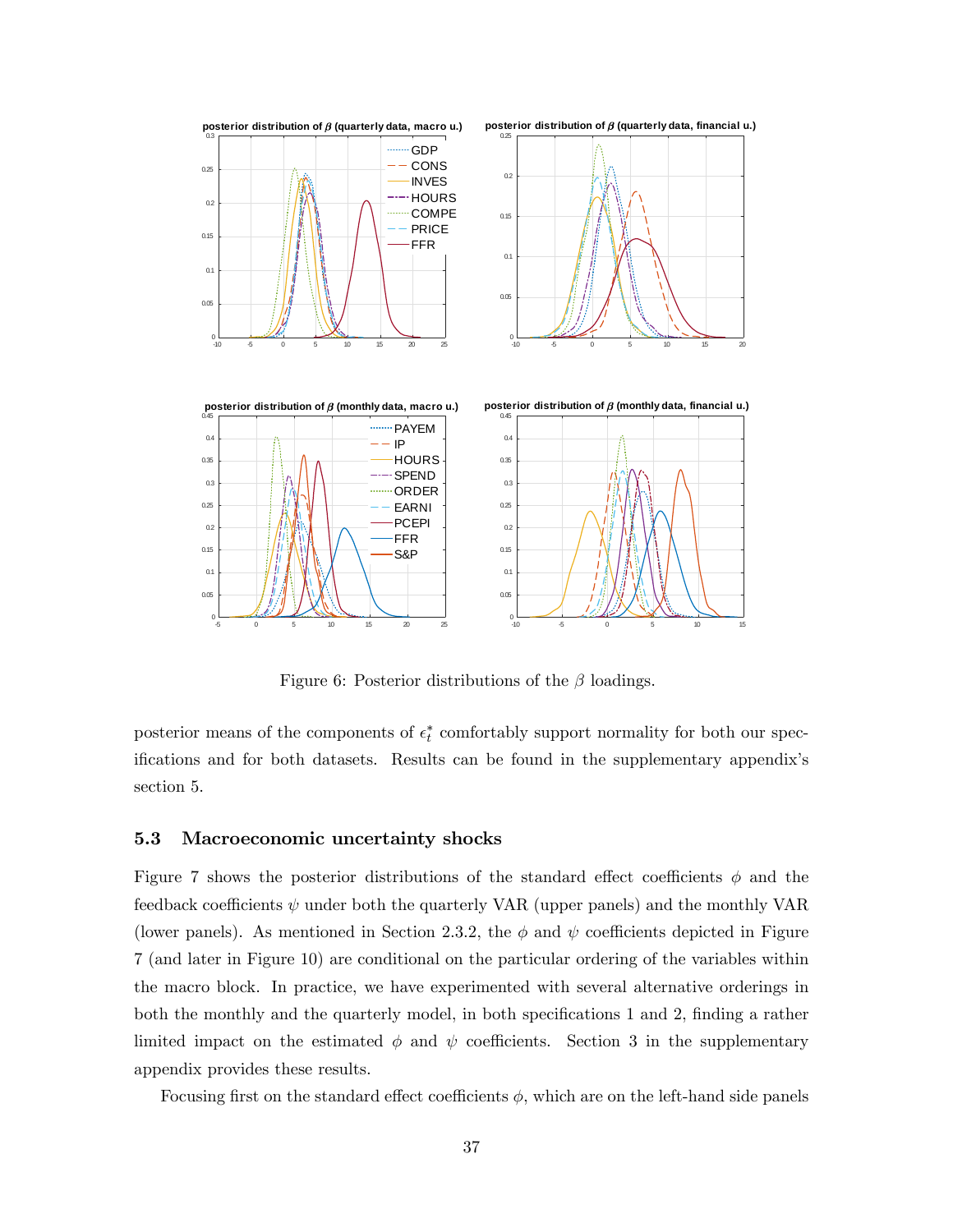

Figure 7: Posterior distributions of the  $\phi$  and  $\psi$  coefficients. VARs with macro (JLN) uncertainty. Quarterly VAR in the upper panels, monthly VAR in the lower panels.

of Figure 7, they appear to be largely in line with previous findings about the effects of uncertainty on macroeconomic variables. In particular uncertainty has a large depressive effect on investment, output, consumption, hours, employment, industrial production, consumer spending, and earnings. A shock to uncertainty also leads to a loosening of the federal funds rate, and an increase in inflation as measured by wages, the GDP deflator, and the PCE price index. These results confirm those of several other studies, such as Baker, Bloom, and Davis (2016), Bloom (2009), Carriero, Clark, and Marcellino (2017), Gilchrist, Sim, and Zakrajsek (2014), Jo and Sekkel (2017), and Jurado, Ludvigson, and Ng (2015). They are also in line with the international evidence in Carriero, Clark, and Marcellino (2018a).

Turning our focus to the feedback coefficients  $\psi$ , which are on the right-hand side of Figure 7, it is striking that these coefficients do not appear to be statistically different from 0. This is true for both the quarterly dataset and the monthly dataset. The sign of the posterior means is in line with what macroeconomic reasoning would suggest, for example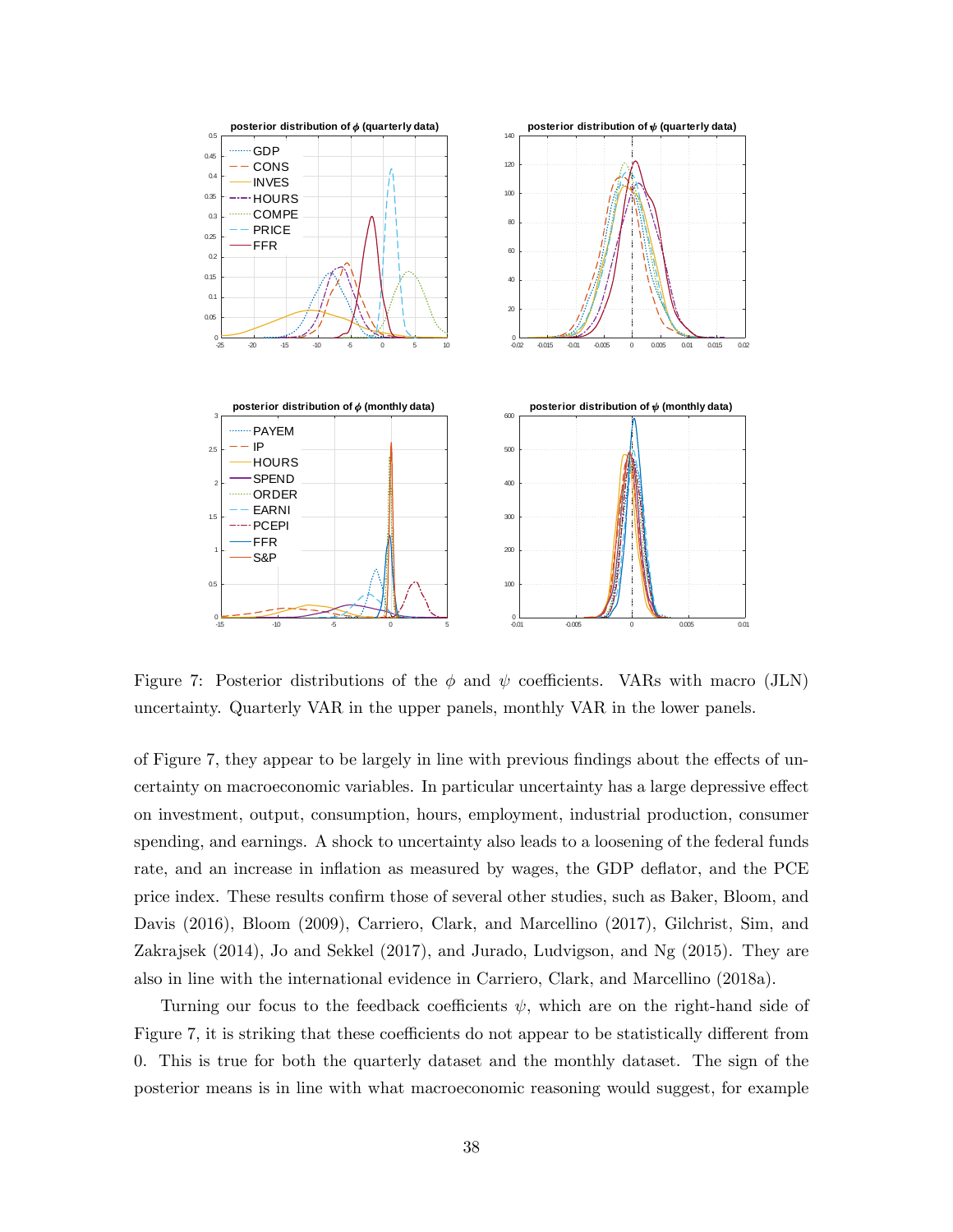

Figure 8: Impulse responses (posterior medians) to a macro uncertainty shock with  $\psi = 0$ and  $\psi \neq 0$ . Rows 1 and 2: quarterly dataset. Rows 3 and 4: monthly dataset

variables such as hours and industrial production tend to reduce uncertainty, whereas the federal funds rate increases macroeconomic uncertainty. However, the overall picture is clearly one in which the contemporaneous effect of macroeconomic variables on uncertainty is feeble, if not entirely absent. It is also worth mentioning that these results are somewhat different from those reported in Figure 2. We attribute this difference to the fact that the simple bivariate model omits several relevant variables, which leads to distortions in the estimated effects of uncertainty on output.

We now consider the consequences that shutting down the feedback coefficients  $\psi$  (which capture the immediate response of uncertainty to economic conditions) has on the coefficients  $\phi$  (which capture the immediate response of economic conditions to uncertainty) and on the impulse responses. This amounts to ordering uncertainty first in a VAR identified through a recursive Cholesky scheme. In light of both the results depicted in Figure 7 for the coefficients  $\psi$  and the results we obtained with the MC design in which  $\psi = 0$  in the DGP, we expect the distortion arising from shutting down the feedback effect to be small.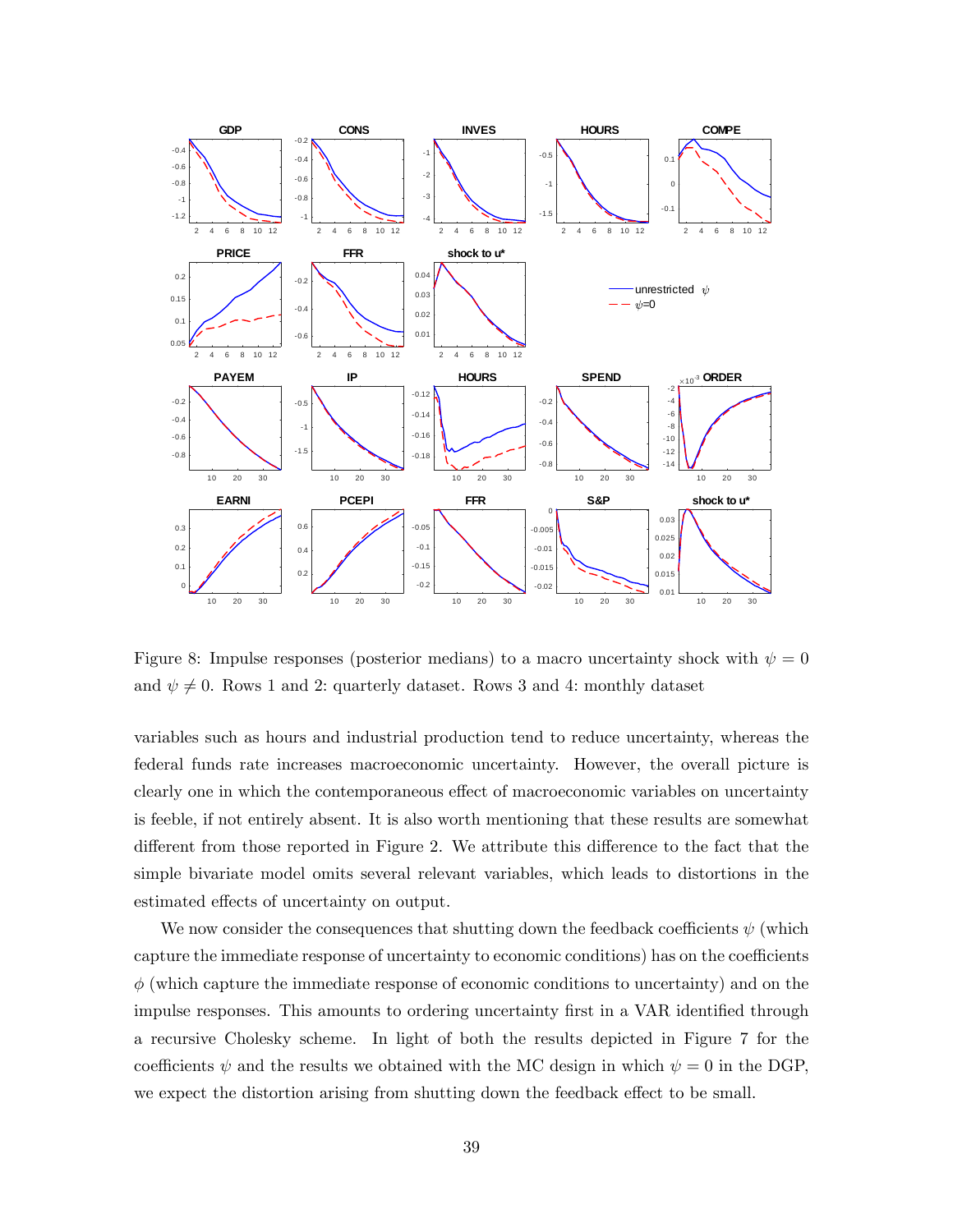

Figure 9: Impulse responses (posterior medians) to a macro uncertainty shock with  $\phi = 0$ and  $\phi \neq 0$ . Rows 1 and 2: quarterly dataset. Rows 3 and 4: monthly dataset

Figure 8 shows the posterior medians of the impulse responses to a macroeconomic uncertainty shock. Graphs in the first two rows provide results for the quarterly dataset, while graphs in the last two rows provide results for the monthly dataset. In the figure, the unrestricted model is denoted by the solid blue lines, while the model with the feedback effects restricted to zero ( $\psi = 0$ ) is denoted by red dashed lines. It turns out that the differences between the two models are very small. An exception seems to be the path of quarterly prices, but it is important to note that this effect is estimated very imprecisely in both models, and that the resulting error bands around these responses (not shown for chart readability) are so wide that any difference between the posterior means is largely insignificant.

The fact that the differences in Figure 8 are barely noticeable, especially for the monthly dataset, might be due to a scaling effect, since the charts plot the time series evolution of the median, or might conceal differences in higher moments, rather than the posterior median. In order to check that this is not the case, we have examined (see section 4 of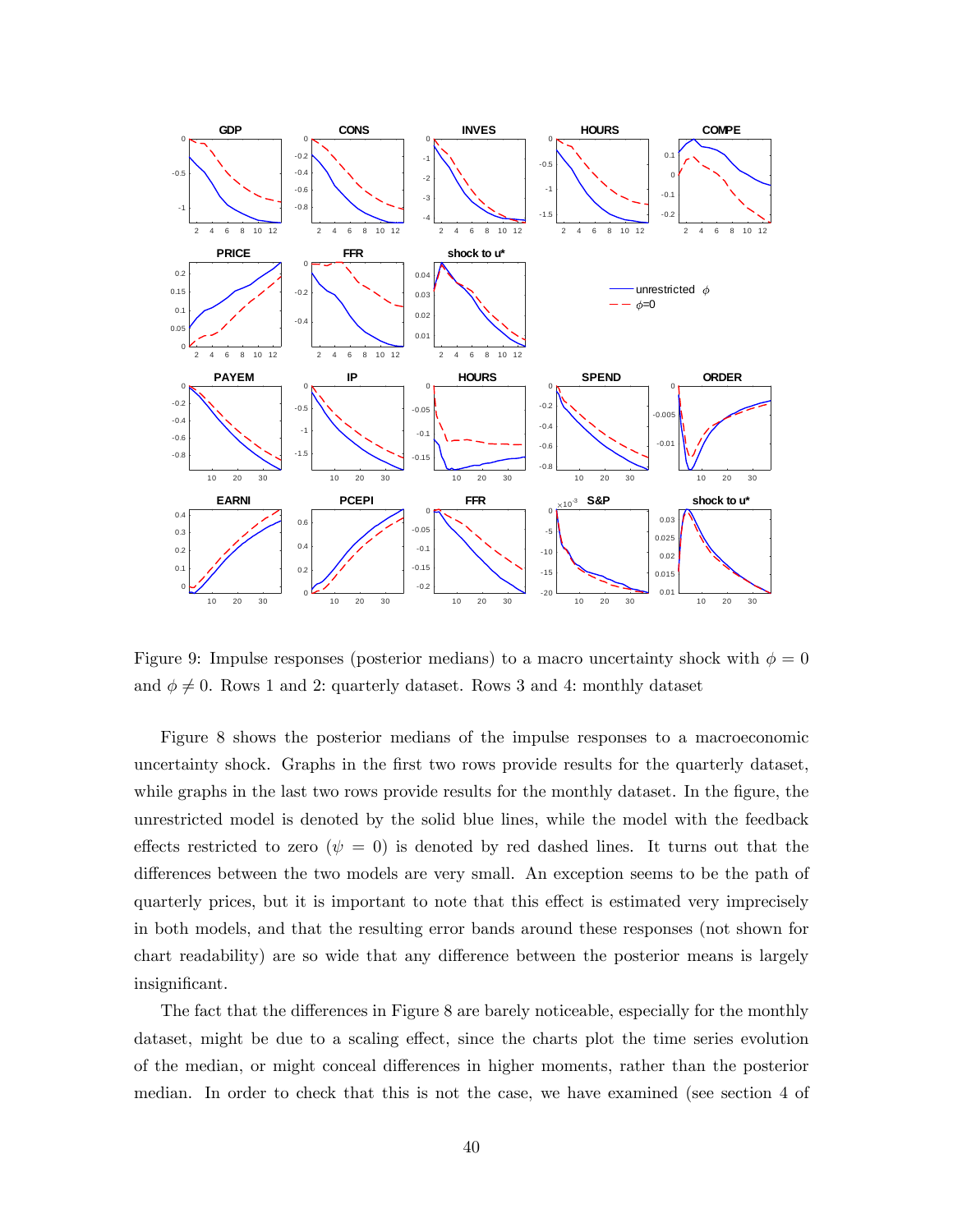the supplementary appendix) the entire posterior distribution of the impulse responses at some selected horizons. These distributions show that setting  $\psi = 0$  has only a slight effect on impact and in the very short run. After that, the differences between the two models quickly die out, and the distributions of the impulse responses become virtually identical.

It is interesting to also consider the case of shutting down the standard uncertainty effect (the contemporaneous effect of uncertainty on economic conditions), i.e., to set  $\phi = 0$ . This amounts to ordering uncertainty last in a VAR identified through a recursive Cholesky scheme. Since  $\sim$  as seen in Figure 7  $\sim$  the coefficients  $\phi$  are broadly different from zero, and considering also the results we obtained with the MC design in which the researcher erroneously imposes  $\phi = 0$ , we expect the effect from shutting down this channel to be large.

Figure 9 shows the posterior medians of the impulse responses to a macroeconomic uncertainty shock, for the quarterly and monthly datasets (section 4 of the supplementary appendix displays the entire posterior distribution of the impulse responses at some selected horizons). Clearly, shutting down the standard channel produces largely different impulse responses, and the differences do not completely die out even at the 12-quarter- (or 36-month-) ahead horizons. These results, combined with the Monte Carlo evidence we discussed above (in particular, the design in which the researcher erroneously imposes  $\phi = 0$ ), imply that setting  $\phi = 0$  or, equivalently, ordering macroeconomic uncertainty last in a recursive VAR  $\sim$  would very likely lead to distorted estimation of the effects of macro uncertainty shocks on macroeconomic variables, and a confusion between its contemporaneous and lagged effects.

#### 5.4 Financial uncertainty shocks

We now focus on the effects of financial uncertainty shocks. Figure 10 shows the posterior distributions of the standard effect coefficients  $\phi$  (contemporaneous response of economic activity to uncertainty) and the feedback coefficients  $\psi$  (contemporaneous response of uncertainty to economic activity) under both the quarterly VAR (upper panels) and the monthly VAR (lower panels).

Focusing first on the standard effect coefficients  $\phi$ , which are on the left-hand side panels of Figure 10, they appear to be largely in line with previous findings about the effects of financial uncertainty on macroeconomic variables. In particular, financial uncertainty has a large depressive effect on investment, output, consumption, hours, employment, and orders. Differently from what happened for macroeconomic uncertainty shocks (see Figure 7), financial uncertainty shocks do not seem to have a significant effect on the federal funds rate, nor on prices as measured by wages, the GDP deflator, and the PCE price index. Instead, financial uncertainty shocks have a strong negative effect on the  $S\&P 500$  index,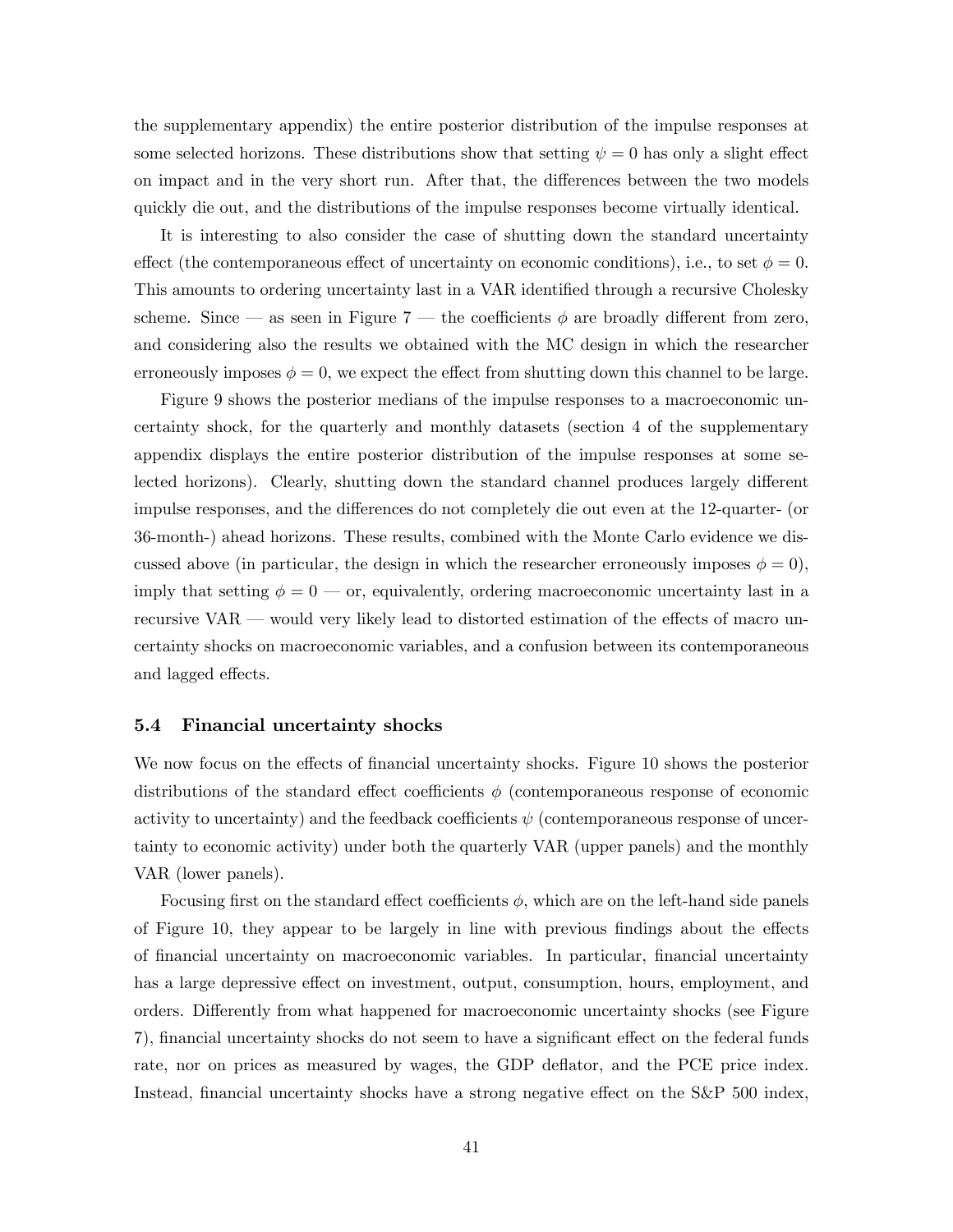

Figure 10: Posterior distributions of the  $\phi$  and  $\psi$  parameters. VARs with financial (VXO) uncertainty. Quarterly VAR in the upper panels, monthly VAR in the lower panels.

while macroeconomic uncertainty shocks do not.

Turning to the feedback effect coefficients  $\psi$ , it is interesting to note that in the case of financial uncertainty there is more evidence that these coefficients are nonzero, i.e., that Önancial uncertainty might be endogenous. This pattern is particularly evident in variables such as consumer spending, earnings, inflation, industrial production, and the federal funds rate all featuring negative feedback coefficients, which shows that an increase in these indicators leads to a reduction in financial uncertainty. Some other variables show significantly positive  $\psi$  coefficients; in particular, increases in employment and the S&P 500 index seem to increase uncertainty. The latter effect could be related to a risk-return relationship, but the former is somewhat less clear, perhaps linked to worries about a possible overheating of the economy and a monetary policy response. It is worth noting that the effect of the S&P 500 index on financial uncertainty is opposite to that on macro uncertainty. Also, nearly all of the probability mass of the posterior distribution of the parameter associated with the S&P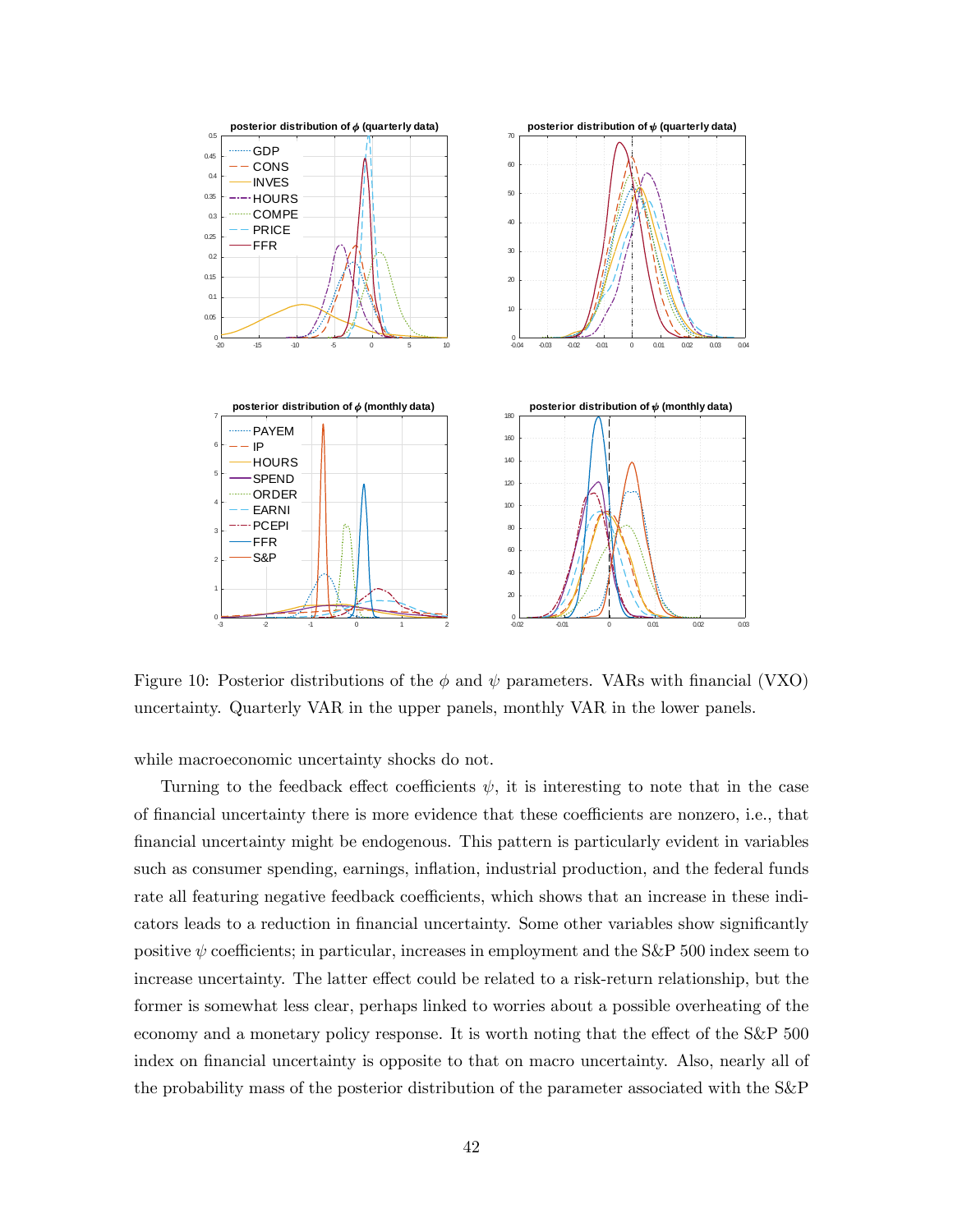

Figure 11: Impulse responses (posterior medians) to a financial uncertainty shock with  $\psi = 0$ and  $\psi \neq 0$ . Rows 1 and 2: quarterly dataset. Rows 3 and 4: monthly dataset

500 index is on positive values, which clearly suggests endogeneity of Önancial uncertainty, in contrast with the findings of LMN, who find less endogeneity in financial uncertainty with respect to macro uncertainty.<sup>22</sup> Section 7 of the supplementary appendix examines the sources of differences in results. The differences appear to mainly stem from the identifying assumptions in LMN that a large shock to macroeconomic uncertainty was realized in December of 1970, that a large shock to either macroeconomic or financial uncertainty  $\overline{\phantom{a}}$  but not necessarily both  $\overline{\phantom{a}}$  occurred with the failure of Lehman Brothers in September 2008, and that the debt ceiling crisis (with no government shutdown) caused macroeconomic uncertainty to rise in July and August 2011. With adjustments around these identifying assumptions, which are not empirically supported by our analysis, the LMN method yields results qualitatively similar to ours.

<sup>&</sup>lt;sup>22</sup>We have also removed the S&P 500 index from the monthly VAR model with VXO uncertainty, to control for the possiblity that in its presence, the effects of the financial uncertainty could be diminished. Results were largely unaffected by this change, as documented in section 3 of the supplementary appendix.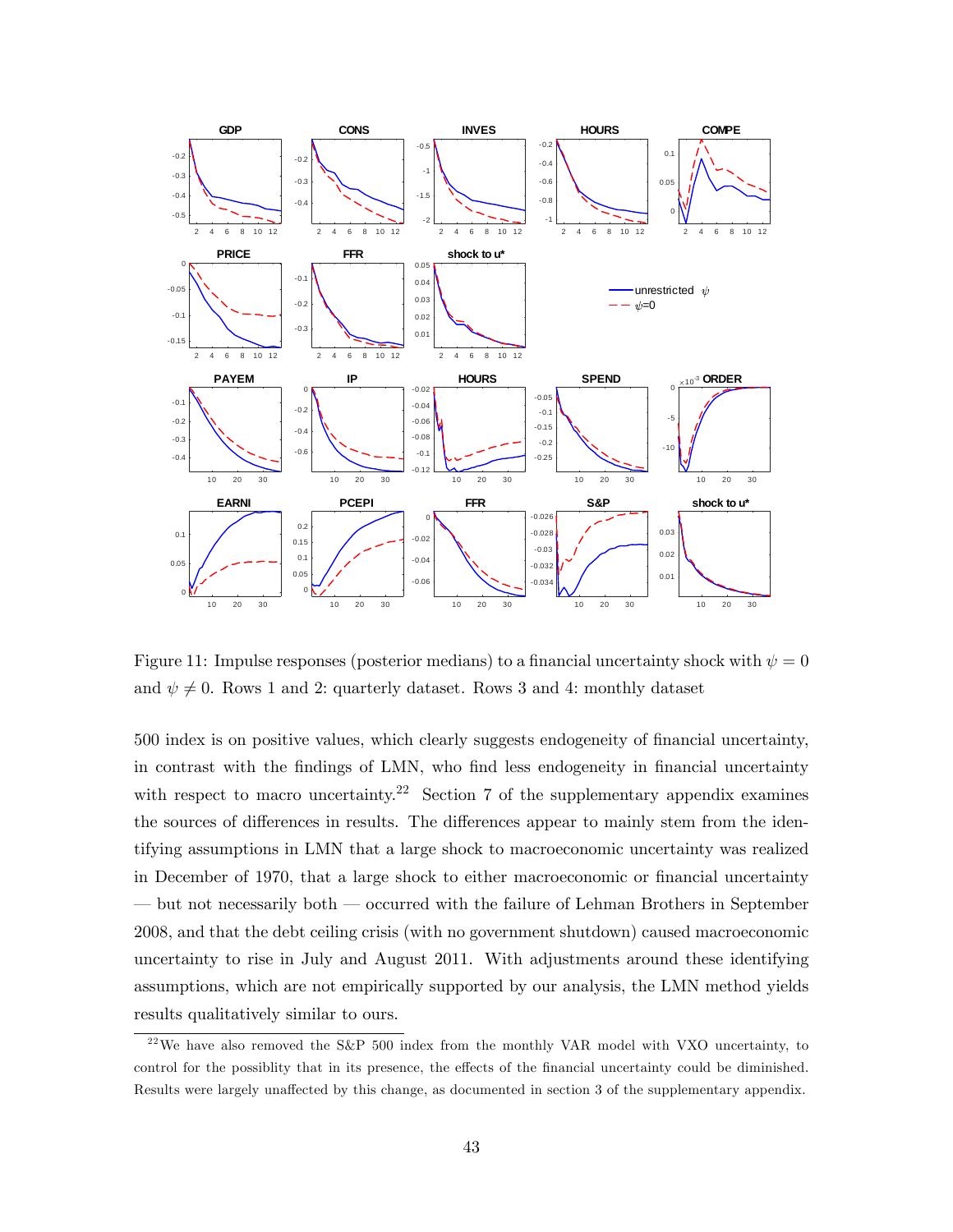

Figure 12: Impulse responses (posterior medians) to a financial uncertainty shock with  $\phi = 0$ and  $\phi \neq 0$ . Rows 1 and 2: quarterly dataset. Rows 3 and 4: monthly dataset

Since for financial uncertainty we do find some evidence of endogeneity (i.e.,  $\psi \neq 0$ ) in the monthly dataset, we do expect to find that imposing  $\psi = 0$  i.e., ordering uncertainty first in a recursive VAR – would cause some distortions in the estimated coefficients  $\phi$ (the contemporaneous response of economic activity to uncertainty) and in the impulse responses.

Figure 11 shows the posterior medians of the impulse responses to a financial uncertainty shock. As before, the two top rows of charts provide results for the quarterly dataset, while the two bottom rows provide results for the monthly dataset. In the figure, the unrestricted model is denoted by the solid blue lines, while the model with the feedback effects restricted to zero ( $\psi = 0$ ) is denoted by red dashed lines. As is clear from the figure, there are indeed some differences between the two models, particularly for those variables for which the coefficients  $\psi$  are far from zero, such as earnings, inflation, industrial production, and the S&P 500 index. (Additional figures in section 4 of the supplementary appendix report the entire posterior distribution of the impulse responses at some selected horizons for,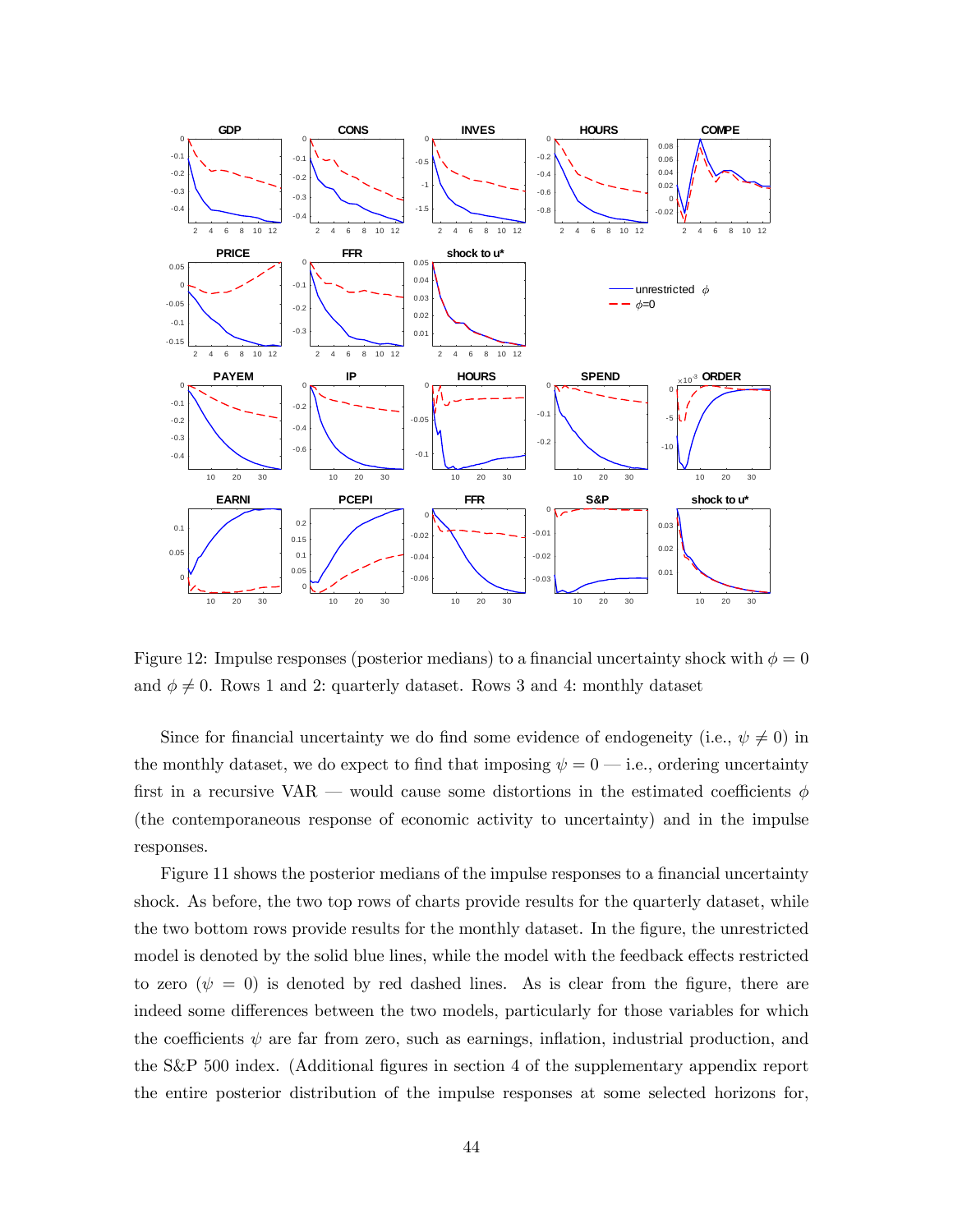respectively, quarterly and monthly data.) These results indicate that financial uncertainty can at least in part arise as an endogenous response to some macroeconomic conditions, and that overlooking this channel would lead to a distorted estimate of the effects of financial uncertainty shocks on the economy.

Finally, we repeat the exercise of shutting down the standard channel of transmission, i.e. setting the  $\phi$  coefficients to zero. This amounts to ordering financial uncertainty last in a VAR identified through a recursive Cholesky scheme. Since  $\sim$  as seen in Figure 10 — the coefficients  $\phi$  are broadly different from zero, in Figure 12 we find that shutting down this channel has a large distortionary effect on the impulse responses, which does not completely die out even at the 12-quarter- (or 36-month-) ahead horizons. Therefore, just as happened with macroeconomic uncertainty, setting  $\phi = 0$  or equivalently ordering financial uncertainty last in a recursive  $VAR$   $\sim$  would very likely lead to a distorted estimate of the effects of financial uncertainty shocks on macroeconomic variables, and a confusion between its contemporaneous and lagged effects.

## 6 Conclusions

Uncertainty is a key variable to understanding economic dynamics, attracting growing interest following the seminal work of Bloom (2009) and the Great Recession of 2007-2009. Several theoretical and empirical papers are by now available on the effects of uncertainty on key economic variables. A general finding from the empirical studies is that uncertainty leads to a deterioration in economic conditions. However, this outcome could be at least partly due to an endogeneity problem. If economic conditions have a contemporaneous effect on uncertainty, ruling it out a priori could result in overestimation of the effects of uncertainty.

In this paper we have developed an econometric model where current and past values of uncertainty affect the current levels of economic variables, and uncertainty is in turn affected by them also contemporaneously. We achieve identification by means of a novel procedure that relies on a particular heteroskedasticity structure, which allows the timevarying conditional variances of the variables to be driven by an uncertainty measure plus an idiosyncratic component, or just a stochastic idiosyncratic component. We provide the relevant conditional posteriors for the states and coefficients of the model, which can be used to estimate the model with a Gibbs sampler.

While the focus of this paper is on uncertainty shocks, the model can be used for any situation in which the researcher wishes to model some of the variables in a vector autoregression as endogenous and there is evidence of time-varying volatility.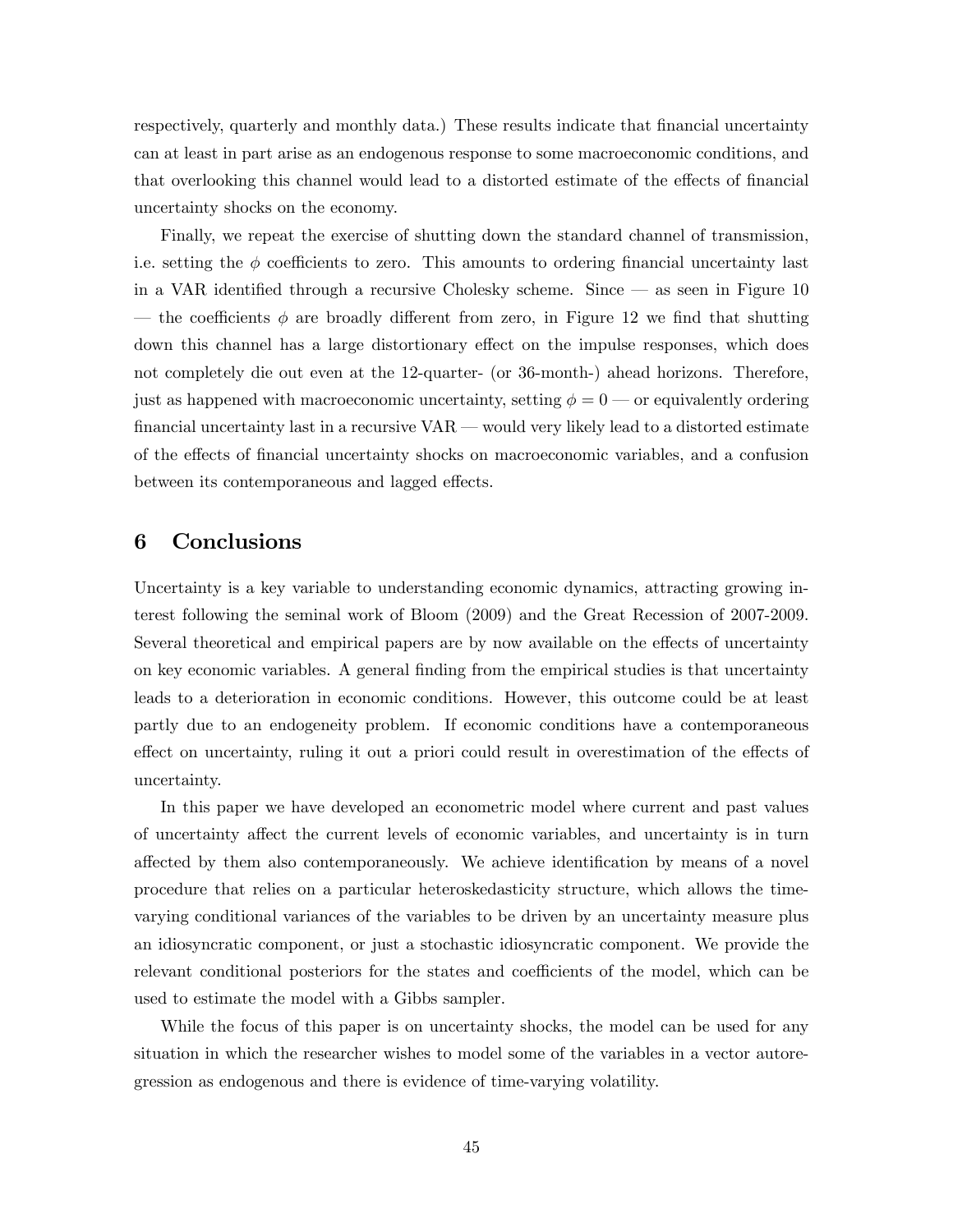Our empirical results point to the conclusion that there is only mild evidence for the endogeneity of uncertainty, and this evidence is limited to financial uncertainty. When looking at macro uncertainty, we found strong evidence that the feedback coefficients  $\psi$  are likely close to zero in both quarterly and monthly data, which means that imposing exogenous macroeconomic uncertainty does not do much harm. We found that some  $\psi$  coefficients are nonzero in the case of Önancial uncertainty, which points toward the conclusion that financial uncertainty seems endogenous to some extent.

The contrast in these results for financial uncertainty (which responds endogenously to the business cycle) versus those for macroeconomic uncertainty (which doesnít) raises the important question of what is different in these types of uncertainty that might yield such a pattern. One possibility is that Önancial uncertainty responds faster than macroeconomic uncertainty to economic news because the former is more closely related to asset prices, which typically react extremely fast to news. In the literature assessing various shocks with structural VARs, it is common to treat financial variables as responding quickly (contemporaneously) to macroeconomic shocks and macroeconomic variables as responding more slowly to the same shocks (e.g., Bernanke, Boivin, and Eliasz (2005)). A related possibility could be that financial uncertainty or volatility measures can reflect financial stresses (as argued in Giglio, Kelly, and Pruitt (2016)) that respond quickly to economic conditions. Although important, this question is beyond the scope of this paper. It is ultimately an economic question, and economic models will need to be developed to answer it. While our model allows us to assess the endogeneity of uncertainty with respect to the business cycle, it is not a structural economic model. We view our results as establishing facts on the endogeneity of uncertainty to be explained in future research developing structural economic models.

Our modeling approach does not put any restrictions on either  $\psi$  or  $\phi$ . Still, if a researcher wanted to use a recursive VAR, our results provide two important suggestions for identification. First, ordering macroeconomic uncertainty first is likely to be harmless, not necessarily so for financial uncertainty. Second, ordering either type of uncertainty last is likely to produce misleading results. These findings imply that, to reliably assess financial uncertainty and its macroeconomic effects, it is necessary to depart from a simple recursive ordering and use a more sophisticated approach to identification, such as the one we develop.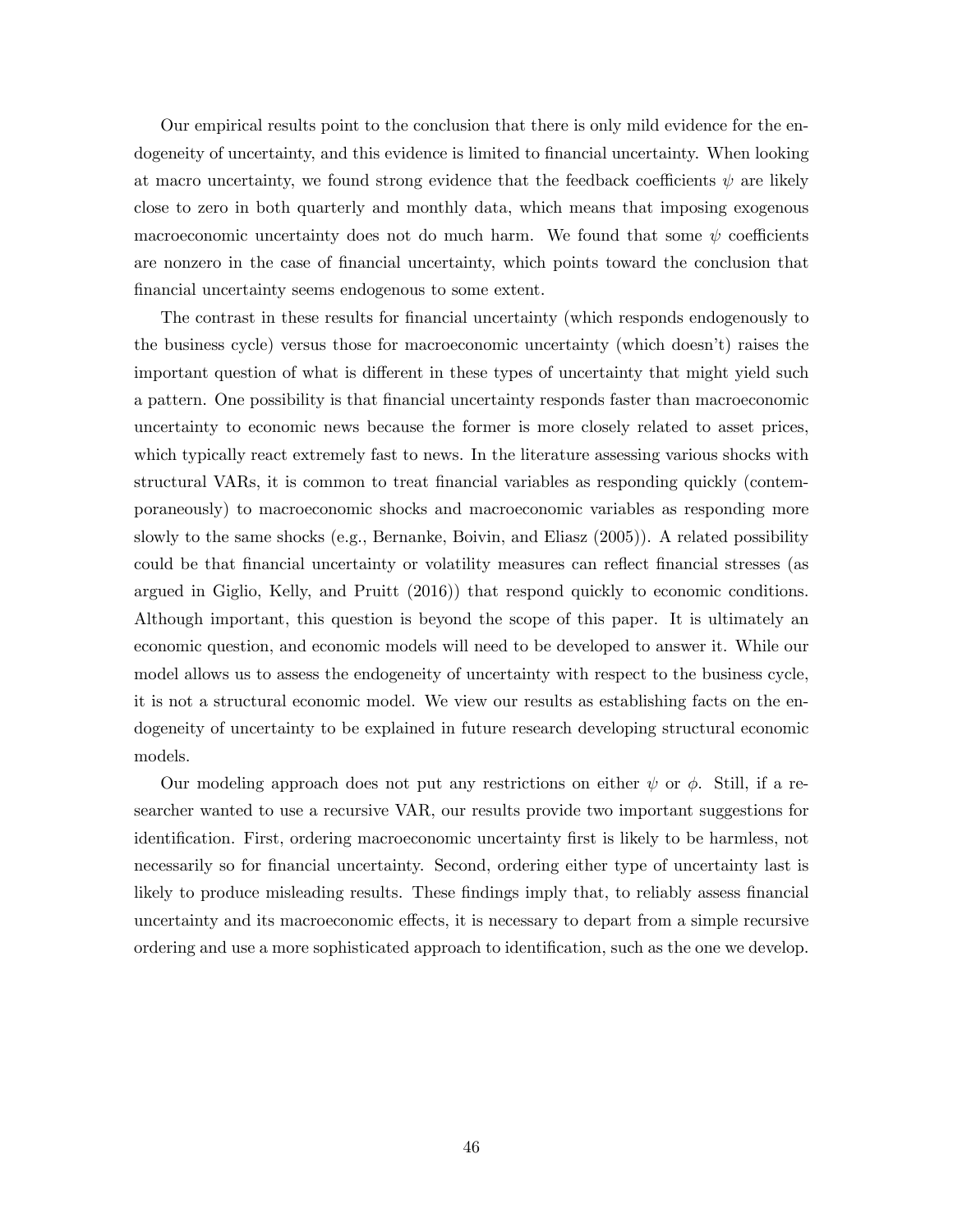# 7 Appendix

#### 7.1 Details on identification

#### 7.1.1 Derivation of identification relationships

Starting from the model in section 2's equations  $(1)$  and  $(2)$ , substitute  $(2)$  into  $(1)$  and obtain:

$$
y_t = (\Pi_y(L) + \phi \delta_y(L))y_{t-1} + (\Pi_m(L) + \phi \delta_m(L))\ln m_{t-1} + \phi \tilde{u}_t + (\phi \psi + A^{-1} \Lambda_t^{0.5}) \epsilon_t^*
$$
  

$$
\ln m_t = \delta_y(L)y_{t-1} + \delta_m(L)\ln m_{t-1} + \psi \epsilon_t^* + \tilde{u}_t.
$$

In matrix form:<sup>23</sup>

$$
\begin{bmatrix} y_t \\ \ln m_t \end{bmatrix} = \begin{bmatrix} \Pi_y(L) + \phi \delta_y(L) & \Pi_m(L) + \phi \delta_m(L) \\ \delta_y(L) & \delta_m(L) \end{bmatrix} \begin{bmatrix} y_{t-1} \\ \ln m_{t-1} \end{bmatrix} + \begin{bmatrix} \phi \psi + A^{-1} \Lambda_t^{0.5} & \phi \\ \psi & 1 \end{bmatrix} \begin{bmatrix} \epsilon_t^* \\ \tilde{u}_t \end{bmatrix};
$$

and the relation between structural and reduced form is:

$$
\begin{bmatrix}\nC_{11}(L) & C_{21}(L) \\
C_{12}(L) & C_{22}(L)\n\end{bmatrix} = \begin{bmatrix}\n\Pi_y(L) + \phi \delta_y(L) & \Pi_m(L) + \phi \delta_m(L) \\
\delta_y(L) & \delta_m(L)\n\end{bmatrix}
$$
\n
$$
\begin{bmatrix}\n\Sigma_{11t} & \Sigma_{12t} \\
\Sigma_{21t} & \Sigma_{22t}\n\end{bmatrix} = \begin{bmatrix}\n(\phi \psi + A^{-1} \Lambda_t^{0.5}) & \phi \\
\psi & 1\n\end{bmatrix} \begin{bmatrix}\nI & 0 \\
0 & \sigma_{\tilde{u}}^2\n\end{bmatrix} \begin{bmatrix}\n(\phi \psi + A^{-1} \Lambda_t^{0.5})' & \psi' \\
\phi' & 1\n\end{bmatrix}
$$
\n
$$
= \begin{bmatrix}\n(\phi \psi + A^{-1} \Lambda_t^{0.5})(\phi \psi + A^{-1} \Lambda_t^{0.5})' + \phi \phi' \sigma_{\tilde{u}}^2 & (\phi \psi + A^{-1} \Lambda_t^{0.5}) \psi' + \phi \sigma_{\tilde{u}}^2 \\
\psi(\phi \psi + A^{-1} \Lambda_t^{0.5}) + \sigma_{\tilde{u}}^2 \phi' & \psi \psi' + \sigma_{\tilde{u}}^2\n\end{bmatrix}
$$

By stacking the various blocks in the equations above, we obtain:

$$
C_{11}(L) = \Pi_y(L) + \phi \delta_y(L) \tag{36a}
$$

:

$$
C_{21}(L) = \Pi_m(L) + \phi \delta_m(L) \tag{36b}
$$

$$
C_{12}(L) = \delta_y(L) \tag{36c}
$$

$$
C_{22}(L) = \delta_m(L) \tag{36d}
$$

$$
\Sigma_{11t} = (\phi\psi + A^{-1}\Lambda_t^{0.5})(\phi\psi + A^{-1}\Lambda_t^{0.5})' + \phi\phi'\sigma_{\tilde{u}}^2
$$
\n(36e)

$$
\Sigma_{12t} = \Sigma'_{21t} = (\phi\psi + A^{-1}\Lambda_t^{0.5})\,\psi' + \phi\sigma_{\tilde{u}}^2 \tag{36f}
$$

$$
\Sigma_{22} = \psi \psi' + \sigma_{\tilde{u}}^2 \tag{36g}
$$

The system above is the one reported in section 2.3.2's equation (20). Equations (36a)-(36d) and (36g) are immediately solved for  $\Pi_y(L)$ ,  $\Pi_m(L)$ ,  $\delta_y(L)$ ,  $\delta_m(L)$ ,  $\sigma_{\tilde{u}}^2$  under knowledge of

 $23$ Note that the elements in the square impact matrix after the plus sign also represent the impact effects of shocks to  $\epsilon^*$  and  $\widetilde{u}_t$  on  $y_t$  and  $m_t$ . Hence, while the effects of the uncertainty shocks are stable over time (and equal to  $\phi$  and 1), those of  $\epsilon^*$  are time-varying.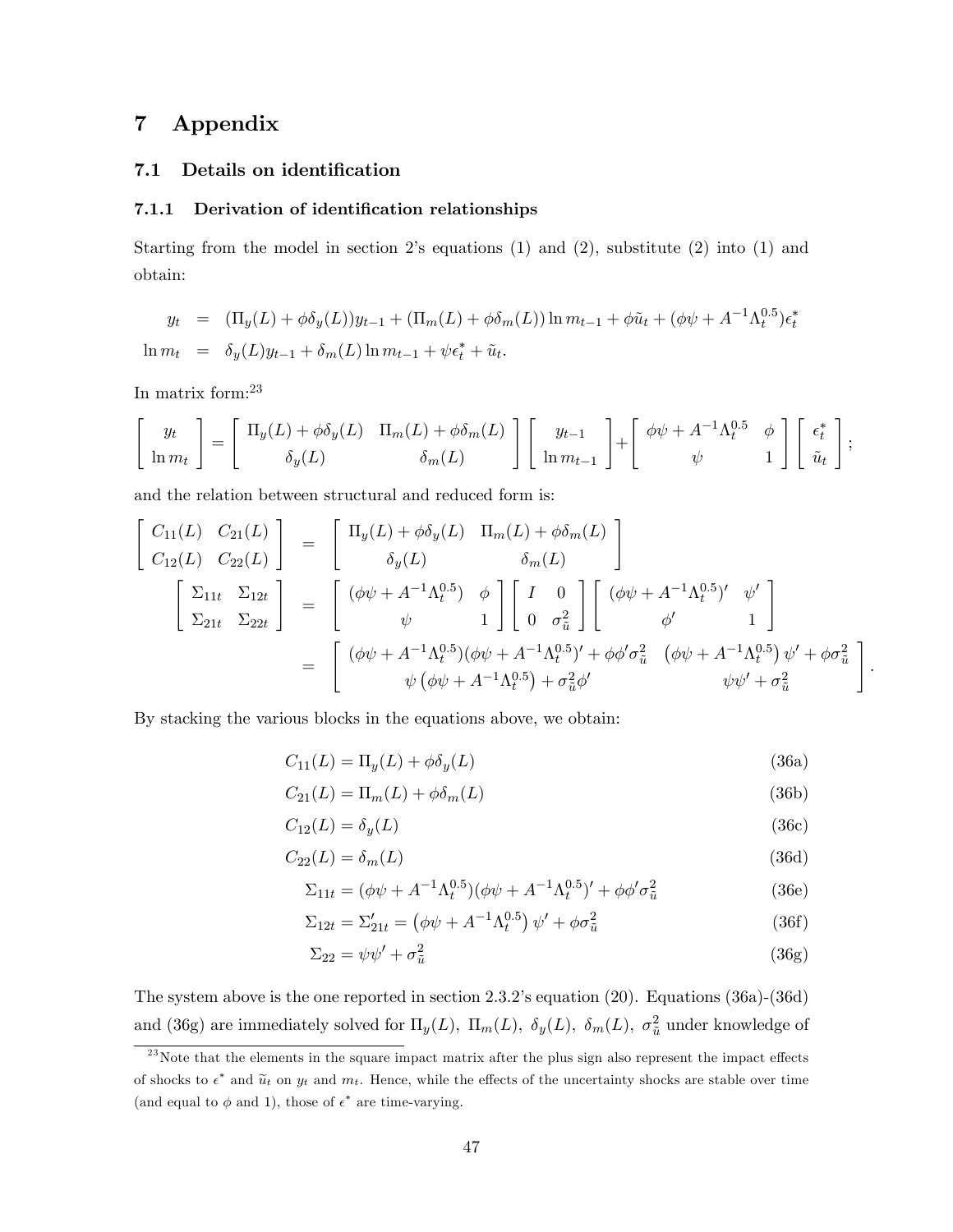$\phi$  and  $\psi$ . Moreover we can write (36e) and (36f) as follows:

$$
\Sigma_{11t} = \phi \psi \psi' \phi' + \phi \psi \Lambda_t^{0.5} A^{-1'} + (\phi \psi \Lambda_t^{0.5} A^{-1'})' + A^{-1} \Lambda_t A^{-1'} + \phi \phi' \sigma_{\tilde{u}}^2
$$
  
=  $\phi(\psi \psi' + \sigma_{\tilde{u}}^2) \phi' + \phi \psi \Lambda_t^{0.5} A^{-1'} + (\phi \psi \Lambda_t^{0.5} A^{-1'})' + A^{-1} \Lambda_t A^{-1}$   
=  $\phi \Sigma_{22} \phi' + \phi \psi \Lambda_t^{0.5} A^{-1'} + (\phi \psi \Lambda_t^{0.5} A^{-1'})' + A^{-1} \Lambda_t A^{-1}$   
 $\Sigma_{12t} = \phi \psi \psi' + A^{-1} \Lambda_t^{0.5} \psi' + \phi \sigma_{\tilde{u}}^2$   
=  $\phi(\psi \psi' + \sigma_{\tilde{u}}^2) + A^{-1} \Lambda_t^{0.5} \psi'$   
=  $\phi \Sigma_{22} + A^{-1} \Lambda_t^{0.5} \psi',$ 

which gives the compact system appearing in section  $2.3.2$ 's equation  $(21)$ . To obtain the system for the bivariate case it is sufficient to set  $n = 1$ .

#### 7.1.2 Identification with a general A matrix

The identification argument reported in the paper hinges on the lower triangularity of the A matrix. Triangularity of the matrix  $A$  can be relaxed and a milder sufficient condition is the one reported in Rubio-Ramirez, Waggoner, and Zha (2010), i.e., that every row j in  $A^{-1}$ has at least  $n - j$  restrictions. This condition ensures that a permutation matrix  $P'$  exists and is such that  $P'A^{-1} = A^{*-1}$  is lower triangular. Under this condition, substitute  $A^{-1}$ with  $PA^{*-1}$  in section 2.3.2's equation (21a) to obtain:

$$
\Sigma_{11t} = \Sigma_{22}\phi\phi' + \phi\psi\Lambda_t^{0.5}A^{*-1'}P' + (\phi\psi\Lambda_t^{0.5}A^{*-1'}P')' + PA^{*-1}\Lambda_tA^{*-1'}P'
$$
  

$$
\Sigma_{12t} = \phi\Sigma_{22} + PA^{*-1}\Lambda_t^{0.5}\psi'.
$$

Pre- and post- multiplication of both sides by  $P'$  and  $P$  yields:

$$
P' \Sigma_{11t} P = P' \Sigma_{22} \phi \phi' P + P' \phi \phi \Lambda_t^{0.5} A^{*-1'} + (P' \phi \phi \Lambda_t^{0.5} A^{*-1'})' + A^{*-1} \Lambda_t A^{*-1'}
$$
  

$$
P' \Sigma_{12t} P = P' \phi \Sigma_{22} P + A^{*-1} \Lambda_t^{0.5} \psi' P,
$$

which is simply a permutation of the original system in which the matrix  $A^{*-1}$  is lower triangular. Since  $P$  is fully known (it is only composed of 0 and 1) the system above can be recursively solved using the same argument applied to the case with A triangular.

#### 7.2 Derivation of the joint density of data and states

The starting point is the computation of the joint density of the data and the states  $p(y_t, m_t, h_t | \theta)$ , which can be obtained via the change of variable theorem. We start by re-writing the shocks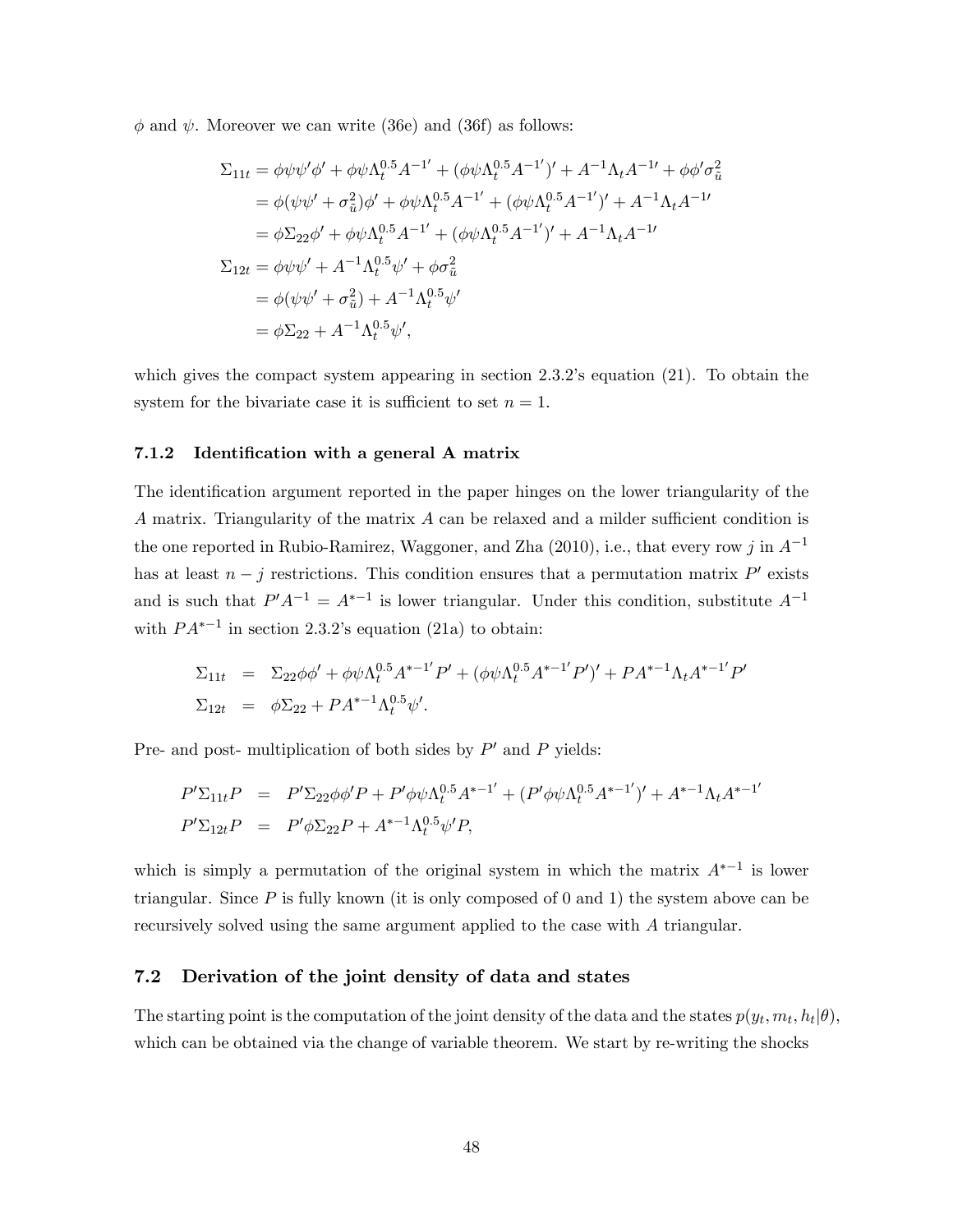as follows:

$$
\epsilon_t^* = (M_t^{(\beta)})^{-0.5} H_t^{-0.5} A(y_t - \Pi_y(L)y_{t-1} - \Pi_m(L) \ln m_{t-1} - \phi \ln m_t)
$$
(40)

$$
\tilde{u}_t = \ln m_t - \delta_y(L)y_{t-1} - \delta_m(L)\ln m_{t-1} - \psi \epsilon_t^* \tag{41}
$$

$$
\tilde{\eta}_{jt} = \ln h_{jt} - \alpha_j - \delta_j \ln h_{jt-1}, \ \ j = 1, ..., n,
$$
\n(42)

with:

$$
\mathbf{r}_t = \begin{bmatrix} \epsilon_t^* \\ \tilde{u}_t \\ \tilde{\eta}_t \end{bmatrix} \sim N \left( \begin{bmatrix} 0 \\ 0 \\ 0 \end{bmatrix}, \begin{bmatrix} I_n & 0 & 0 \\ 0 & \sigma_{\tilde{u}}^2 & 0 \\ 0 & 0 & \Sigma_{\tilde{\eta}} \end{bmatrix} \right),
$$

where  $\tilde{\eta}_t = (\tilde{\eta}_{1t},...,\tilde{\eta}_{nt})'$  and  $\Sigma_{\tilde{\eta}}$  is a diagonal matrix with elements  $\sigma_{\tilde{\eta}_j}^2$ ,  $j = 1,...,n$ .<sup>24</sup> The vector  $r_t$  is therefore a vector of independent Gaussian (structural) shocks.

Using the shocks  $(40)-(42)$  and

$$
JN_t = \begin{bmatrix} \frac{\partial \epsilon_t^*}{\partial y_t} & \frac{\partial \epsilon_t^*}{\partial m_t} & \frac{\partial \epsilon_t^*}{\partial h_t} \\ \frac{\partial \tilde{u}_t}{\partial y_t} & \frac{\partial \tilde{u}_t}{\partial m_t} & \frac{\partial \tilde{u}_t}{\partial h_t} \\ \frac{\partial \tilde{\eta}_t}{\partial y_t} & \frac{\partial \tilde{\eta}_t}{\partial m_t} & \frac{\partial \tilde{\eta}_t}{\partial h_t} \end{bmatrix},
$$

we can use the change of variable theorem to get:

$$
p(y_t, m_t, h_t | \theta) = |J N_t| \times p_G(\epsilon_t^*, \tilde{u}_t, \tilde{\eta}_t). \tag{43}
$$

Since  $\partial \tilde{\eta}_t / \partial y_t = \partial \tilde{\eta}_t / \partial m_t = 0$  and  $\partial \tilde{\eta}_t / \partial h_t = H_t^{-1}$ , the determinant simplifies to:

$$
|JN_t| = |H_t^{-1}| \left| \begin{pmatrix} \frac{\partial \epsilon_t^*}{\partial y_t} & \frac{\partial \epsilon_t^*}{\partial m_t} \\ \frac{\partial \tilde{u}_t}{\partial y_t} & \frac{\partial \tilde{u}_t}{\partial m_t} \end{pmatrix} \right|,
$$

with

$$
\partial \epsilon_t^* / \partial y_t = (M_t^{(\beta)})^{-0.5} H_t^{-0.5} A
$$
  

$$
\partial \tilde{u}_t / \partial y_t = -\psi \partial \epsilon_t^* / \partial y_t
$$
  

$$
\partial \tilde{u}_t / \partial m_t = m_t^{-1} - \psi \partial \epsilon_t^* / \partial m_t.
$$

Hence, the determinant is:

$$
|JN_t| = |H_t^{-1}||\partial \epsilon_t^* / \partial y_t| * |\partial \tilde{u}_t / \partial m_t - \partial \tilde{u}_t / \partial y_t * (\partial \epsilon_t^* / \partial y_t)^{-1} * \partial \epsilon_t^* / \partial m_t|
$$
  
\n
$$
= |H_t^{-1}||\partial \epsilon_t^* / \partial y_t| * |\partial \tilde{u}_t / \partial m_t + \psi \partial \epsilon_t^* / \partial y_t * (\partial \epsilon_t^* / \partial y_t)^{-1} * \partial \epsilon_t^* / \partial m_t|
$$
  
\n
$$
= |H_t^{-1}||\partial \epsilon_t^* / \partial y_t| * |m_t^{-1} - \psi \partial \epsilon_t^* / \partial m_t + \psi * \partial \epsilon_t^* / \partial m_t|
$$
  
\n
$$
= |H_t^{-1}||\partial \epsilon_t^* / \partial y_t| * |m_t^{-1}|
$$
  
\n
$$
= |H_t^{-1}||(M_t^{(\beta)})^{-0.5}H_t^{-0.5}A| * |m_t^{-1}|
$$
  
\n
$$
= |H_t^{-1}||(M_t^{(\beta)})^{-0.5}H_t^{-0.5}| * m_t^{-1}
$$
  
\n
$$
= m_t^{-1} \Pi_{j=1}^n m_t^{-0.5\beta_j} h_{jt}^{-1.5}.
$$

<sup>&</sup>lt;sup>24</sup>The assumption that  $\tilde{\eta}_t$  are independent can be relaxed without any impact on the identification result.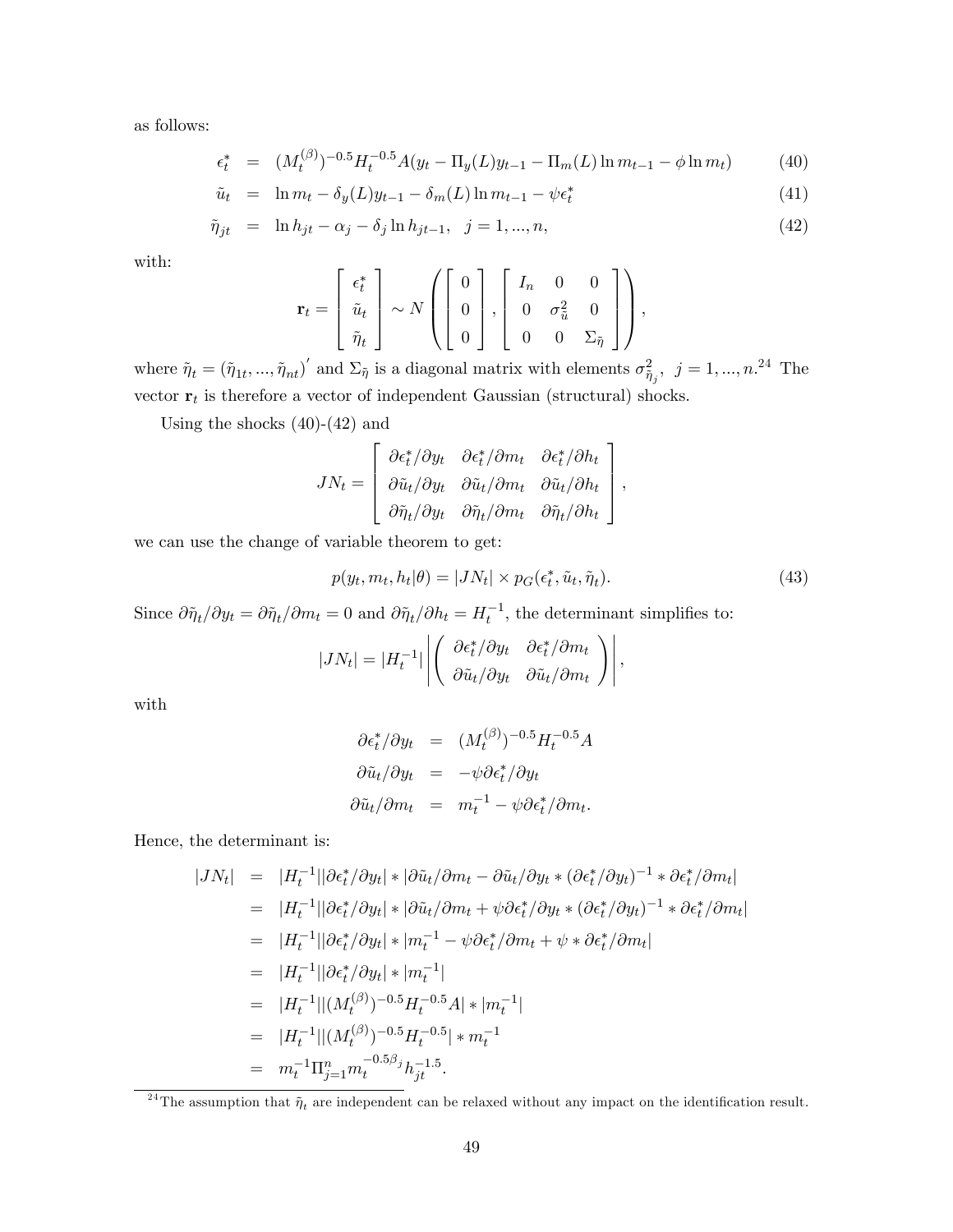And the density in (43) is:

$$
p(y_t, m_t, h_t | \theta) = m_t^{-1} \Pi_{j=1}^n m_t^{-0.5\beta_j} h_{jt}^{-1.5} \underbrace{p_G(\epsilon_t^*)}_{\text{eq. (1)}} \times \underbrace{p_G(\tilde{u}_t)}_{\text{eq. (2)}} \times \underbrace{p_G(\tilde{\eta}_t)}_{\text{eq. (5)}},
$$
(44)

where the shocks  $\epsilon_t^*$ ,  $\tilde{u}_t$ , and  $\tilde{\eta}_t$  are those in equations (1), (2), and (5).

#### 7.3 Derivation of the conditional posterior of the states

In this subsection we derive the expression for the conditional posterior of the states in section 3.1's equation  $(26)$ . To do so we consider the data density  $(44)$  for the generic idiosyncratic volatility of variable j at time t (i.e.  $h_{jt}$ ) and recognize that i) since mutual independence of the shocks ensures that  $p_G(\epsilon_t^*) = \prod_{j=1}^n p_G(\epsilon_{jt}^*)$  and  $p_G(\tilde{\eta}_t) = \prod_{j=1}^n p_G(\tilde{\eta}_{jt}),$ all the terms not involving variable  $j$  can be subsumed in the integrating constant; ii) due to the Markov property featured by  $h_{it}$ , all the terms involving time periods beyond  $t-1$ or  $t + 1$  can be ignored.<sup>25</sup> This gives:

$$
p(h_{jt}|h_{jt-1}, h_{jt+1}, \theta, \mathbf{y}_{1:T}, \mathbf{m}_{1:T}, \mathbf{h}_{\neq j1:T}) \propto h_{jt}^{-1.5} \exp\left(\frac{-\epsilon_{jt}^{*2} - \epsilon_{jt+1}^{*2}}{2}\right)
$$
 (45a)

$$
\times \exp\left(\frac{-\tilde{u}_t^2 - \tilde{u}_{t+1}^2}{2\sigma_{\tilde{u}}^2}\right) \tag{45b}
$$

$$
\times \exp\left(\frac{-\tilde{\eta}_{jt}^2 - \tilde{\eta}_{jt+1}^2}{2\sigma_{\tilde{\eta}}^2}\right),\tag{45c}
$$

where we also subsumed  $m_t^{-1} \prod_{j=1}^n m_t^{-0.5\beta_j}$  and all of the terms  $h_{it}^{-1.5}$  with  $i \neq j$  in the integrating constant. Furthermore, the terms  $\epsilon_{jt+1}^{*2}$  and  $\tilde{u}_{t+1}^2$  are also redundant. Define:

$$
e_t = H_t^{0.5} \epsilon_t^* = (M_t^{(\beta)})^{-0.5} A(y_t - \Pi_y(L)y_{t-1} - \Pi_m(L) \ln m_{t-1} - \phi \ln m_t)
$$
(46)

$$
u_t = \psi \epsilon_t^* + \tilde{u}_t, \tag{47}
$$

where in (46) we used  $H_t^{0.5}(M_t^{(\beta)})$  $(t^{(\beta)})^{-0.5} H^{-0.5}_t = (M^{(\beta)}_t)$  $(t^{(\beta)})^{-0.5}$ , which holds true since both  $H_t^{0.5}$  and  $M_t^{(\beta)}$  $t_t^{(p)}$  are diagonal. Note that  $e_t$  is observable conditioning on  $m_t$  and  $y_t$  (plus the coefficients in  $\theta_1$ ), while  $u_t$  is observable conditioning on  $m_t$  and  $y_t$  and  $\epsilon_t^*$  (plus the coefficients in  $\theta_2$ ). Using  $\epsilon_{jt}^* = h_{jt}^{-0.5} e_{jt}$ , the term  $\exp(-\epsilon_{jt}^{*2}/2)$  in (45a) can be written as:

$$
\exp\left(-\frac{\epsilon_{jt}^{*2}}{2}\right) = \exp\left(-\frac{e_{jt}^2}{2h_{jt}}\right). \tag{48}
$$

The term  $\exp(-\tilde{u}_t^2/2\sigma_{\tilde{u}}^2)$  in (45b) can be written as:

$$
\exp\left(\frac{-\tilde{u}_t^2}{2\sigma_{\tilde{u}}^2}\right) = \exp\left(\frac{-(u_t - \psi \epsilon_t^*)^2}{2\sigma_{\tilde{u}}^2}\right) = \exp\left(\frac{-u_t^2 + 2u_t\psi \epsilon_t^* - \epsilon_t^{*\prime}\psi'\psi \epsilon_t^*}{2\sigma_{\tilde{u}}^2}\right),
$$

 $^{25}$ These initial derivation steps follow the approach of Jacquier, Polson, and Rossi (2004). However, as we stressed in Section 2, our model is more general than theirs.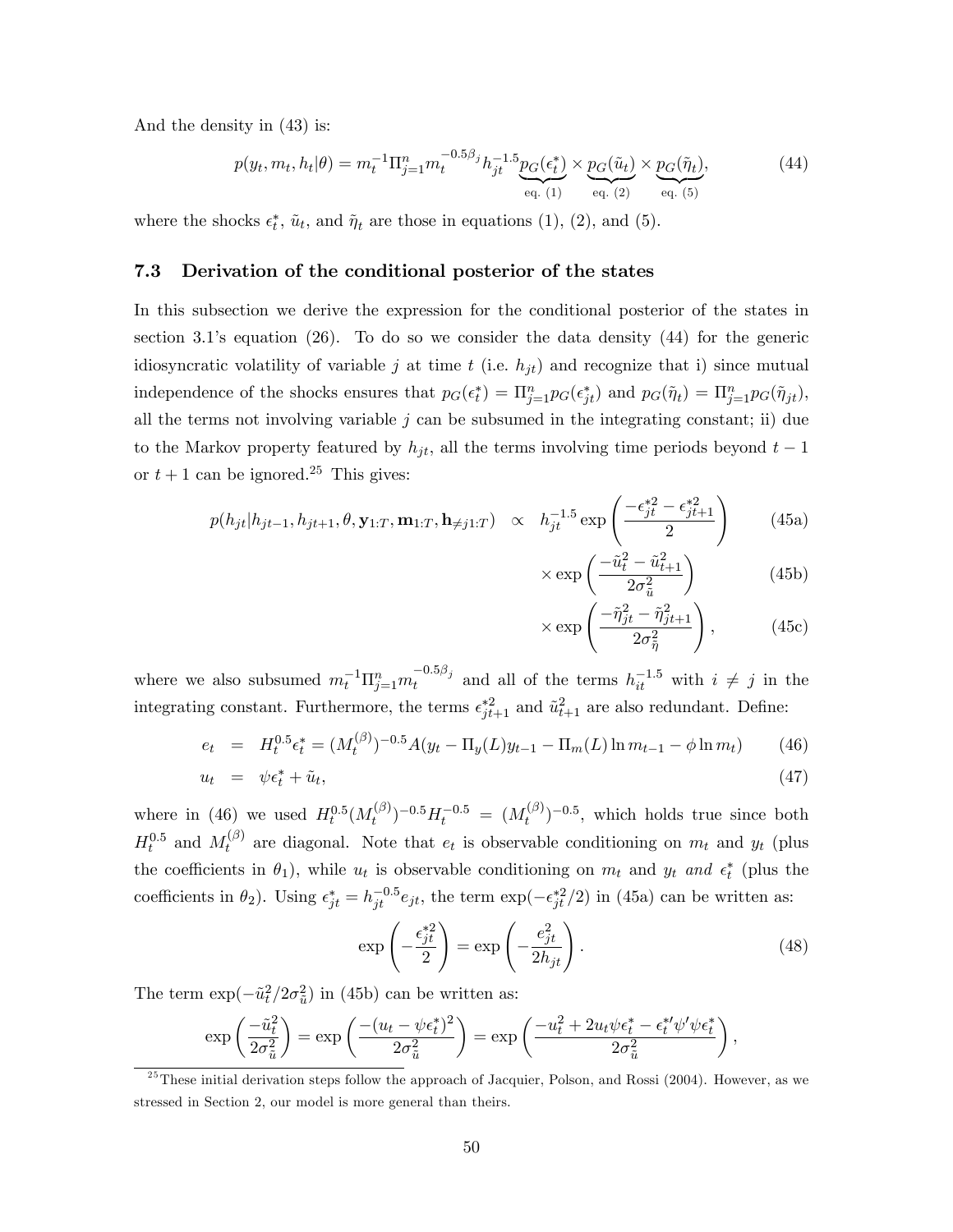and, as  $u_t$  is observed under the conditioning set, this becomes

$$
\exp\left(\frac{-\tilde{u}_t^2}{2\sigma_{\tilde{u}}^2}\right) \propto \exp\left(\frac{2u_t\psi\epsilon_t^* - \epsilon_t^{*\prime}\psi'\psi\epsilon_t^*}{2\sigma_{\tilde{u}}^2}\right),\,
$$

where  $\exp(u_t\psi \epsilon_t^*) = \exp(u_t\psi_1 \epsilon_{1t}^* + u_t\psi_2 \epsilon_{2t}^* + ... + u_t\psi_n \epsilon_{nt}^*) \propto \exp(u_t\psi_j \epsilon_{jt}^*).$  Also, since:

$$
(\psi_1 \epsilon_{1t}^* + \psi_2 \epsilon_{2t}^* + ... + \psi_n \epsilon_{nt}^*) \times (\psi_1 \epsilon_{1t}^* + \psi_2 \epsilon_{2t}^* + ... + \psi_n \epsilon_{nt}^*)
$$
  
\n
$$
= \psi_1 \epsilon_{1t}^* \times (\psi_1 \epsilon_{1t}^* + \psi_2 \epsilon_{2t}^* + ... + \psi_n \epsilon_{nt}^*)
$$
  
\n
$$
+ \psi_2 \epsilon_{2t}^* \times (\psi_1 \epsilon_{1t}^* + \psi_2 \epsilon_{2t}^* + ... + \psi_n \epsilon_{nt}^*)
$$
  
\n...  
\n
$$
+ \psi_j \epsilon_{jt}^* \times (\psi_1 \epsilon_{1t}^* + \psi_2 \epsilon_{2t}^* + ... + \psi_n \epsilon_{nt}^*)
$$
  
\n...  
\n
$$
+ \psi_n \epsilon_{nt}^* \times (\psi_1 \epsilon_{1t}^* + \psi_2 \epsilon_{2t}^* + ... + \psi_n \epsilon_{nt}^*),
$$

we have that for a given equation j and conditioning on the remaining equations,  $\exp(\epsilon_t^{*\prime}\psi'\psi \epsilon_t^*) \propto$  $\exp(\epsilon_{jt}^{*2}\psi_j^2 + 2\psi_j \epsilon_{jt}^*(\psi_1 \epsilon_{1t}^* + ... + \psi_{j-1} \epsilon_{j-1t}^* + \psi_{j+1} \epsilon_{j+1t}^* + ... + \psi_n \epsilon_{nt}^*)).$  This leads to:

$$
\exp\left(\frac{-\tilde{u}_t^2}{2\sigma_{\tilde{u}}^2}\right) \propto \exp\left(\frac{2u_t\psi_j\epsilon_{jt}^* - (\epsilon_{jt}^*\psi_j^2 + 2\epsilon_{jt}^*\psi_j\psi_{\neq j}\epsilon_{\neq jt}^*)}{2\sigma_{\tilde{u}}^2}\right)
$$
\n
$$
= \exp\left(-\frac{e_{jt}^2\psi_j^2}{2\sigma_{\tilde{u}}^2h_{jt}} + \frac{e_{jt}\psi_j}{\sqrt{h_{jt}\sigma_{\tilde{u}}^2}}[u_t - \psi_{\neq j}\epsilon_{\neq jt}^*]\right),
$$
\n(49)

where  $\psi_j$  is the j-th element of the vector  $\psi$  and  $\psi_{\neq j}$  is the vector obtained by removing the element  $\psi_j$  from  $\psi$  (and a similar convention applies to  $\epsilon_{jt}^*$  and  $\epsilon_{\neq jt}^*$ ). Finally, by completing the squares, the term  $\exp((-\tilde{\eta}_{jt}^2 - \tilde{\eta}_{jt+1}^2)/2\sigma_{\tilde{\eta}}^2)$  in (45c) can be written as:

$$
\exp\left(\frac{-\tilde{\eta}_{jt}^2 - \tilde{\eta}_{jt+1}^2}{2\sigma_{\tilde{\eta}}^2}\right) \propto \exp\left(\frac{-(\ln h_{jt}^2 - \mu_{jt})^2}{2s_{\tilde{\eta}_j}^2}\right),\tag{50}
$$

where  $\mu_{jt} = (\delta_j (\ln h_{jt-1} + \ln h_{jt+1}) + \alpha_j (1 - \delta_j)) / (\delta_j^2 + 1)$  and  $s_{\tilde{\eta}_j}^2 = \sigma_{\tilde{\eta}_j}^2 / (\delta_j^2 + 1)$ .<sup>26</sup> Using  $(48)$ ,  $(49)$ , and  $(50)$ , the density  $(45)$  can be written as:

$$
p(h_{jt}|h_{jt-1}, h_{jt+1}, \theta, \mathbf{y}_{1:T}, \mathbf{m}_{1:T}, \mathbf{h}_{\neq j1:T})
$$
  

$$
\propto h_{jt}^{-0.5} \exp\left(-\frac{e_{jt}^2}{2h_{jt}} \left[1 + \frac{\psi_j^2}{\sigma_{\tilde{u}}^2}\right] + \frac{e_{jt}}{\sqrt{h_{jt}}}\frac{\psi_j}{\sigma_{\tilde{u}}^2}[u_t - \psi_{\neq j}\epsilon_{\neq jt}^*]\right) \times h_{jt}^{-1} \exp\left(\frac{-(\ln h_{jt}^2 - \mu_{jt})^2}{2s_{\tilde{\eta}_j}^2}\right).
$$

This is the conditional posterior of the states appearing in section  $3.1$ 's equation  $(26)$ .

<sup>&</sup>lt;sup>26</sup>These conditional moments are slightly different in the first and last periods of the sample: in  $t = 0$  we have  $\mu_{j0} = (\ln h_{j0} - \alpha_j)/\delta_j$  and  $s_{\tilde{\eta}_j}^2 = \sigma_{\tilde{\eta}_j}^2/\delta_j^2$ . In  $t = T$  we have  $\mu_{jT} = \alpha_j + \delta_j \ln h_{jT-1}$  and  $s_{\tilde{\eta}_j}^2 = \sigma_{\tilde{\eta}_j}^2$ .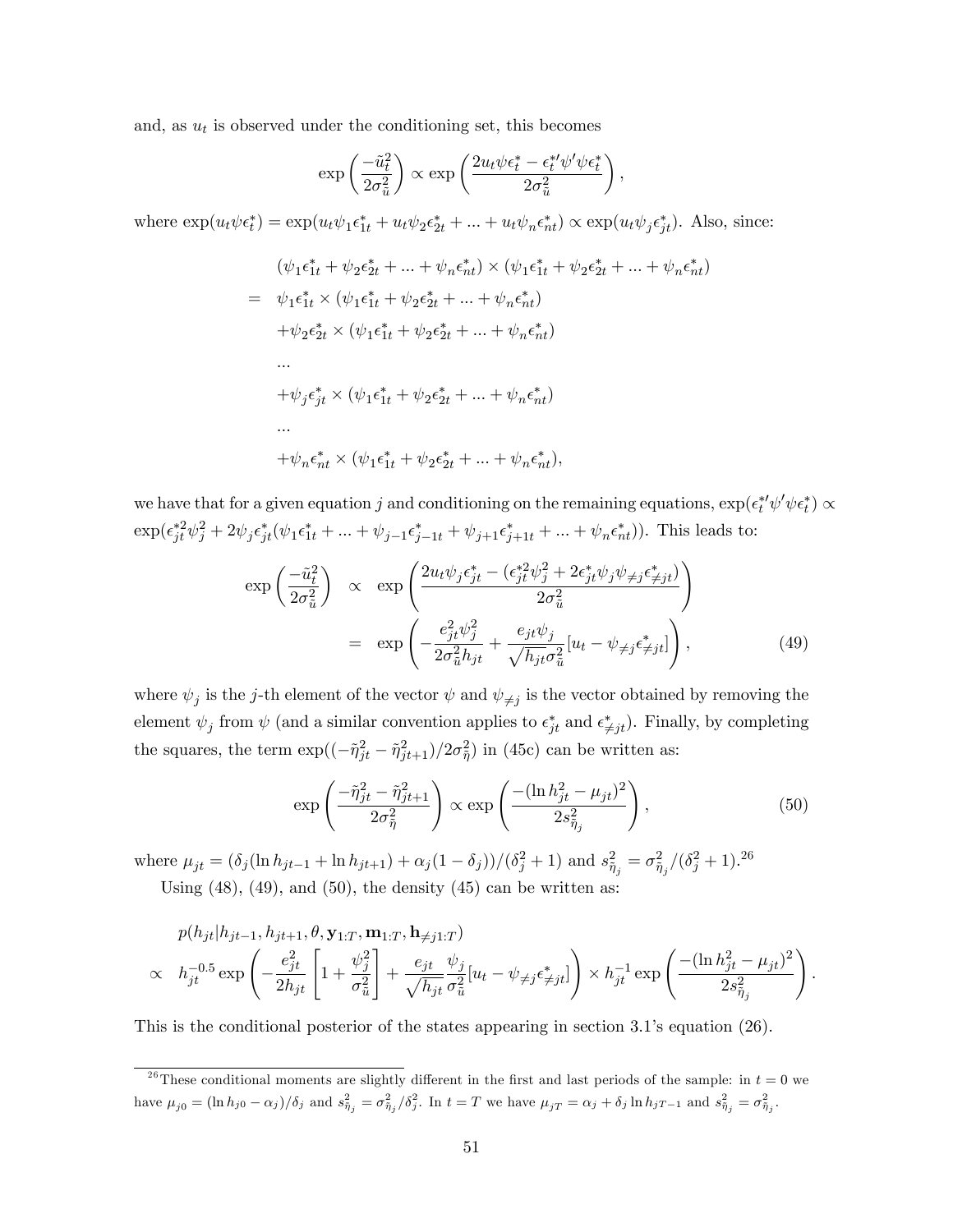## References

- [1] Angelini, G., E. Bacchiocchi, G. Caggiano, and L. Fanelli (2018), "Uncertainty Across Volatility Regimes," Journal of Applied Econometrics, in press. https://doi.org/10. 1002/jae.2672
- $[2]$  Arellano, C., Y. Bai, and P. Kehoe  $(2018)$ , "Financial Frictions and Fluctuations in Volatility,î Journal of Political Economy, forthcoming. https://doi.org/10.1086/ 701792
- [3] Bachmann, R., and G. Moscarini (2011), "Business Cycles and Endogenous Uncertainty," Discussion paper, Society for Economic Dynamics.
- [4] Bachmann, R., S. Elstner, and E. Sims  $(2013)$ , "Uncertainty and Economic Activity: Evidence from Business Survey Data," American Economic Journal: Macroeconomics 5, 217-249. https://doi.org/10.1257/mac.5.2.217
- [5] Baker S., N. Bloom, and S. Davis (2016), "Measuring Economic Policy Uncertainty,"  $Quarterly\ Journal\ of\ Economics\ 131(4),\ 1593-1636.$  https://doi.org/10.1093/qje/ qjw024
- $[6]$  Basu S., and B. Bundick  $(2017)$ , "Uncertainty Shocks in a Model of Effective Demand,"  $Econometrica 85(3), 937-958.$ https://doi.org/10.3982/ECTA13960
- [7] Berger, David, I. Dew-Becker, and S. Giglio (2018), "Uncertainty Shocks as Second-Moment News Shocks," Review of Economic Studies, forthcoming.
- [8] Bernanke, B. (1983), "Irreversibility, Uncertainty, and Cyclical Investment," Quarterly Journal of Economics 98(1), 85-106. https://doi.org/10.2307/1885568
- [9] Bernanke, B., J. Boivin, and P. Eliasz  $(2005)$ , "Measuring the Effects of Monetary Policy: A Factor-Augmented Vector Autoregressive (FAVAR) Approach,<sup>n</sup> Quarterly Journal of Economics 120, 387-422. https://doi.org/10.1162/0033553053327452
- [10] Bertsche, D., and R. Braun (2018), "Identification of Structural Vector Autoregressions by Stochastic Volatility," Working Paper 2018-03, University of Konstanz.
- [11] Bloom, N.  $(2009)$ , "The Impact of Uncertainty Shocks," *Econometrica* 77 $(3)$ , 623-685. https://doi.org/10.3982/ECTA6248
- [12] Bloom, N. (2014), "Fluctuations in Uncertainty," Journal of Economic Perspectives 28(2), 153-176. https://doi.org/10.1257/jep.28.2.153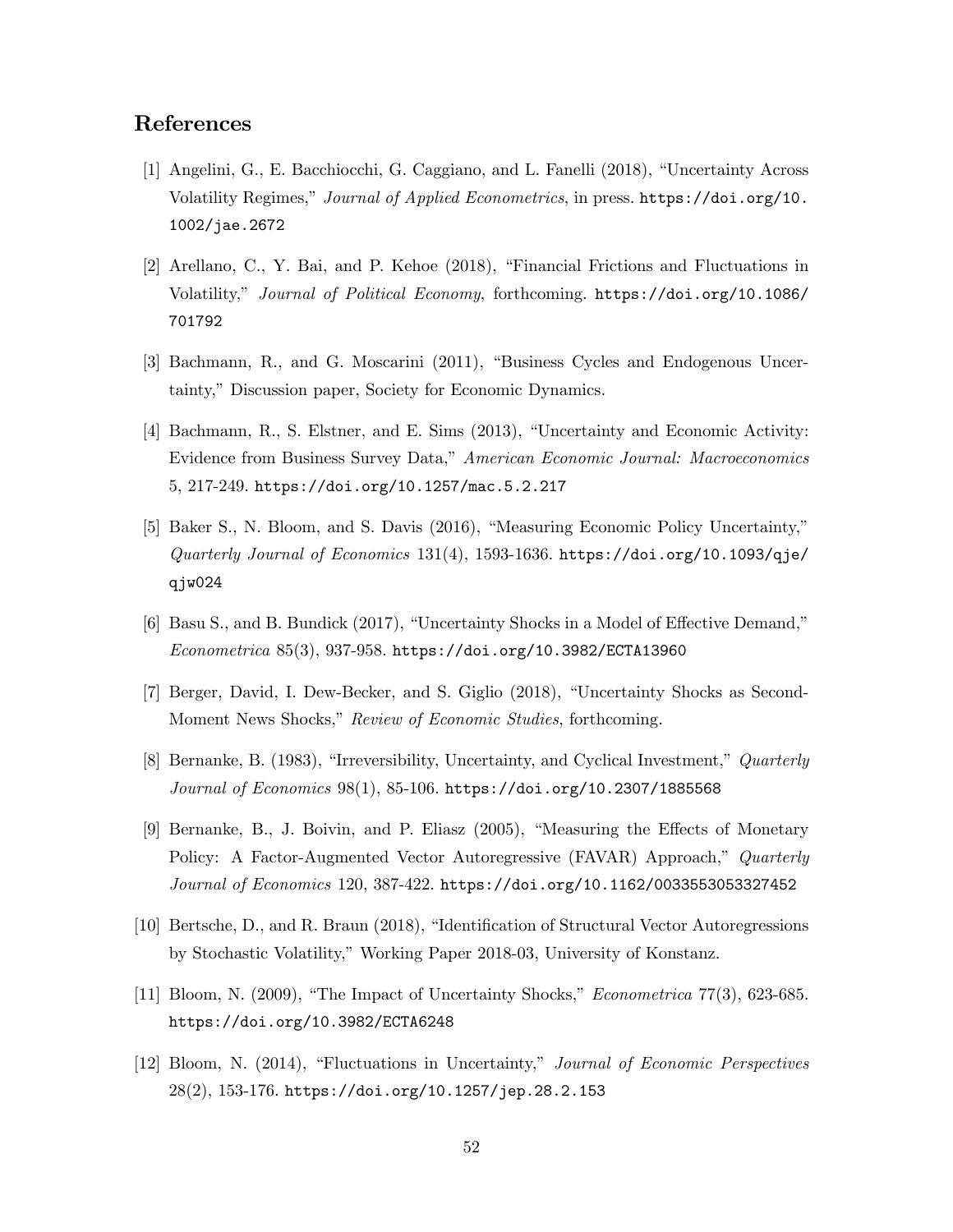- [13] Bloom N., M. Floetotto, M. Jaimovich, I. Saporta-Eksten, and S. Terry (2018), "Really Uncertain Business Cycles," Econometrica, 1031-1065. https://doi.org/10.3982/ ECTA10927
- [14] Bognanni, M. (2018), "A Class of Time-Varying Parameter Structural VARs for Inference under Exact or Partial Identification," Federal Reserve Bank of Cleveland, Working Paper no. 18-11. https://doi.org/10.26509/frbc-wp-201811
- [15] Caggiano, G., E. Castelnuovo, and N. Groshenny (2014), "Uncertainty Shocks and Unemployment Dynamics: An Analysis of Post-WWII US Recessions," Journal of Monetary Economics 67, 78-92. https://doi.org/10.1016/j.jmoneco.2014.07.006
- [16] Caldara, D., C. Fuentes-Albero, S. Gilchrist, and E. Zakrajsek  $(2016)$ , "The Macroeconomic Impact of Financial and Uncertainty Shocks," European Economic Review 88, 185-207. https://doi.org/10.1016/j.euroecorev.2016.02.020
- [17] Carriero, A., T. Clark, and M. Marcellino (2016), "Common Drifting Volatility in Large Bayesian VARs," Journal of Business and Economic Statistics 34, 375-390. https: //doi.org/10.1080/07350015.2015.1040116
- [18] Carriero, A., T. Clark, and M. Marcellino (2017), "Measuring Uncertainty and Its Impact on the Economy," Review of Economics and Statistics, forthcoming. https: //doi.org/10.1162/REST\_a\_00693
- [19] Carriero, A., T. Clark, and M. Marcellino  $(2018a)$ , "Assessing International Commonality in Macroeconomic Uncertainty and its Effects," Federal Reserve Bank of Cleveland Working Paper 18-03. https://doi.org/10.26509/frbc-wp-201803
- [20] Carriero, A., T. Clark, and M. Marcellino (2018b), "Large Bayesian Vector Autoregressions with Stochastic Volatility and Non-Conjugate Priors,"manuscript.
- [21] Cesa-Bianchi, A., M. Pesaran, and A. Rebucci (2018), "Uncertainty and Economic Activity: A Multi-Country Perspective," NBER Working Papers 24325.
- [22] Chan, J.C.C., and E. Eisenstat (2018), "Bayesian Model Comparison for Time-Varying Parameter VARs with Stochastic Volatility," Journal of Applied Econometrics 33, 509-532. https://doi.org/10.1002/jae.2617
- [23] Chiu, C., H. Mumtaz, and G. Pinter (2017), "Forecasting with VAR Models: Fat Tails and Stochastic Volatility," International Journal of Forecasting 33, 1124-1143. https://doi.org/10.1016/j.ijforecast.2017.03.001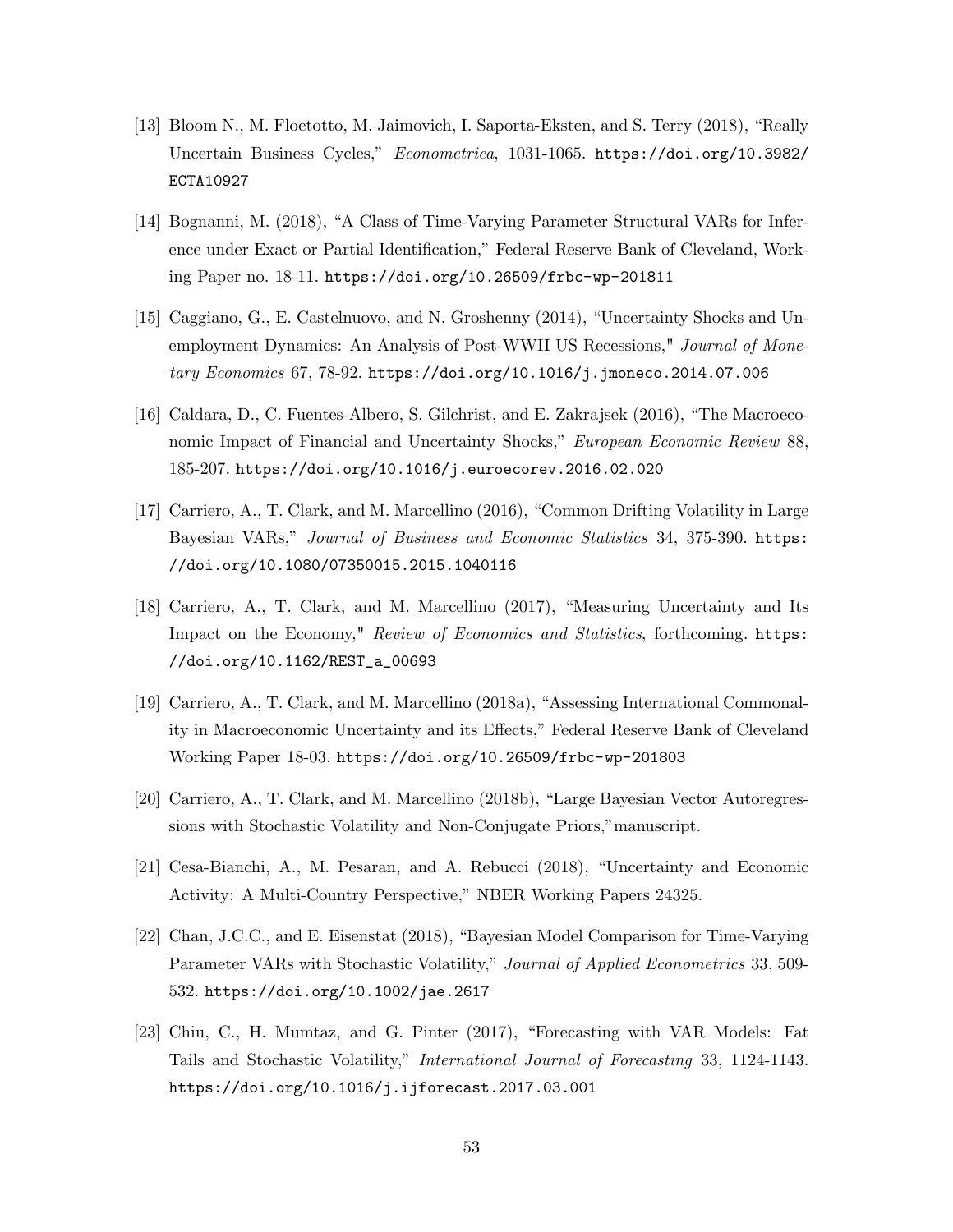- [24] Clark, T. (2011), "Real-Time Density Forecasts from BVARs with Stochastic Volatility," Journal of Business and Economic Statistics 29, 327-341. https://doi.org/10. 1198/jbes.2010.09248
- [25] Clark, T., and F. Ravazzolo (2015), "Macroeconomic Forecasting Performance under Alternative Specifications of Time-Varying Volatility," Journal of Applied Econometrics 30, 551-575. https://doi.org/10.1002/jae.2379
- $[26]$  Curdia, V., M. Del Negro, and D. Greenwald  $(2015)$ , "Rare Shocks, Great Recessions," Journal of Applied Econometrics 29, 1031-1052. https://doi.org/10.1002/jae.2395
- [27] D'Agostino, A., L. Gambetti, and D. Giannone  $(2013)$ , "Macroeconomic Forecasting and Structural Change," Journal of Applied Econometrics 28, 82-101. https://doi. org/10.1002/jae.1257
- [28] Del Negro, M., and G. Primiceri (2015), "Time Varying Structural Vector Autoregressions and Monetary Policy: A Corrigendum," Review of Economic Studies 82, 1342-1345. https://doi.org/10.1093/restud/rdv024
- [29] Diebold, F., F. Schorfheide, and M. Shin  $(2017)$ , "Real-Time Forecast Evaluation of DSGE Models with Stochastic Volatility," Journal of Econometrics 201, 322-332. https://doi.org/10.1016/j.jeconom.2017.08.011
- [30] Fajgelbaum, P., E. Schaal, and M. Taschereau-Dumouchel (2017), "Uncertainty Traps," Quarterly Journal of Economics, 132(4), 1641–1692. https://doi.org/10.1093/qje/ qjx021
- [31] Fernandez-Villaverde, J., P. Guerron-Quintana, J. Rubio-Ramirez, and M. Uribe (2011), "Risk Matters: The Real Effects of Volatility Shocks," American Economic  $Review\ 101(6),\ 2530-2561.$  https://doi.org/10.1257/aer.101.6.2530
- [32] Geweke, J. (2004) "Getting It Right: Joint Distribution Tests of Posterior Simulators." Journal of the American Statistical Association, 99(467), 799-804.
- [33] Giglio, S., B. Kelly, and S. Pruitt (2016), "Systemic Risk and the Macroeconomy: An Empirical Evaluation," Journal of Financial Economics 119, 457-471. https://dx. doi.org/10.1016/j.jfineco.2016.01.010
- [34] Gilchrist S., J. Sim, and E. Zakrajsek (2014), "Uncertainty, Financial Frictions, and Investment Dynamics,î NBER Working Paper 20038. https://doi.org/10.3386/ w20038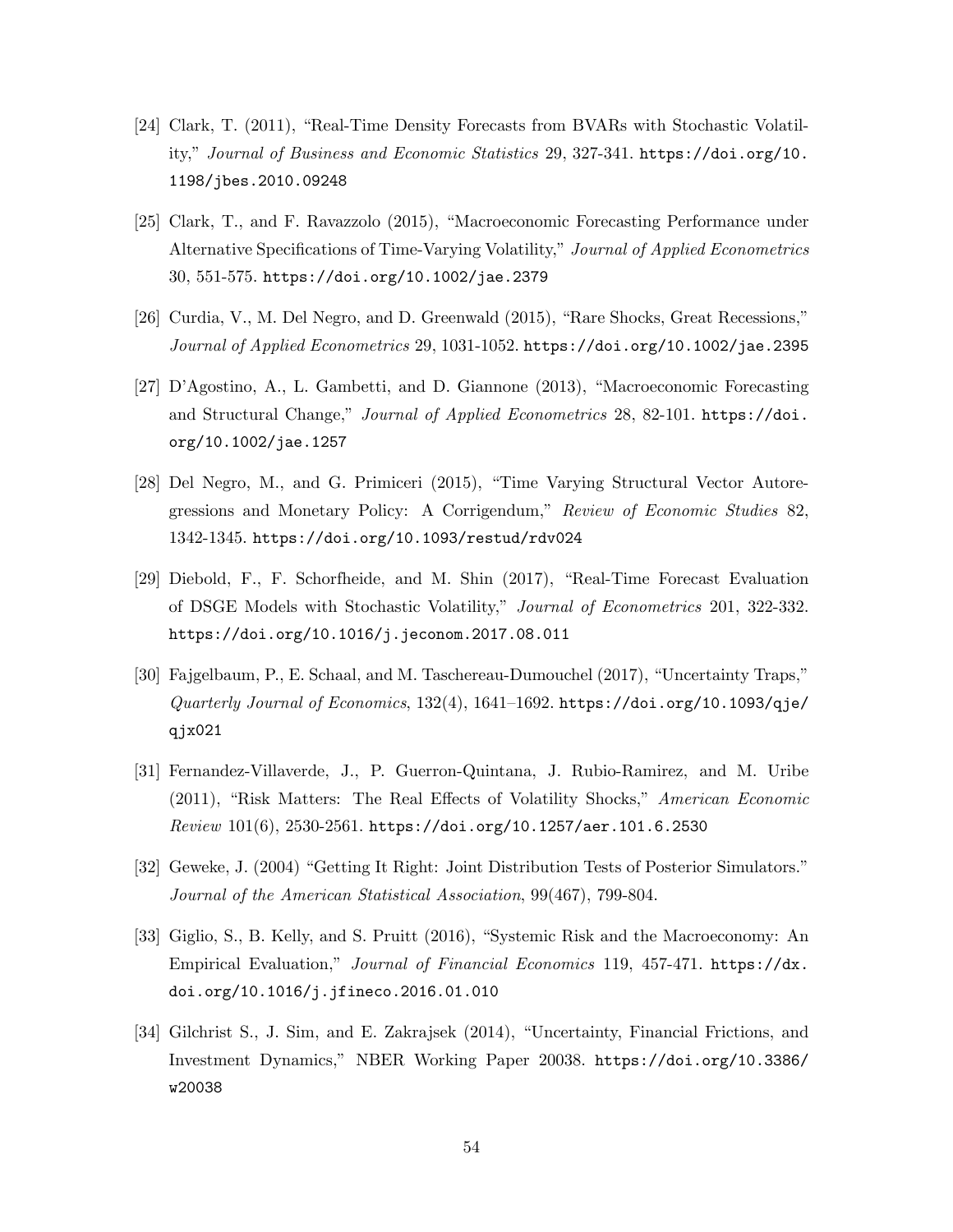- [35] Hamilton, J. (1994), Time Series Analysis, Princeton, N.J.: Princeton University Press.
- [36] Jacquier, E., N. Polson, and P. Rossi (2004), "Bayesian Analysis of Stochastic Volatility Models with Fat-Tails and Correlated Errors," Journal of Econometrics 122, 185-212. https://doi.org/10.1016/j.jeconom.2003.09.001
- [37] Jo, S., and R. Sekkel (2017), "Macroeconomic Uncertainty Through the Lens of Professional Forecasters," Journal of Business and Economic Statistics, forthcoming. DOI:10.1080/07350015.2017.1356729
- [38] Jurado, K., S. Ludvigson, and S. Ng  $(2015)$ , "Measuring Uncertainty," American Economic Review 105, 1177-1216. https://doi.org/10.1257/aer.20131193
- [39] Justiniano, A., G. Primiceri, and A. Tambalotti (2011), "Investment Shocks and the Relative Price of Investment," Review of Economic Dynamics 14, 102-121. https: //doi.org/10.1016/j.red.2010.08.004
- [40] Kilian, L., and H. Lütkepohl (2017), Structural Vector Autoregressive Analysis, Cambridge University Press. https://doi.org/10.1017/9781108164818
- [41] Koop, G., and S. Potter (2007), "Estimation and Forecasting in Models with Multiple Breaks," The Review of Economic Studies 74(3), 763–789 https://doi.org/10.1111/ j.1467-937X.2007.00436.x
- [42] Lanne, M., and H. Lütkepohl (2008), "Identifying Monetary Policy Shocks via Changes in Volatility," Journal of Money, Credit, and Banking 40, 1131-1149. https://doi. org/10.1111/j.1538-4616.2008.00151.x
- [43] Lanne, M., H. Lütkepohl, and K. Maciejowska (2010), "Structural vector autoregressions with Markov Switching," Journal of Economic Dynamics and Control 34, 121-131. https://doi.org/10.1016/j.jedc.2009.08.002
- [44] Lanne, M., M. Meitz, and P. Saikkonen (2017), "Identification and Estimation of non-Gaussian Structural Vector Autoregressions," Journal of Econometrics 196, 288-304. https://doi.org/10.1016/j.jeconom.2016.06.002
- $[45]$  Leduc S., and Z. Liu  $(2012)$ , "Uncertainty Shocks Are Aggregate Demand Shocks," Journal of Monetary Economics 82, 20-35. https://doi.org/10.1016/j.jmoneco. 2016.07.002
- [46] Lewis, D. (2018), "Identifying Shocks via Time-Varying Volatility," Federal Reserve Bank of New York Staff Reports 871.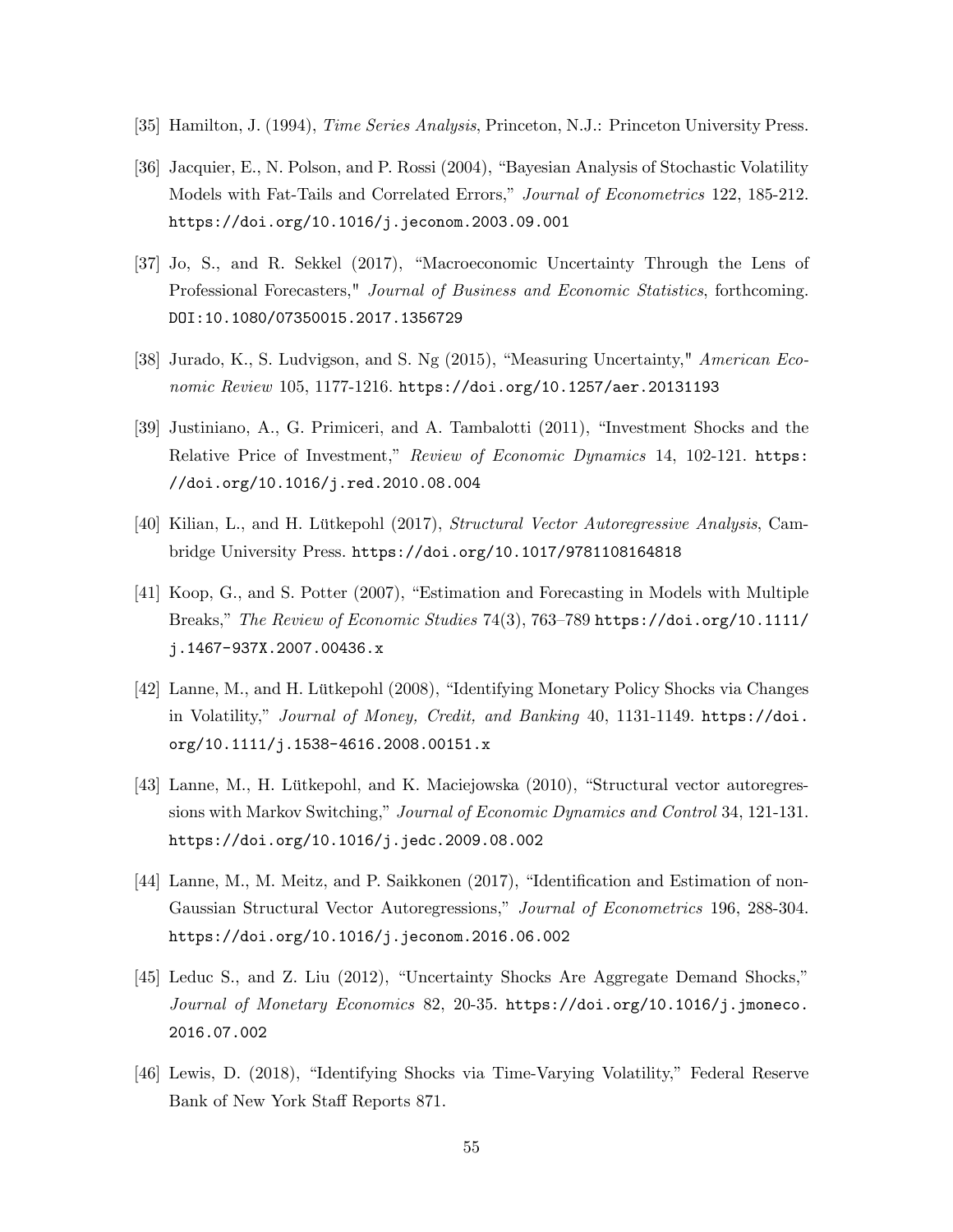- [47] Ludvigson, S., S. Ma, and S. Ng (2019), "Uncertainty and Business Cycles: Exogenous Impulse or Endogenous Response?î NBER Working Paper 20108, January.
- [48] Lütkepohl, H., and A. Netšunajev (2017), "Structural Vector Autoregressions with Smooth Transition in Variances," Journal of Economic Dynamics and Control 84, 43-57. https://doi.org/10.1016/j.jedc.2017.09.001
- [49] McCracken, M., and S. Ng,  $(2016)$ , "FRED-MD: A Monthly Database for Macroeconomic Research," Journal of Business and Economic Statistics 34, 574-589. https: //doi.org/10.1080/07350015.2015.1086655
- [50] McDonald, R., and D. Siegel (1986), "The Value of Waiting to Invest," Quarterly Journal of Economics  $101(4)$ , 707-727. https://doi.org/10.2307/1884175
- [51] Normandin, M., and L. Phaneuf  $(2004)$ , "Monetary Policy Shocks: Testing Identification Conditions Under Time-Varying Conditional Volatility," Journal of Monetary Economics 51, 1217-1243. https://doi.org/10.1016/S0304-3932(04)00069-8
- [52] Primiceri, G.E. (2005), "Time-Varying Structural vector autoregressions and Monetary Policy," Review of Economic Studies 72, 821-852. DOI:10.1111/j.1467-937X.2005. 00353.x
- [53] Rigobon, R. (2003), "Identification through Heteroskedasticity," Review of Economics and Statistics 85, 777-792. https://doi.org/10.1162/003465303772815727
- [54] Rossi, B., and T. Sekhposyan (2015), "Macroeconomic Uncertainty Indices Based on Nowcast and Forecast Error Distributions," American Economic Review 105, 650-655. https://doi.org/10.1257/aer.p20151124
- $[55]$  Rubio-Ramirez, J.F., D.F. Waggoner, and T. Zha  $(2010)$ , "Structural Vector Autoregressions: Theory of Identification and Algorithms for Inference," Review of Economic Studies  $77(2)$ , 665-696. https://doi.org/10.1111/j.1467-937X.2009.00578.x
- [56] Sentana, E., and G. Fiorentini (2001), "Identification, Estimation and Testing of Conditionally Heteroskedastic Factor Models," Journal of Econometrics 102, 143-164. https://doi.org/10.1016/S0304-4076(01)00051-3
- [57] Shin, M., and M. Zhong  $(2018)$ , "A New Approach to Identifying the Real Effects of Uncertainty Shocks," Journal of Business and Economic Statistics, forthcoming. https: //doi.org/10.1080/07350015.2018.1506342